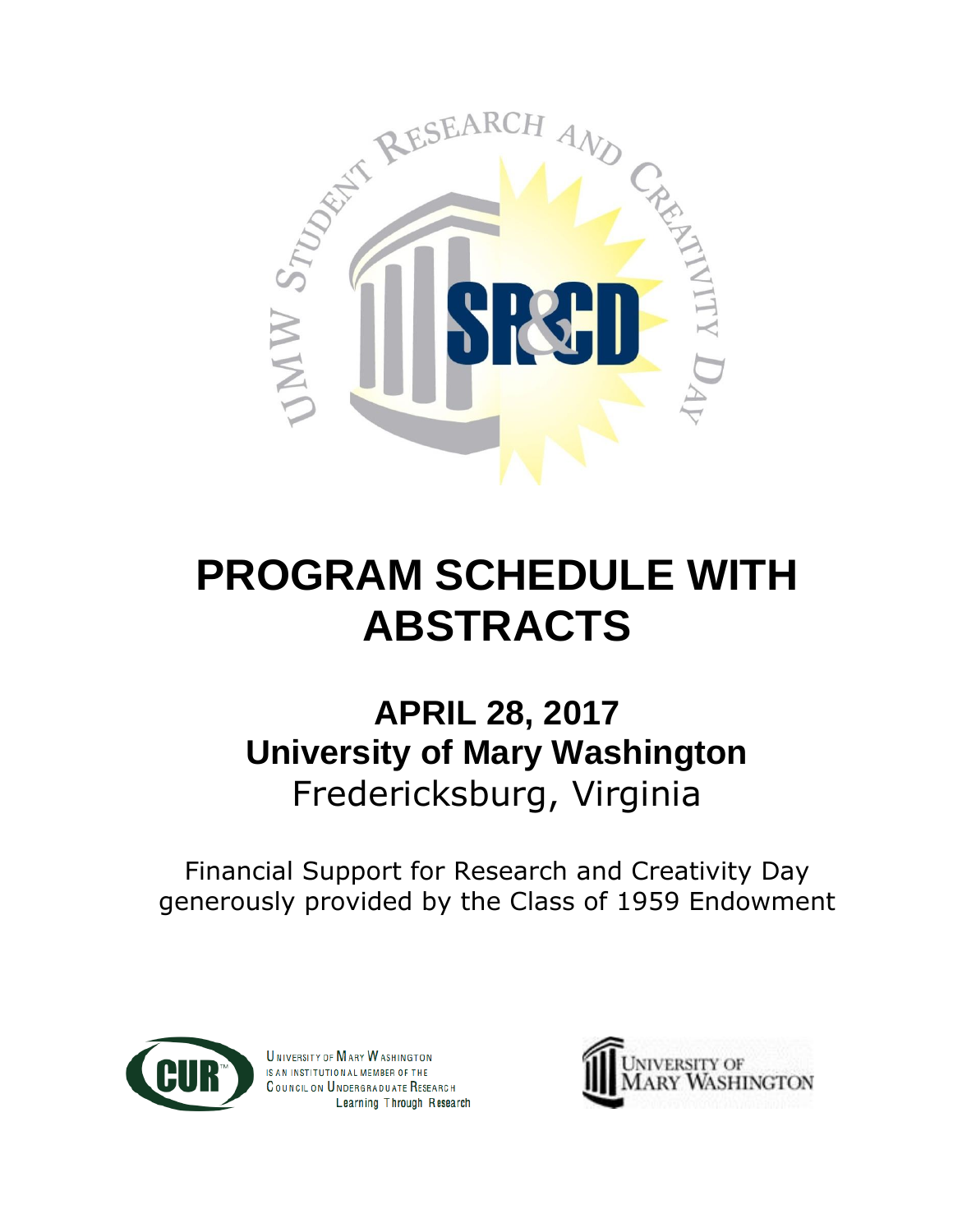# **Schedule of Events**

# **April 28, 2017**

| <b>Researcher Registration and Poster Set-up</b>                                                                         |                                 |  |
|--------------------------------------------------------------------------------------------------------------------------|---------------------------------|--|
| 8:30 am - 9:30 am in the Hurley Convergence Center (Check-in at Digital<br>Auditorium; Poster Pick-up begins at 4:00 pm) |                                 |  |
| <b>Oral Sessions</b>                                                                                                     | $10:00 - 3:00$                  |  |
| HCC Classrooms 210, 327, 328 & 329                                                                                       |                                 |  |
| <b>Sustainable Fashion Show</b>                                                                                          | 10:00                           |  |
| Digital Auditorium HCC                                                                                                   |                                 |  |
| <b>Poster Sessions</b>                                                                                                   | $12:00 - 1:00$                  |  |
| <b>HCC Building Locations</b>                                                                                            | refreshments served for all     |  |
| <b>Original Music Performances</b>                                                                                       | $1:15 - 2:00$                   |  |
| Digital Auditorium HCC                                                                                                   |                                 |  |
| <b>Additional Exhibits and Sessions</b>                                                                                  |                                 |  |
| HCC Convergence Gallery (Postcards from Astoria)                                                                         | $10:00 - 4:00$                  |  |
| Woodard Hall (College of Business)                                                                                       | $11:00 - 11:50$ & $2:00 - 3:00$ |  |
| Combs Hall (Modern Languages & Literatures)                                                                              | $1:00 - 2:30$                   |  |
| Phyllis Ridderhof Martin Gallery (Art History)                                                                           | $2:00 - 3:30$                   |  |
| Trinkle Hall (College of Education)                                                                                      | $9:15 - 4:45$                   |  |
| Trinkle Hall (Religion)                                                                                                  | $3:00 - 4:30$                   |  |
| Melchers Hall Art Studio open house                                                                                      | $10:00 - 3:00$                  |  |
| DuPont Gallery Annual Student Art Exhibit                                                                                | $10:00 - 4:00$                  |  |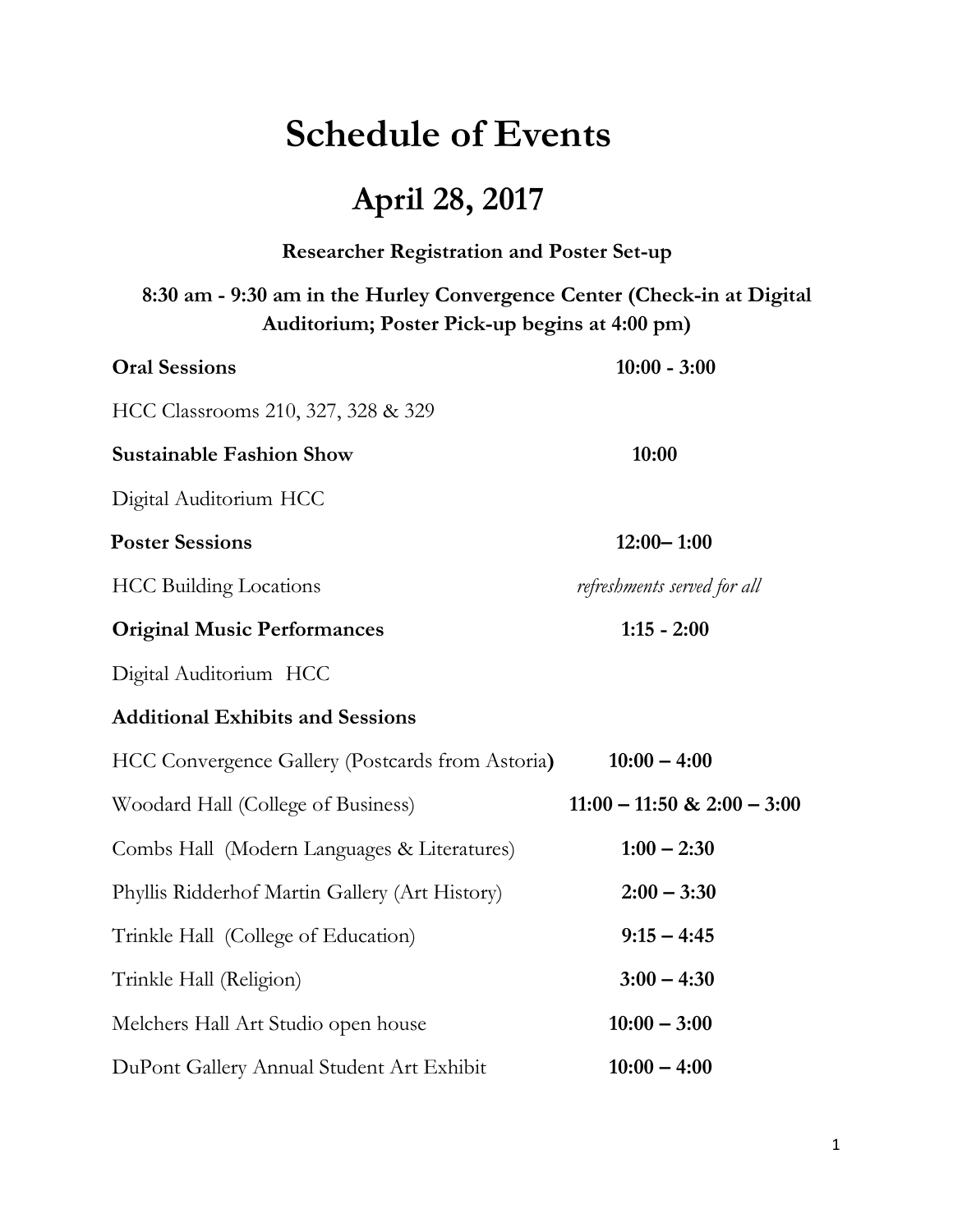

# **Exhibits in Hurley Convergence Center**

# **10:00 – 10:30 Digital Auditorium**

**Fashion Show**

Natascha Zelloe, "Fashion for the Future: The House of Sustainable Couture" (Kevin McCluskey)

# **10:00 – 4:00 Convergence Gallery (Third floor)**

# **Mixed Media and Film Exhibit**

Miranda Schnakenberg, "Postcards from Astoria" (Colin Rafferty)



# **Sessions in Woodard Hall**

# **11:00 – 11:50**

**Room 202 Session Chair: Dr. Kashef Majid (College of Business)**

# **Augmented Reality Advertisements for the Agora Coffee Shop – Fredericksburg**

Presentation teams:

- Josiah Cherry, Jessica Martinez, Daniel O'Rourke, Alfredo Sanchez-Reyes and Jacob Schroth
- Rebekah Eyob, Emily Kube, Hannah Lynde, Rebecca Peterson and Gavin Wall
- David Chergosky, Daniel Doolin, Aaron Haynes, Tristen Stevens and Morgan Wellman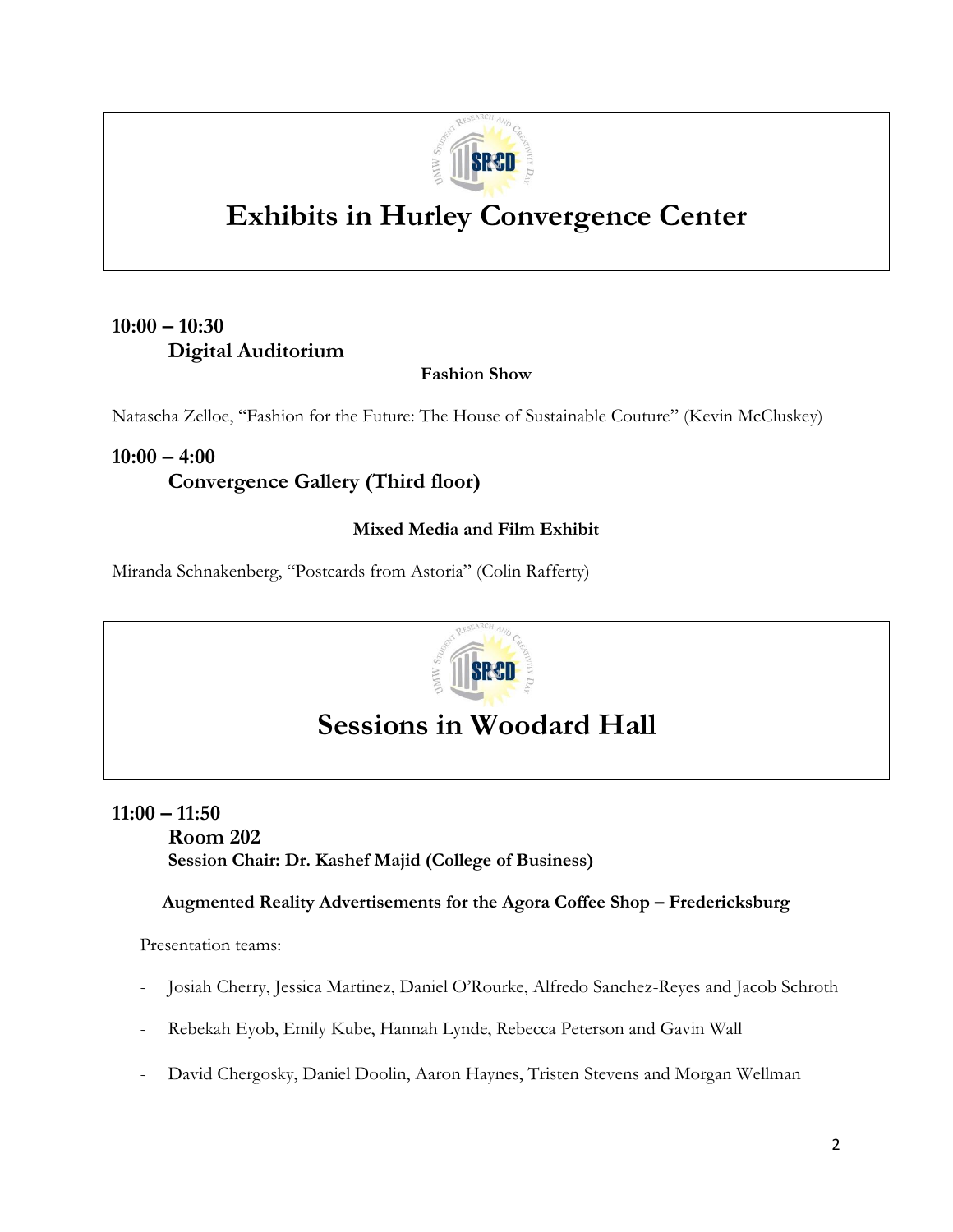# **2:00 – 3:00 Room 202 Session Chair: Dr. Kashef Majid (College of Business)**

# **Selected Topics in Business and Economics**

Seth Dorman, Hillary Lebedun and Melanie Dorchester, "Sacked for a loss: When College Football Recruits use Reputation to Predict Future Success" (Kashef Majid)

Allison Jakubek, "The Effect of Crime Rates on Major League Baseball Attendance"

Lauren van Nostrand, Bryant White and Fallon Wright, "Popularity in Television Shows" (Belleh Fontem)

Samantha White, Bethany Wilson and Riley West, "The Effect of Sleep Habits on Student Success at UMW" (Belleh Fontem)



# **Sessions in Combs Hall**

# **Modern Languages and Literatures**

# **French**

# **1:15 - 2:00 Room 214**

Kadie Bennis: "L'importance du malheur dans les romans des XVIIe et XVIIIe siècles : *La Princesse de Clèves de Madame de Lafayette, Lettres d'une Péruvienne de Françoise de Grafigny et Candide de Voltaire*''

Allyssa Kagehiro: "Francois Quesnay et ses oeuvres innovatrices dans les sciences economiques"

Audrey Livingstone: "D'ou vient le Mal? une etude thematique des *Liaisons Dangereuses*"

# **German**

# **2:00**

**Room 213**

Nathan Anderson: "Seeds of Recession"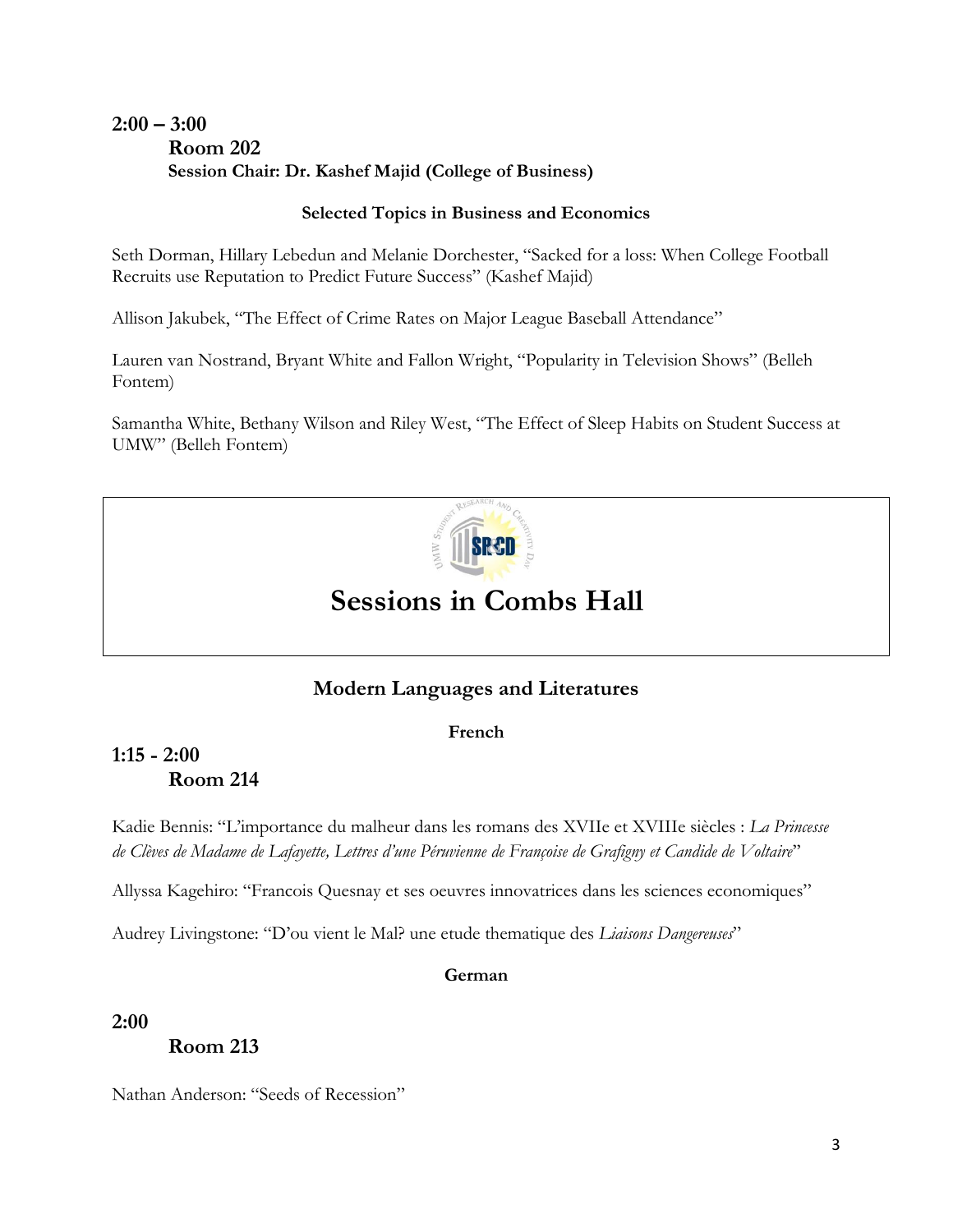# **Spanish**

# **1:30– 2:00 Room 215**

Riska Perez-Castiello: "La intertextualidad en la novella *Todos se van* de Wendy Guera"

Thallya Diaz: "El misticismo como vehiculo para el feminismo en la serie *La Habana Oculta* por Daina Chaviano"



# **Session in Phyllis Ridderhof Martin Gallery**

# **2:00 – 3:30**

# **Individual Studies in Art History**

Michelle Finnegan, "London Museums during World War II" (Marjorie Och)

Madeline Quick, "Michelangelo, Genius, and the Casa Buonarroti" (Marjorie Och)

James Stewart, "A Royal Display: The Significance of Rubens' Banqueting House Ceiling" (Marjorie Och)



# **DuPont Gallery and Melchers Studios**

# **10:00 – 4:00**

The Department of Art and Art History hosts their Annual Student Art Exhibit in DuPont Gallery.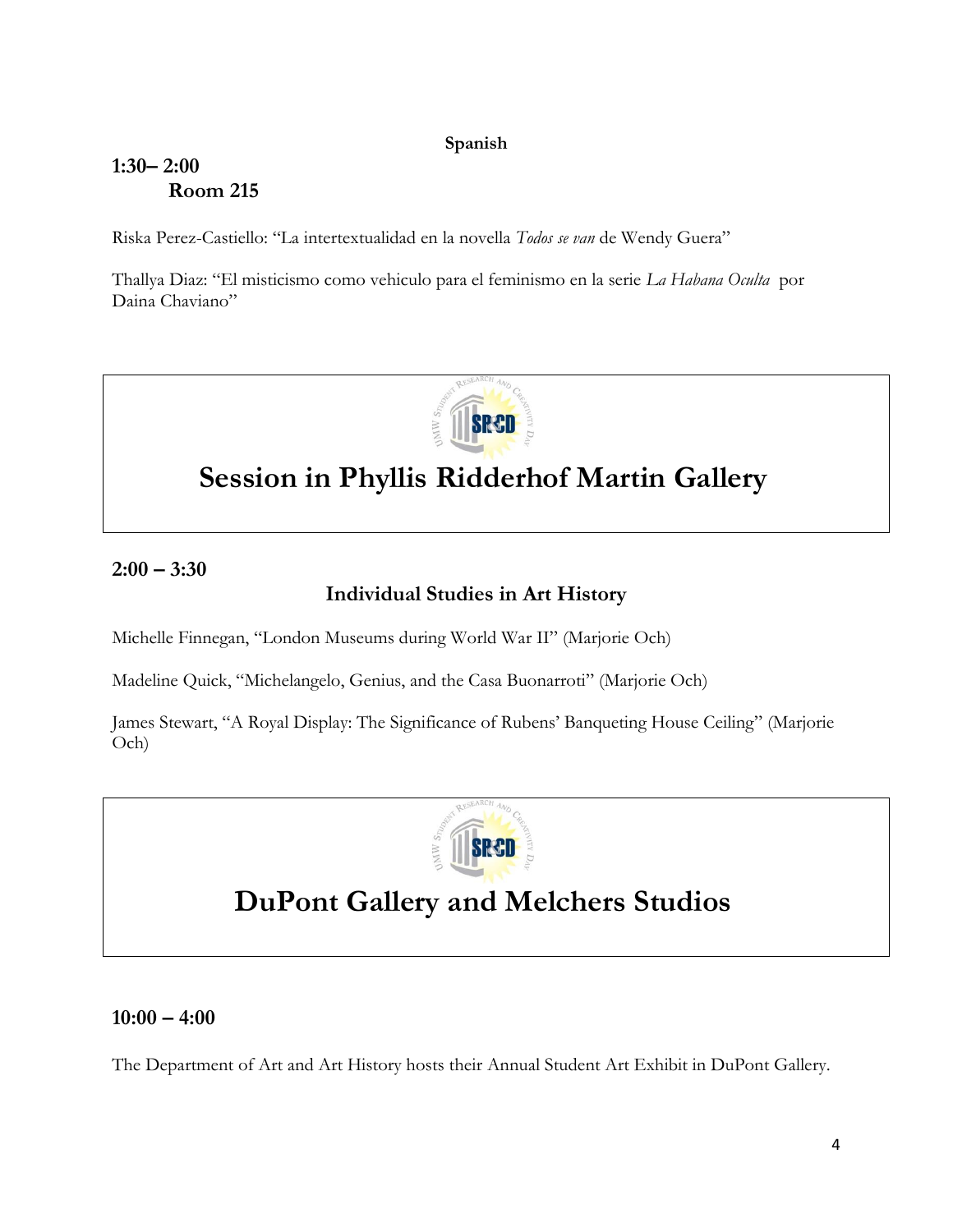# **10:00 – 3:00 Room 202**

Emily Dabbs *Sculpture* Clara Doin-Vieira *Printmaking* Margeaux Ducoing *Printmaking/Drawing* Sarah Eells *Photography* Regine Eleazer *Ceramic Sculpture* Michael Evert *Ceramics/Pottery* Olivia Gallagher *Performance* Jackie Huber *Digital Photography* Jessica Martinez *Digital Drawing* John McQuaid *Drawing* Zach Norrbom *Ceramics* Elisa Pritchard *Ceramic Sculpture* Lily Radolinski *Painting* Isabel Soble *Drawing* May Townley *Ceramic Sculpture*

Display of works of art created in the ARTS 475: Senior Thesis Seminar



# **Sessions in Trinkle Hall**

# **Religion Senior Theses**

# **3:00 – 4:30 Room 242**

Olivia Belisle: "Paul, Antony, and Mary: The Healing Purpose of Ascetic Death and Resurrection in Late Antiquity Hagiography"

Carolyn Bird: "Neurotheological Explanation of Evangelical Prayer Experiences"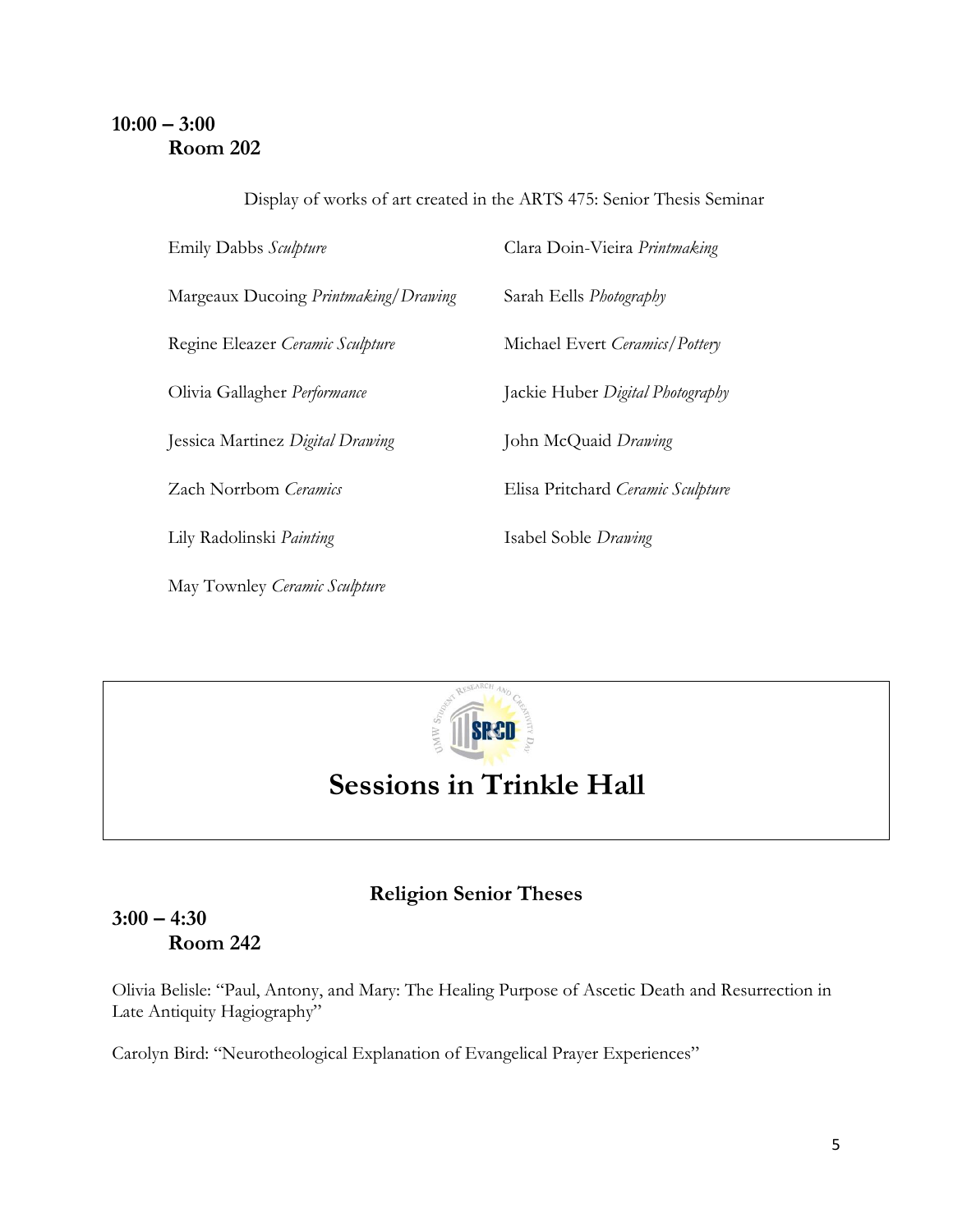Lindsey Crabill: "The Importance of Teaching World Religions in Public Schools: Survey of Secondary Social Studies Curriculum in the States of California, Kentucky, and North Dakota"

Jacob Ducey: "Kierkegaard's Theory of 'Truth is Subjectivity' as a Model for Dialog and Tolerance"

Jimmy Rhodes: "The Great I Am Not: A Sociolinguistic Analysis of Maimonides' Theory of Negative Theology as a Means of Interpreting, Defining, and Understanding God"

Hassan Siddig: "Islam: The Right Way"

# **9:15 – 4:30**

# **College of Education Graduate Student Presentations**

# **Room 107B**

# **9:15 – 10:15**

# **Session 1: Instructional Technology Research Supervisor: George Meadows**

Courtney Guengerich: "Class Dojo in a Fourth Grade Classroom"

Brooke Tyrrell: "Google Earth in the Second Grade Classroom"

Claire Zhang, "Do Addition Apps Help First Graders With Addition Fluency?"

Logan Berns: "Comparing the Effects of Electronic Books vs. Traditional Books on First Grade Students' Comprehension and Engagement"

# **10:30 – 11:30**

### **Session 2: Mathematics Research Supervisor: Cathy Walker**

Stephanie Kemether: "The Use of Virtual and Concrete Manipulatives in the first grade classroom"

Lindsay Shortt: "Mental Images, First Grade Mathematics, and Persistence in Problem Solving"

Kelly MacRitchie: "So What's the Story with Math? The Effects of Narrative Writing on Mathematics in a Fourth Grade Classroom"

Paige Thumel: "The Effect of Logic Puzzles on Mathematical Problem Solving"

# **11:45 – 1:00**

# **Research Supervisor: Antonio Causarano**<br>**Research Supervisor: Antonio Causarano**

Kaitlin Gates: "Teamwork Makes Reading Work: How Signpost Strategy Enhances Collaborative Learning"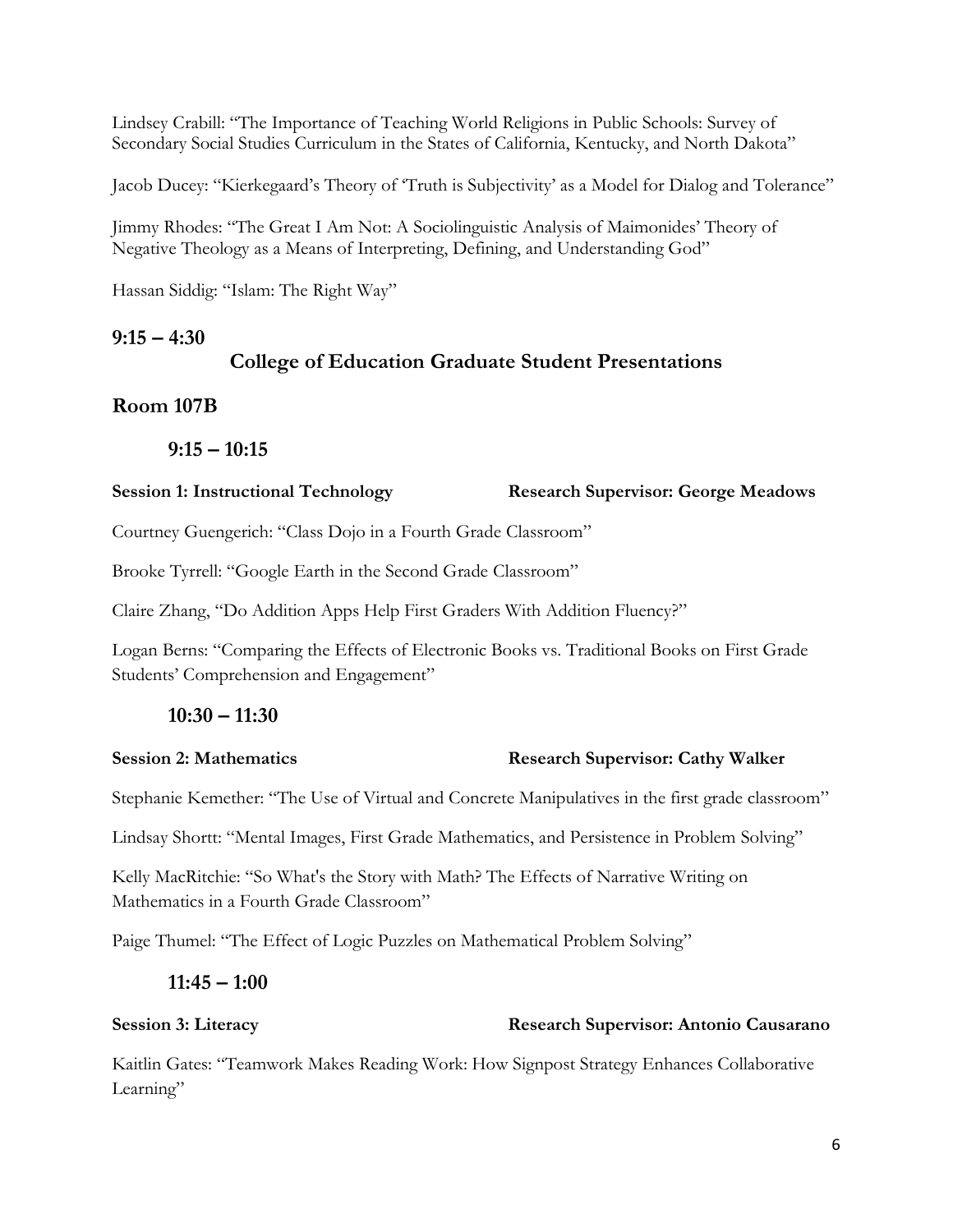Kevin Tertocha: "A Case for Multimodality: Graphic Novel Usage in the Elementary Classroom" Courtney Lyons: "Picture Books and Critical Thinking Skills"

Anna DeMarr: "Write All About It! Writing Workshops and Emergent Literacy"

Ashley Jenkins: "Loving to Read: Reading Motivation in Elementary School Classrooms"

### **1:15 – 2:00**

## **Session 4: Science Research Supervisor: Beverly Epps**

Sara Crisafulli: "Using Kinesthetic Movements to Increase Comprehension of Science Vocabulary"

Kayla vanWerkhoven: "The Impact of Engineering-Based Instruction on Student Knowledge"

Kelly Gearhart: "Constructivism in the Science Classroom"

**2:15 – 3:15**

## **Session 5: Social Studies Research Supervisor: John Broome**

Alli Leibowitz: "The Impact of Arts Integration on Student Interest in Social Studies"

Abigail Fleming: "The Use of the Socratic Method to Understand Historical Empathy in a Fifth Grade Classroom"

Bailey Ivancic: "Integrating for Understanding: Interactive Read Alouds and Social Studies in the Kindergarten Classroom"

Dana Baumgartner: "Interactive Notebooks for Content Retention in Social Studies"

# **Room 204**

# **12:00 – 1:00**

**Session 1: English Language Learners Research Supervisor: Courtney Clayton** 

Ashley Ireland: "Two Languages, Two Literacies: How Does Allowing an English Language Learner to Utilize his/ her First Language Affect his or her Reading Comprehension in English?"

Savannah Kelley: "The Effect of Cognate Awareness on English Language Learners' Comprehension Abilities"

Jenna DiGiacomo: "Vocabulary Instruction and ELLs: Does Culturally Relevant Teaching Increase Retention?"

Mickinley Nault: "Buddy Reading: A Study on ELL Fluency and Self-Esteem"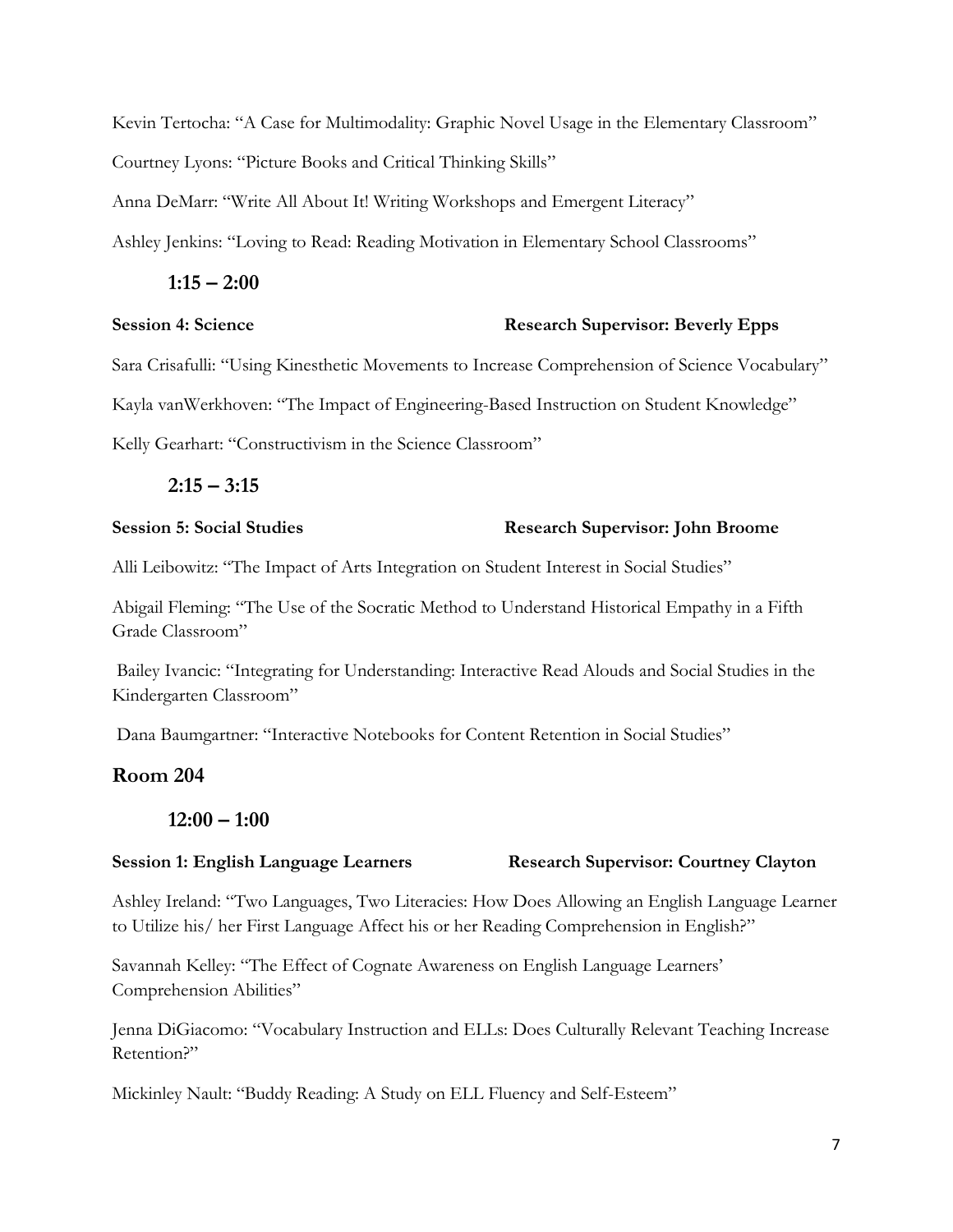### **1:15 – 2:15**

#### **Session 2: Secondary Social Studies Research Supervisor: Janine Davis**

Corey Dyke: "Current Events and their Effect on Student Engagement"

Kathleen MacIndoe: "Using the Self-Regulated Strategy Development Model to Improve Paragraph Composition"

#### **Research Supervisor: John Broome**

Mercia Spicer: "What is the Effect of Note-Taking on Student Textual Recall and Written Historical Analysis?: A Mixed Methods Action Research Study"

Daniel Webb: "The Effect Note Taking Strategies have on Student Learning: A Mixed Method Action Research Study"

#### **2:30 – 3:30**

#### **Session 3: Music Constant Constant Constant Constant Constant Research Supervisor: Alice Hammell**

Erin Waters: "Understanding Rhythm: Exploring the Effects of Color Coding on Students' Knowledge of Rhythmic Notation"

Abigail Seymour: "Do Students Enjoy Music? A Comparison of Enjoyment and Achievement Across the Curriculum"

### **Earth Science Research Supervisor: Janine Davis**

Carley Lohr Dotson: "The Impact of Note Taking Strategies in the Secondary Earth Science Classroom"

#### **Secondary Mathematics Research Supervisor: Marie Sheckels**

Stefannie Asselanis: "Effective Note Strategies in the Secondary Mathematics Classroom"

### **3:45 – 4:30**

#### **Session 4: Special Education Research Supervisor: Penny Causarano**

Keriann Ketterman: "A Comparison of Traditional Note Taking and Strategic Note-taking in mathematics With Students with Learning Disabilities: A Single Subject Design Study"

Alexis Hayden: "The Impact of Student Choice on Work Completion and Accuracy for a Student Deemed At-Risk"

Jessica Williams: "The Impact of Cooperative Learning Groups on the Participation of Students in Special Education"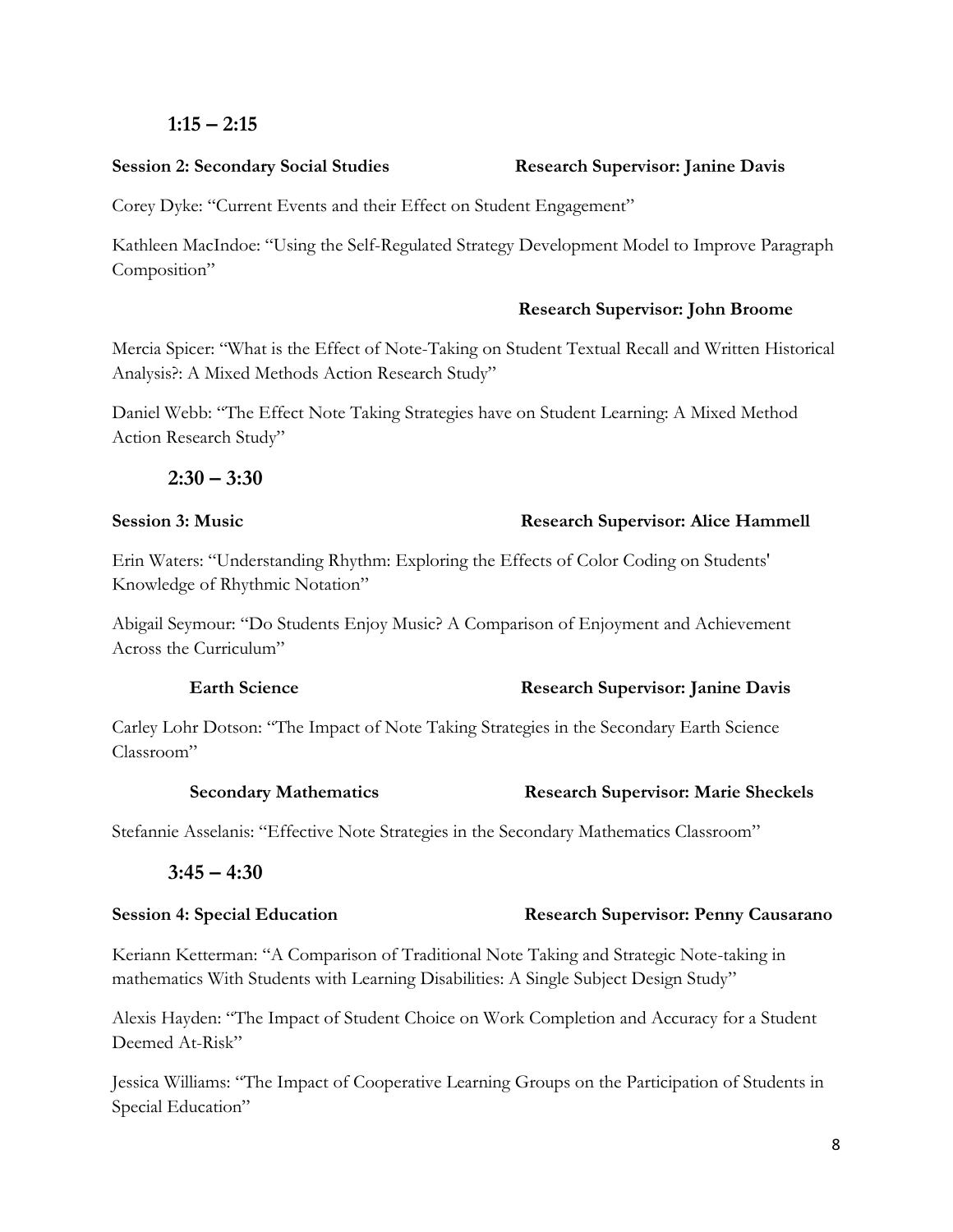# **Room B-36**

**1:00 – 2:00**

Kaitlyn Berube: "Teacher Styles and Their Correlation to Student Attitudes: A Mixed-Methods Research Study"

Erin Moller: "Culture in the Secondary Classroom"

Karlin Hoffman: "The Influence of Cooperative Learning Groups on English Learners' Self-Determination: A Qualitative Action Research Study"

# **Research Supervisor: Greg Feducia**

Alexandra Darnell: "Where Did the Writing Go? Pairing Creative Writing and Goal Setting and How It Impacts Academic Motivation and Self-Efficacy"

# **2:15 – 3:15**

# **Session 2: Secondary English Research Supervisor: Jo Tyler**

Lindsey Aylor: ""What do you mean my first draft isn't perfect?" A Study of the Impact of Reflection Journaling and Peer Review on Student Writing"

Sean Fredericks: "The Effects of Involved SSR on 9th Graders' Attitudes Toward Reading"

# **Research Supervisor: Janine Davis**

Meredith Reed: "Creative Thinking: Using Metacognitive Skills to Develop Skilled Readers"

# **Research Supervisor: Greg Feducia**

Jacob Black: "The Effect of Guided Self-Assessment for Writing in Classrooms on Student Skill and Confidence"



## **Session 1: Secondary English Research Supervisor: Janine Davis**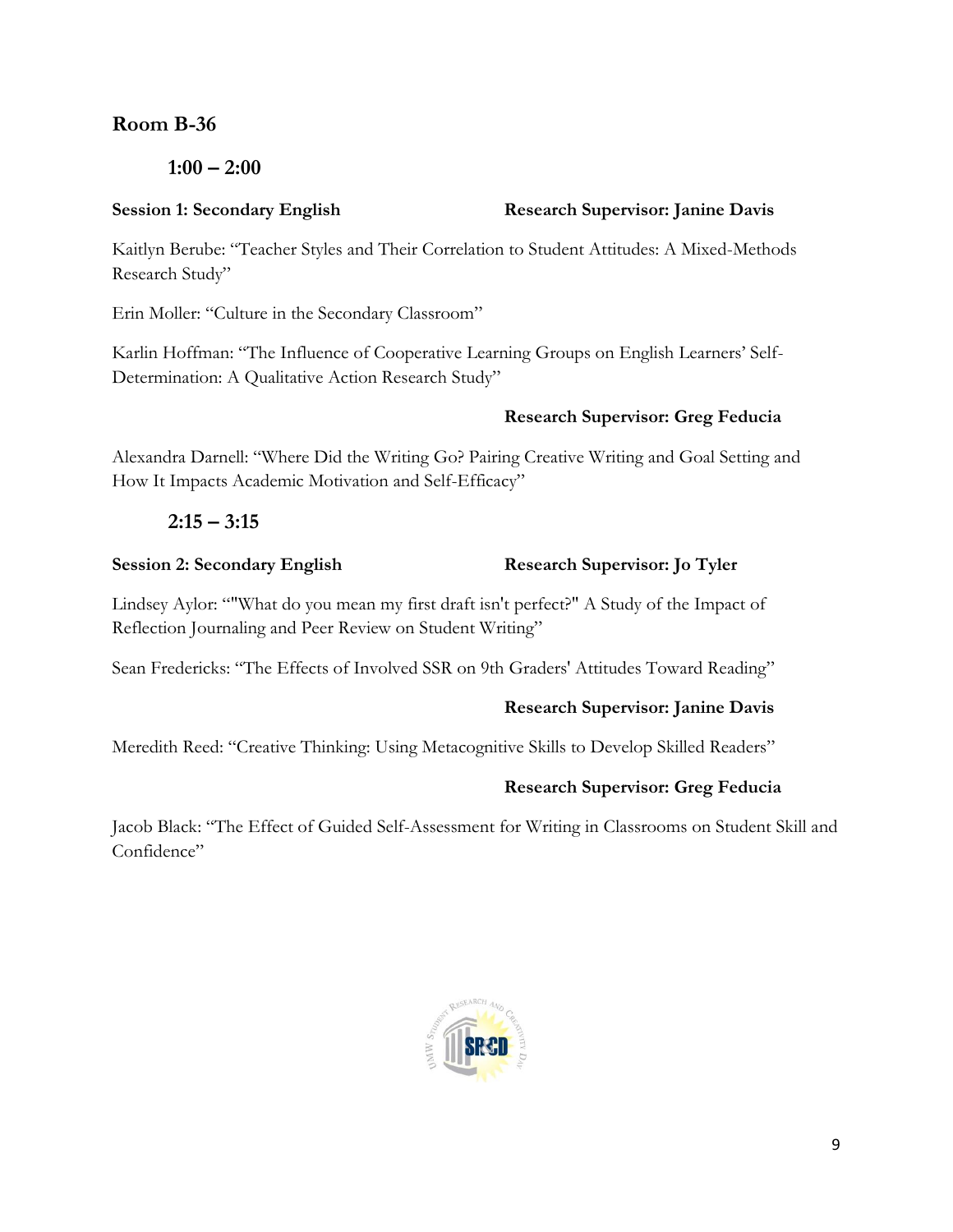

# **Morning Oral Sessions in Hurley Convergence Center**

# **10:00 – 11:00 Room 327 Session Chair: Dr. Randall Reif (Chemistry)**

Matthew Tovar, "Finding the (nano)Cure: How Magnetic Nanoparticles can Revolutionize the Treatment of Nonresectable Glioblastoma" (Leanna Giancarlo)

Sean Morris, "The Temporal Dynamics of Caspase Activity in Cellular Suicide" (Randall Reif)

Rachelle Dambrose, "Three-Dimensional Approximations of Poisson's Equation" (Leo Lee)

Courtland Lyle, "New Mysticete Whale Fossil Could Represent First of its Kind from middle Miocene site in Caroline County, Virginia" (Alexander Hastings, Virginia Museum of Natural History)

# **Room 329 Session Chair: Dr. Robert Rycroft (Economics)**

Elizabeth Beauchamp, "Textile Bans: Does One Size Fit Most? A Policy Recommendation for the East African Community" (Elizabeth Larus)

Victoria Sheil, "Mixed Land Use Impact on Residential Home Values" (Margaret Ray)

Katie Armstrong, "Geographic Isolation in the North Carolina Prison System" (Melina Patterson)

Hannah Zontine, "The 'Hidden Trump Model': Modeling Social Desirability Bias Through ABMs" (Stephen Davies)

# **11:00 – 12:00**

# **Room 327 Session Chair: Dr. Suzanne Sumner (Mathematics)**

Alexander Clegg and John Guidon, "Religion in the Media: A Study of Student Perception of Media Bias in Georgia" (Elizabeth Johnson-Young)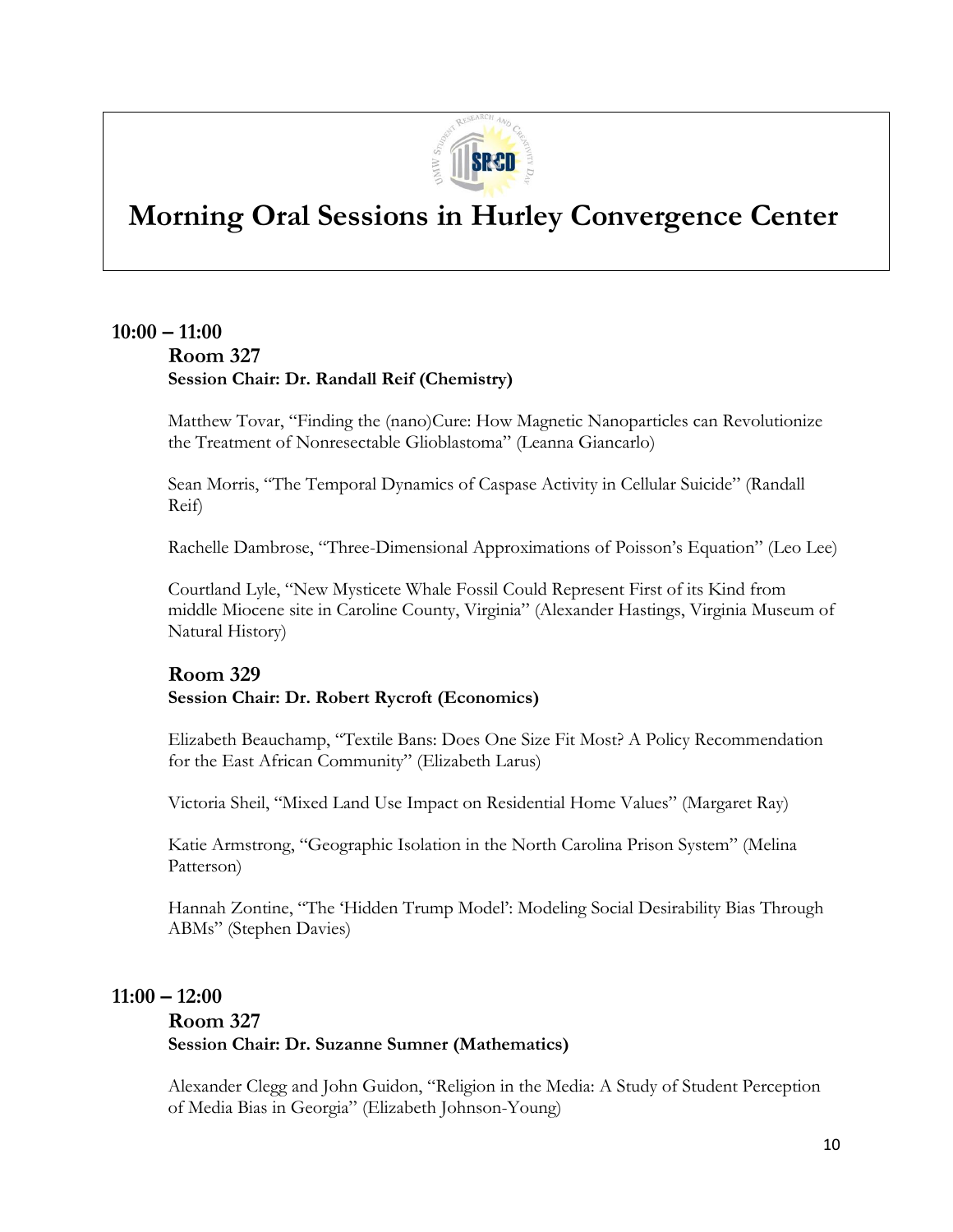Caitriona Cobb, "A Unique Addition to Secondary Public Education about the Middle East and Islam: Generation Global" (Emile Lester)

Ryan Barlow, "Fractal Image Compression and GIS Application" (Suzanne Sumner)

Kyra Watkins, "Marginalization of Minority Groups in the United States and Sex Trafficking" (Robert Barr)

# **Room 329 Session Chair: Dr. Grant Woodwell (Earth and Environmental Sciences)**

Lubna Akhtar, "Women's Bodies, Nation, and Love in Bollywood" (Shumona Dasgupta)

Lydia Grossman, "Climate Change and Civil Unrest in the Middle East: Current Crises, the Role of Governance, and Future Implications" (Ranjit Singh)

Stephanie Cook, "An Analysis of the Portrayal of Purdah in Sultana's Dream and The Secluded Ones and the Feminism it Inspired" (Shumona Dasgupta)

Amelia Carr and Emily Oliff, "The Reluctant Fundamentalist and Unaccustomed Earth: Discovering Hybrid Identity through Literature" (Shumona Dasgupta)



# **Poster Sessions – Hurley Convergence Center**

# **12:00 – 1:00**

- Tatiana Aleman and Tianni Sicam, "The Redox Titration of Potassium Ferricyanide by Ascorbic Acid" (Leanna Giancarlo)
- Brittany Armbright and Brian Burns, "Mean-Risk Policies for an Equipment Rental System" (Belleh Fontem)
- Sarah Balenger and Josephine Gray, "Connecting Equilibria with Thermodynamics: Determination of Ka, Gibbs Free Energy, Enthalpy and Entropy for Bromothymol Blue", (Leanna Giancarlo)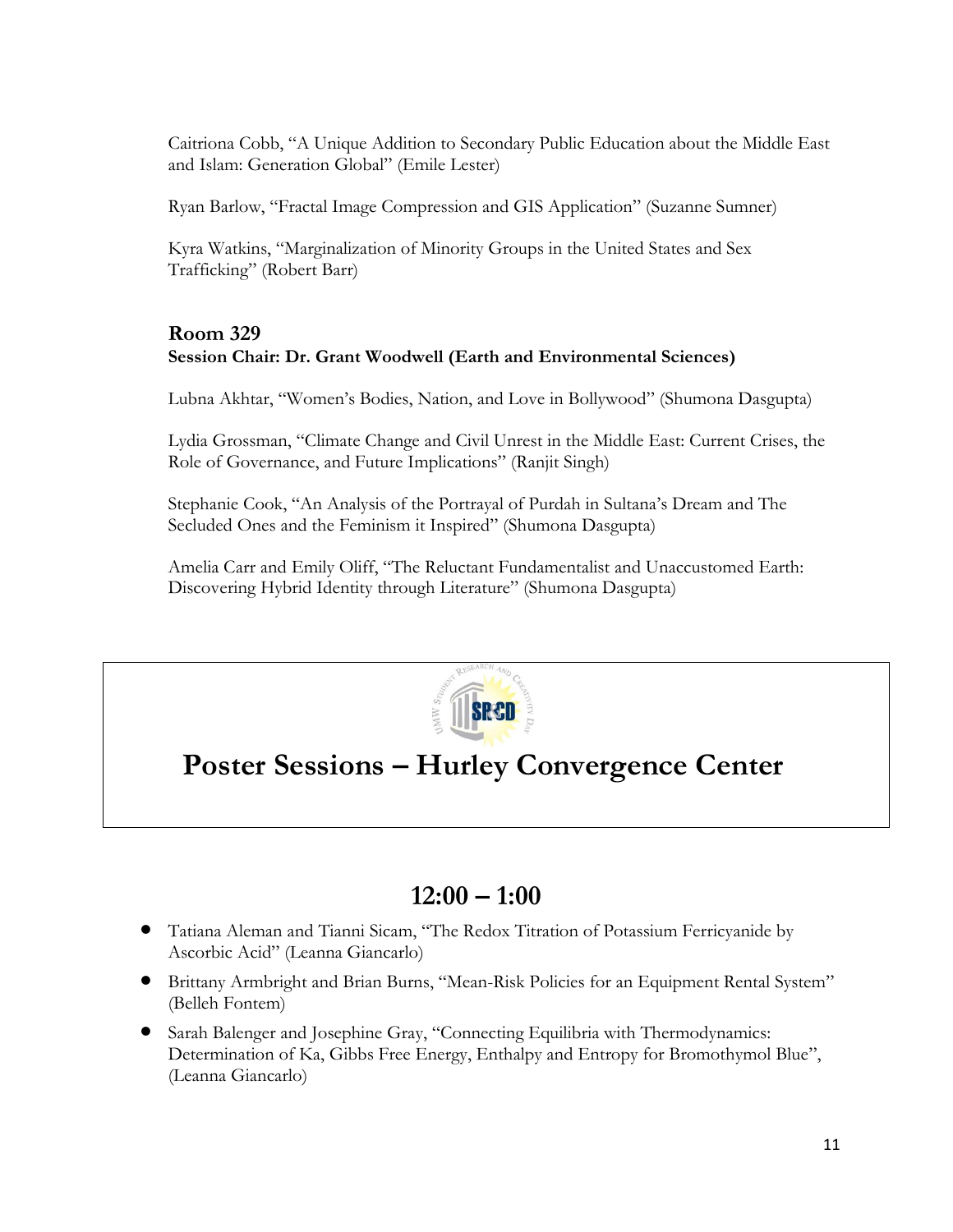- Sarah Balenger, Kristina Brown, Matthew Tovar, "Investigating the use of Superparamagnetic Iron Oxide Nanoparticles to Induce Non-Metastatic Tumor Growth Arrest Via Thermal Ablation (Leanna Giancarlo)
- Ryan Barlow, "Chaos: Hidden Attractors in Chua's Circuit" (George King, III)
- Kwame Bempong, John Lutkenhaus, M. Connor McLear, "Fluorescence Quenching of Aspirin using Caffeine" (Leanna Giancarlo)
- Laura Bufano and Lauren Rauch, "Wood Kiln 2017" (Jon McMillan)
- Danielle Capra, "The Impact of Different Classroom Modalities on Students' Learning Experience" (Steve Greenlaw)
- Jordan Carrier, "An Economic Analysis of What Role Monetary Contributions Play in How a Government Representative Will Vote" (Robert Rycroft)
- Crystal Cauley and Habiba Noor, "Lactose Intolerance and Probiotics" (Lynn Lewis)
- Connor Collett and Brittany Olenslager, "Heritage Tree Project" (Alan Griffith)
- Sofia Di Benigno, "Investigating the Antiviral Effect of Interleukin-1 Treatment on Newcastle Disease Virus Infection in Chicken Embryo Fibroblasts" (Lynn Lewis)
- Richard Joseph Dragone, Alexanna Hengy, Danielle Niepokoj, Madison Combs and Caroline Schwartz, "Rappahannock Goodwill Section 14© Program Evaluation" (Virginia Mackintosh)
- Emma Eichenberger, Lesya Melnychenko, Brooke Preas, Corey Staier and Madison Winters, "Highland Haunting- An Interactive Narrative-Based Horror Game" (Mary Kayler)
- Sabrina Elliott, "Fibroblast Viability and Scleroderma" (Rosemary Barra)
- Emily Ferguson, "Development of a novel operant behavior testing chamber using a touchscreen and an Arduino" (Parrish Waters)
- Sara Fioretti, "Embryonic Development of the Stress Axis in Two Model Teleost Species" (Dianne Baker)
- Andrew Franklin, Claude Thompson and Chloe Morton, "Quantification of Nitrate and Phosphate in the Rhappahanock River by UV-Vis Spectroscopy" (Randall Reif)
- Abby Friedman, "Residual Mercury from Gold Mining Activity in Soils at Lake Anna State Park" (Chuck Whipkey)
- Diana Handler and Peter Mitchell, "The Trees of UMW: A Geospatial Observation of Trees" (Alan Griffith)
- Sarah Heisey, "Alkyl phosphonate films on copper oxide surfaces as a platform for supported catalysis" (Nicole Crowder)
- Emily Henry, Hannah Kass, Laura Leonard, Sarah Pennington and Kristy D'Alessandro, "Quantitative Analyisis of BaP in Water: A comparative Instumentation Study" (Randall Reif)
- Grace Henry, "Synthesis and Biological Evaluation of Inhibitors of KasA Identified Through Virtual Screening: A Novel Inhibitor of Mycobacterium Tuberculosis" (Davis Oldham)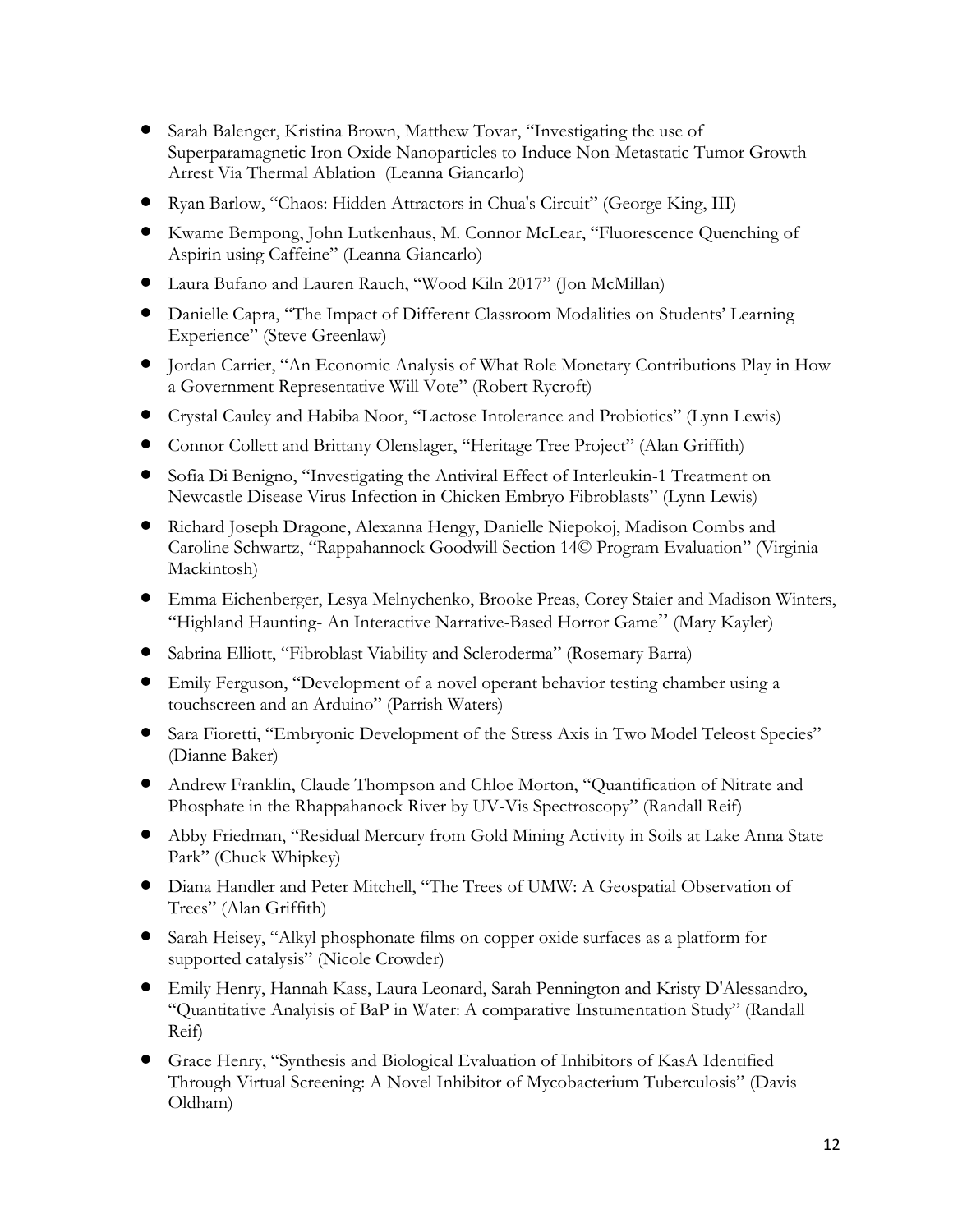- Lucas Hidalgo, Mitchell Greenwood, "Cadmium Selenide Quantum Dots for the Exploration of Trap State and Exciton Emission" (Leanna Giancarlo)
- Renee Hilelson, "Characterization of vegetative phenotypes of EARLY RESPONSE TO DEHYDRATION 10 (ERD-10) mutants in Arabidopsis thaliana" (April Wynn)
- Riley Hoch and Ashley Parkhurst, "The Solubility of Calcium Sulfate" (Leanna Giancarlo)
- Coalter Hollberg and Lauren Mosesso, "The Impact of Soil Characteristics and Sea Level Rise on Phosphorus Dynamics in Coastal and Upstream Wetlands in the Lower Chesapeake Bay" (Ben Kisila)
- Victoria Howell and Rebecca Na, "Application of the Schrodinger Equation to An Examination of Zinc Oxide Nanoparticle Sunscreen" (Leanna Giancarlo)
- Kenyon Huber-Wilker and Molly Miller, "America Entangled" (Jason Davidson)
- Hannah Kass, "The Effect of Kisspeptin 1 on Gonadotropin Releasing Hormone in Embryonic Medaka (Oryzias latipes)" (Dianne Baker)
- Brandon Kern, "Disappearing Streams in Crow's Nest" (Jackie Gallagher)
- Hannah Killian and Brandon Rozek, "Modeling Population Dynamics of Incoherent and Coherent Excitation" (Hai Nguyen)
- Eleanor Kilmon and Zafrullah Malik, "Kinetic Study of the Oxidation of Ascorbic Acid by Hexacyanoferrate III" (Leanna Giancarlo)
- Meghan King, "Application of Soil and Water Assessment Tool (Swat) to Model the Impact of Progressive Land-Use Changes on Sediment and Nutrient Fluxes in Rivanna River Basin, Virginia, USA" (Ben Kisila)
- Courtney Kuzemchak "Collections Management" (Cristina Turdean)
- Brooke MacAdam, Manuelle Cao and Brandon Fincham, "Geospatial Mapping of Trees on the UMW Campus" (Alan Griffith)
- Miguel Marx, "Testing for the cross-reactivity of a myosin heavy chain antibody in the flight muscles of Apis mellifera" (Deborah O'Dell)
- Kelly McDaniel and Hoang Anh Tran, "Synthesis of Oxidative Metabolites of DEHP" (Davis Oldham)
- Kimberly McFarland, "Optimization of RNA Purification for RNA Aptamer Selection" (Randall Reif)
- Liam Missios and Daniel Valdez, "Taxis in the Age of the Gig Economy: An Analysis of the Taxi Market in Fredericksburg, Virginia" (Margaret Ray)
- Cristina Montemorano, "DALIrious: It's Surreal Deal!" (Mary Kayler)
- Hannah Morgan and Mikaela Goldrich, "Be the Data: Project in Embodied Interaction for Data Analytics" (Jessica Zeitz-Self)
- Joshua Mwandu, "Understanding the Quantum Key Exchange" (Keith Mellinger)
- Brandon Nolan, "The Effects of Aldosterone on the lncRNA Gas5: A potential negative regulator of blood pressure" (Debbie Zies)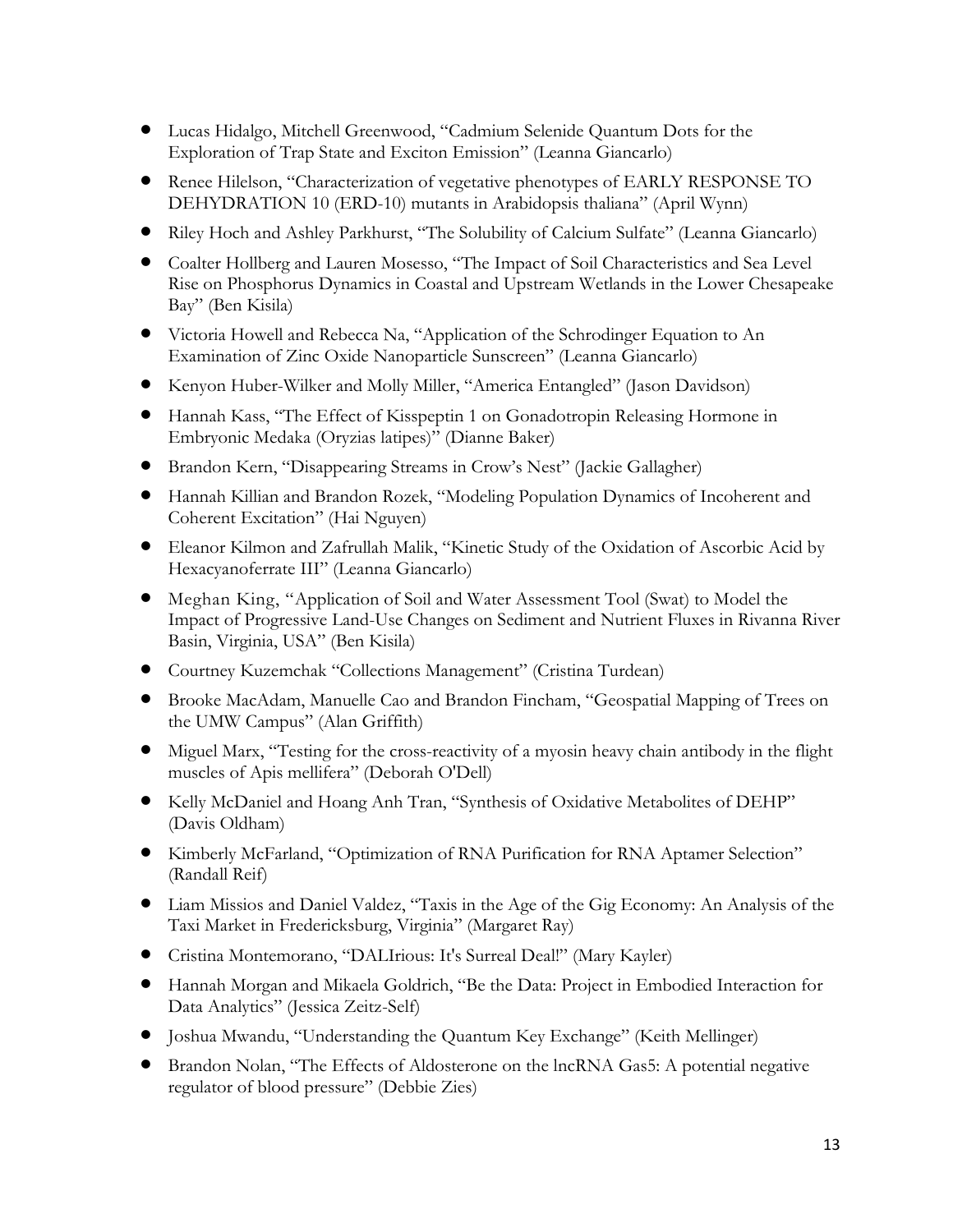- Ashley Otto, "BPS Effect on Oncogene Expression on Mammary Epitheial Cells" (Deborah O'Dell)
- Katherine Qualls and Sarah Roche, "Determination of the Composition of a Presumed 3- GFP Plasmid" (Stephen Gallik)
- Eisha Raja, "Fredericksburg's Favorite Past Botanist" (April Wynn)
- Erin Schaeffer, Matthew Tovar, Emily Coulter and Bernice Kear, "Determination of Lead Concentration in Commercially Available Lipsticks via ICP – AES Analysis" (Randall Reif)
- Zaire Sprowal, "Fractal Image Compression (FIC) and possible applications to Physical Systems" (Hai Nguyen)
- Eva Turcios and Hannah Lascano, "Medical Applications of Colonial Plants of Virginia" (April Wynn)
- Kenneth Vukmanic and Sara Armor, "Should we live in the moment? Plan to anticipate the event" (Kashef Majid)
- Johanna Woodwell and Anna Jennings, "Using Crossover Events to Determine Gene Linkage in Saccharomyces cerevisiae" (Debbie Zies)



# **Original Music Performances – Digital Auditorium**

**1:15 – 2:00**

| Sonic Depths     |                            | Levi Manuel               |
|------------------|----------------------------|---------------------------|
|                  | Ensemble                   |                           |
| <i>V</i> ocaloid |                            | <b>Cole Masaitis</b>      |
|                  | Cole Masaitis – Guitar     |                           |
|                  | Drake Dragone - Violin     |                           |
|                  | Danny Arslan - Piano       |                           |
|                  | Luke Payne - Cello         |                           |
|                  | Levi Manuel - Bass         |                           |
|                  | Austin O'Rourke - Drum Set |                           |
|                  | Caroline Flynn - Vocals    |                           |
|                  | Ryan Goodrich - Trumpet    |                           |
|                  | John Irby - Harsh Vocals   |                           |
| Carry You Home   |                            | <b>Carmen Lily Flores</b> |

Carmen Lily Flores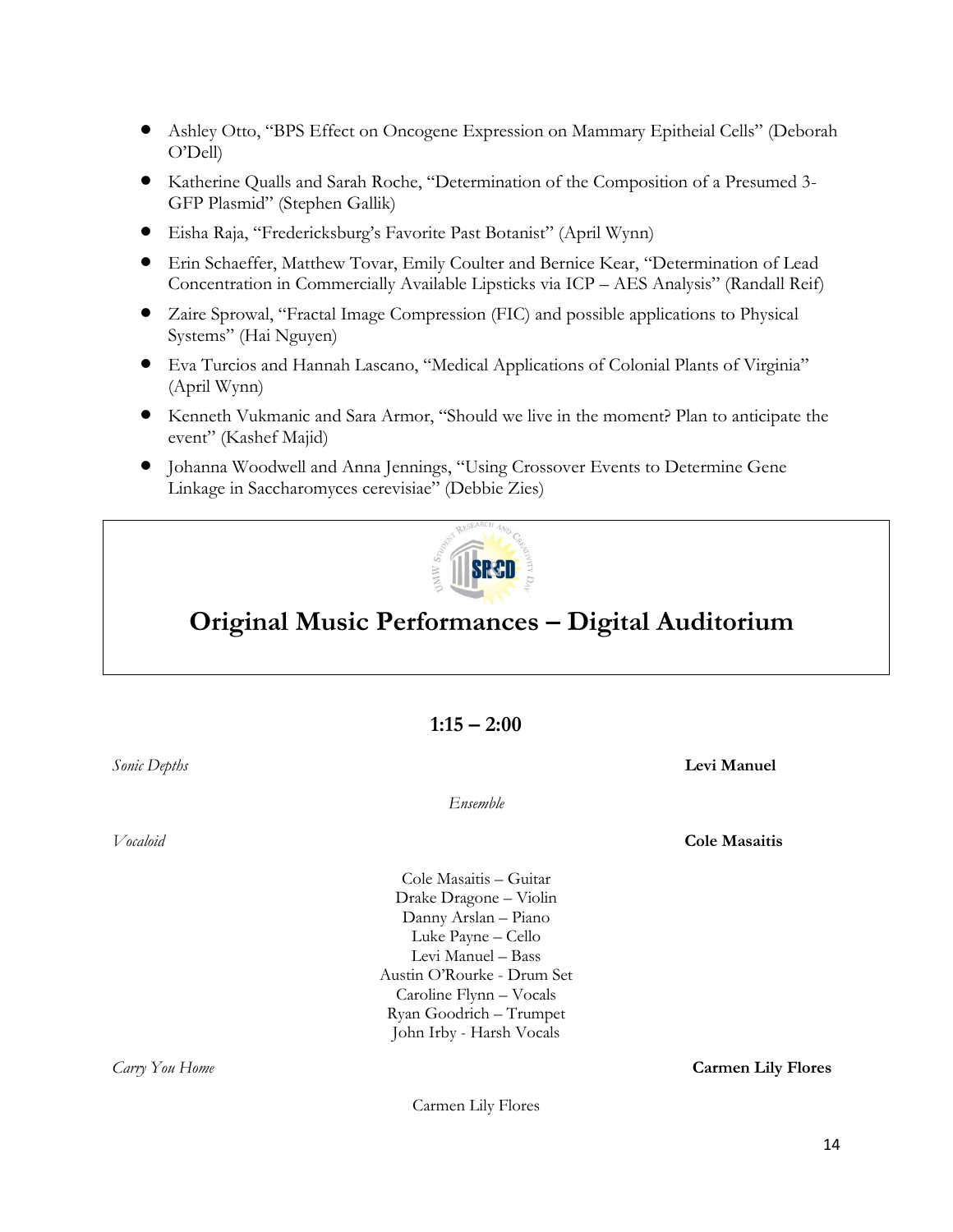*Atria & Aortas* **Drake Dragone**

*Anachronistic Memoirs* **Michael Prime**

Damon Dixon

#### *Stairs* **Danny Arslan**

Danny Arslan - Piano Austin O'Rourke - Marimba Drake Dragone – Violin Levi Manuel – Electric Bass Luke Payne – Cello

Drake Dragone - Violin/Synth Cole Masaitis – Guitar Michael Prime – Euphonium Danny Arslan – Piano Austin O'Rourke - Percussion Caroline Flynn – Vocals Luke Payne – Cello Ryan Goodrich – Trumpet Unnur Sigurgeirsdottir - Synth/Vocals

Drake Dragone - Violin Caroline Flynn - Acoustic guitar Luke Payne - Cello Alex Rodriguez - Double bass Ryan Goodrich - Trumpet Danny Arslan - Piano Austin O'Rourke - Percussion Cole Masaitis - Guitar

*Egodystonic* **Caroline Flynn**

Ryan Goodrich - Trumpet Michael Prime - Euphonium Austin O'Rourke - Percussion Caroline Flynn - Banjo Cole Masaitis - Guitar Levi Manuel - Electric Bass Danny Arslan - Piano Amanda Clark - Soprano 1 Lily Flores - Soprano 2 Drake Dragone - Violin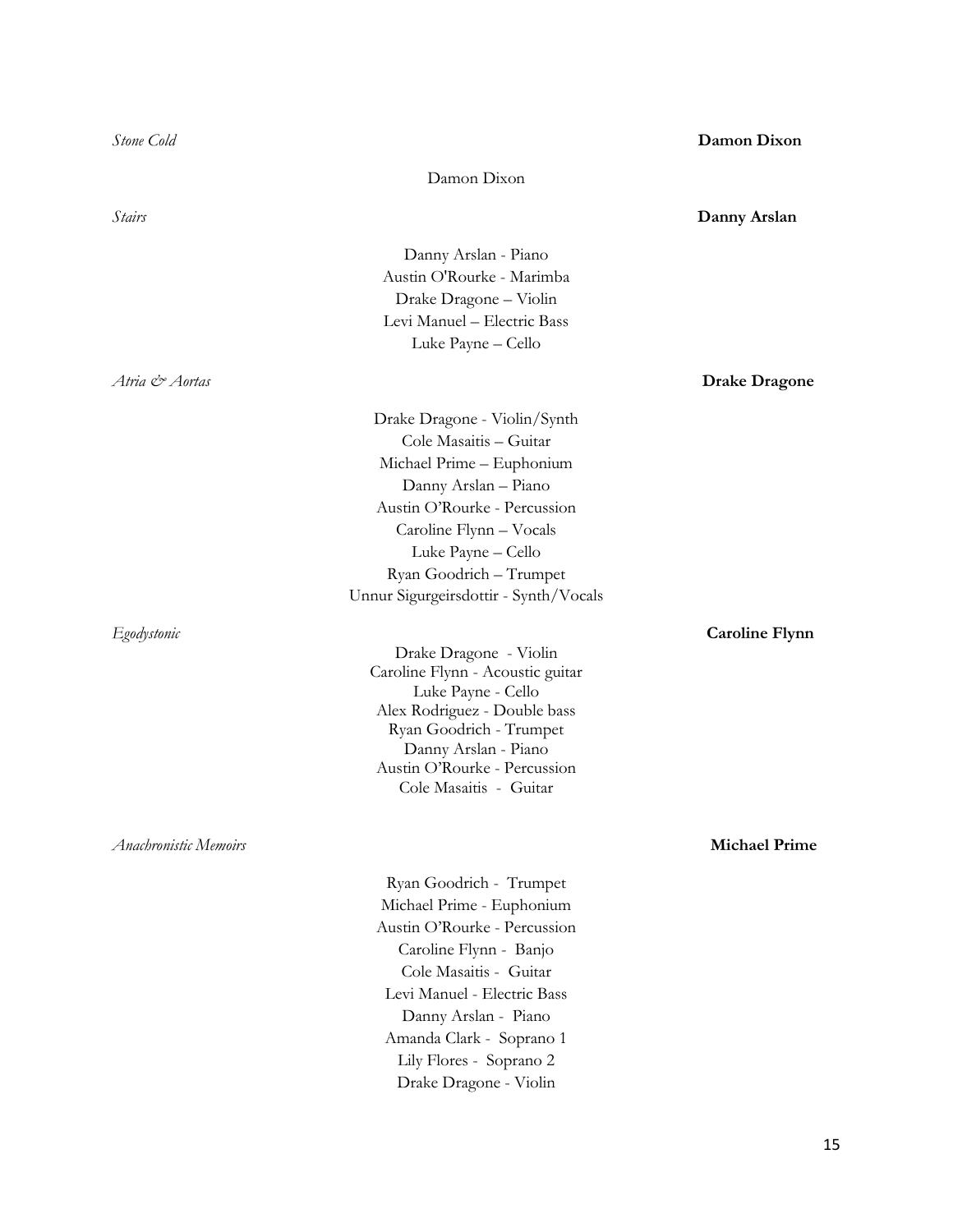Luke Payne - Cello Alex Rodriguez - Bass

*The American Addiction Addiction* **Luke Payne** 

Luke Payne - Cello

*Reaching Out for Your Hand* **Austin O'Rourke**

Cole Masaitis - Synth Drake Dragone - Violin Austin O'Rourke - Percussion Carmen Lily Flores - Violin Levi Manuel - Violin Alex Rodriguez - Bass Michael Prime - Euphonium Caroline Flynn - Vocals Ryan Goodrich - Trumpet Luke Payne - Cello Danny Arslan – Piano

Program Notes:

Faculty mentor: Dr. Mark Snyder

MUTH 483 & MUPR 336: Music Composition students: All students

**Sonic Depths** - This original composition is a seamless, multi-movement musical depiction of the layers of the ocean, as well as the life within them.

Levi Manuel is a Senior music major. After graduating, he will be taking graduate courses for education so that he may become a teacher in Colorado.

#### **Vocaloid**

This piece is about coming to terms with life decisions, and what you gained and lost inherently by doing so. **Cole Masaitis** is a guitarist, composer, artist, and journalist whose music has been described as "haunting, bittersweet, and nostalgic", and studies composition under Dr. Mark Snyder. He aspires to compose score, and be a sound designer for visual media, specifically video game music. Cole is a published Staff Writer at the UMW Blue and Gray Press, and has experience in booking concerts, performing live music, composing musical works, and audio production.

**Carry You Home** is my first ever song written using Logic Pro X. It is about being there for someone, letting them know that although life is not perfect, there is always a friend who will carry you home after all the ups and downs. It's about being unafraid and actually embracing the change and being open to new possibilities.

**Carmen Lily Flores**: vocalist, violist, and performer from Stafford, Virginia. She is studying compositions and songwriting at the University of Mary Washington and is currently working on building and expanding her musical portfolio under Mark Snyder.

**Damon Dixon** is a Business Administration Major with a huge passion for art. At the early age of 4, he vividly remembers listenting to Michael Jackson's INvincible album. From then he had always had an ear for music. It was not until high school, that he decided to start singing and learning piano by ear. recently he started creating his own music out of emotion. his song "stone" was built around the idea of growth. Love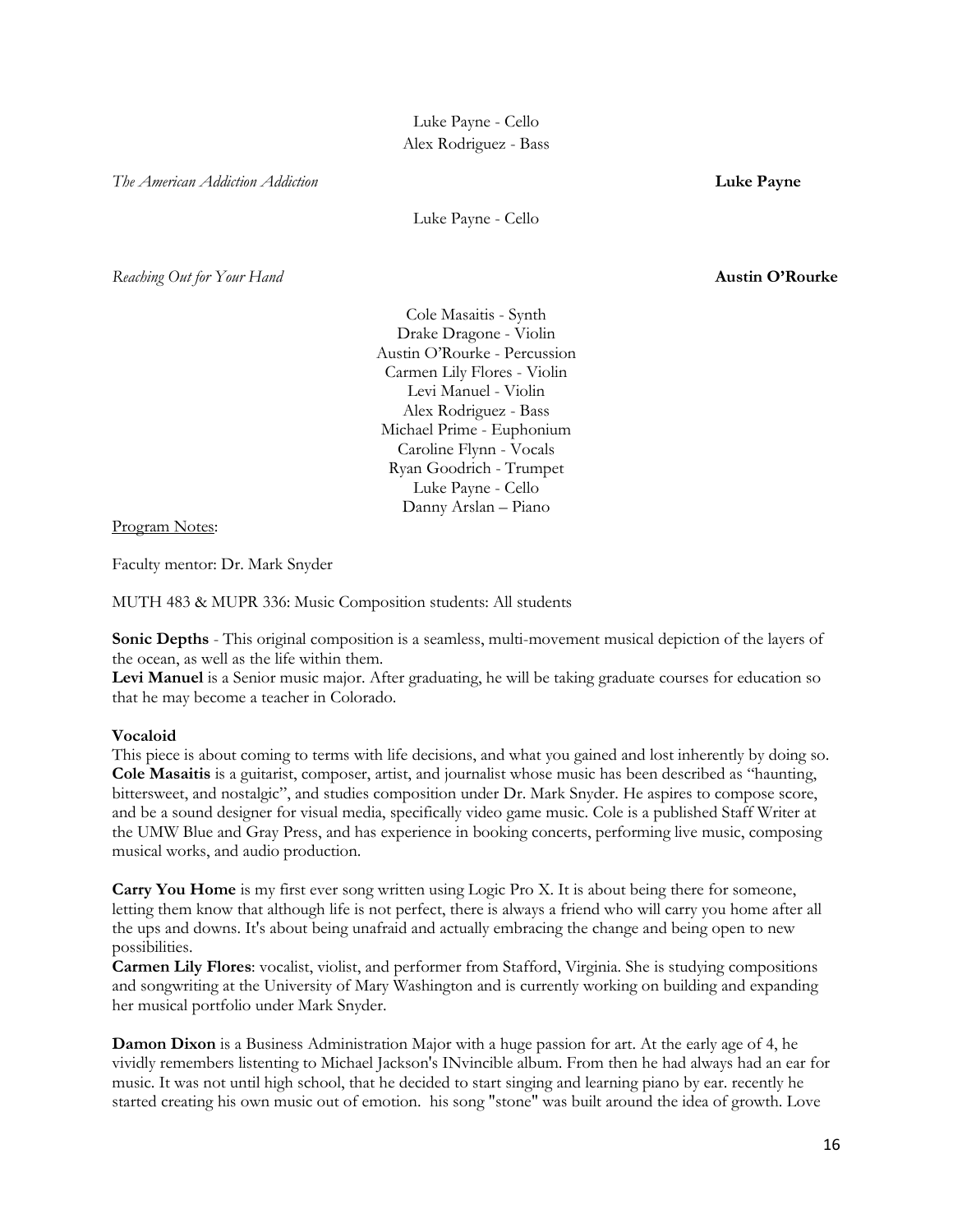starts out sweet and progresses to something that digs deeper than your bones. It is not until you are alone that you feel how stone cold love and life can be.

**Danny Arslan - Stairs** go up or down, just as life goes up or down.

**Atria & Aortas** is a piece about my struggles with depression. The vocalists embody my past experiences and the music around them signifies the emotions of the time.

**Drake Dragone** is a composer, performer, and multi-instrumentalist from Richmond, Virginia. Currently studying Music Composition at the University of Mary Washington, Drake is honing in his musical skills studying under Mark Snyder while living in Fredericksburg. His compositions have been called "transporting" and "refreshing."

#### **Egodystonic**

This piece represents intrusive thoughts and their impact on one's mental health and identity. **Caroline Flynn** is a composer and self-taught multi-instrumentalist studying music composition with Mark Snyder and psychology at the University of Mary Washington. She hopes to become a clinical psychologist and music therapist.

Hundreds of years ago, in medieval Scandinavia, men were often away from home with travel, politics, or víking (to travel or participate in an adventure), while many women stayed at home, tending to the fäbod (summer grazing pastures). From the need to call the livestock back to the farm from the mountain pastures, as well as the need to communicate with neighboring fäbod kilometres away, ancient Swedish farmers developed the technique of kulning. **Anachronistic Memories** aims to explore these singing styles and bring them into a more contemporary setting while evoking images of daily life for these people. **Michael Prime** is a composer and performer based in Oakton, Virginia. He aspires to compose soundtracks and his compositions have been described as "programmatic", "mystical", and "vivacious". His compositions have been presented at Fairmont State University and the University of Mary Washington. Born in Grasse, France, Michael was raised in Northern Virginia, where he first learnt music, and is currently finishing studying composition and computer science at the University of Mary Washington. His primary instrument is euphonium, though he also knows keyboard and harp, and he is currently first chair euphist in the Mary Washington Concert Band. Michael made his composition premier in 2015 at the West Fork New Music Festival in Fairmont, West Virginia with his piece Invocation.

#### **Luke Payne - The American Addiction Addiction**

About 570,000 people in the U.S. die due to issues relating to substance use and abuse. First hand accounts from these individuals reveal most are conflicted with overwhelming feelings of powerlessness, guilt, and shame among others. This work attempts to capture the emotions of a person in the grasp of an addiction in order to shift the perspective of a listener so that they can be reminded that most people in this situation do not deserve to be demonized.

### **Reaching Out For Your Hand**

...as you slip away.

**Austin O'Rourke** is a composer, multi-instrumentalist, sound designer, electronic music producer and recipient of the ASCAP Morton Gould Young Composers Award in 2015. He was born in Culpeper, Virginia and is studying music composition with Mark Snyder at the University of Mary Washington.

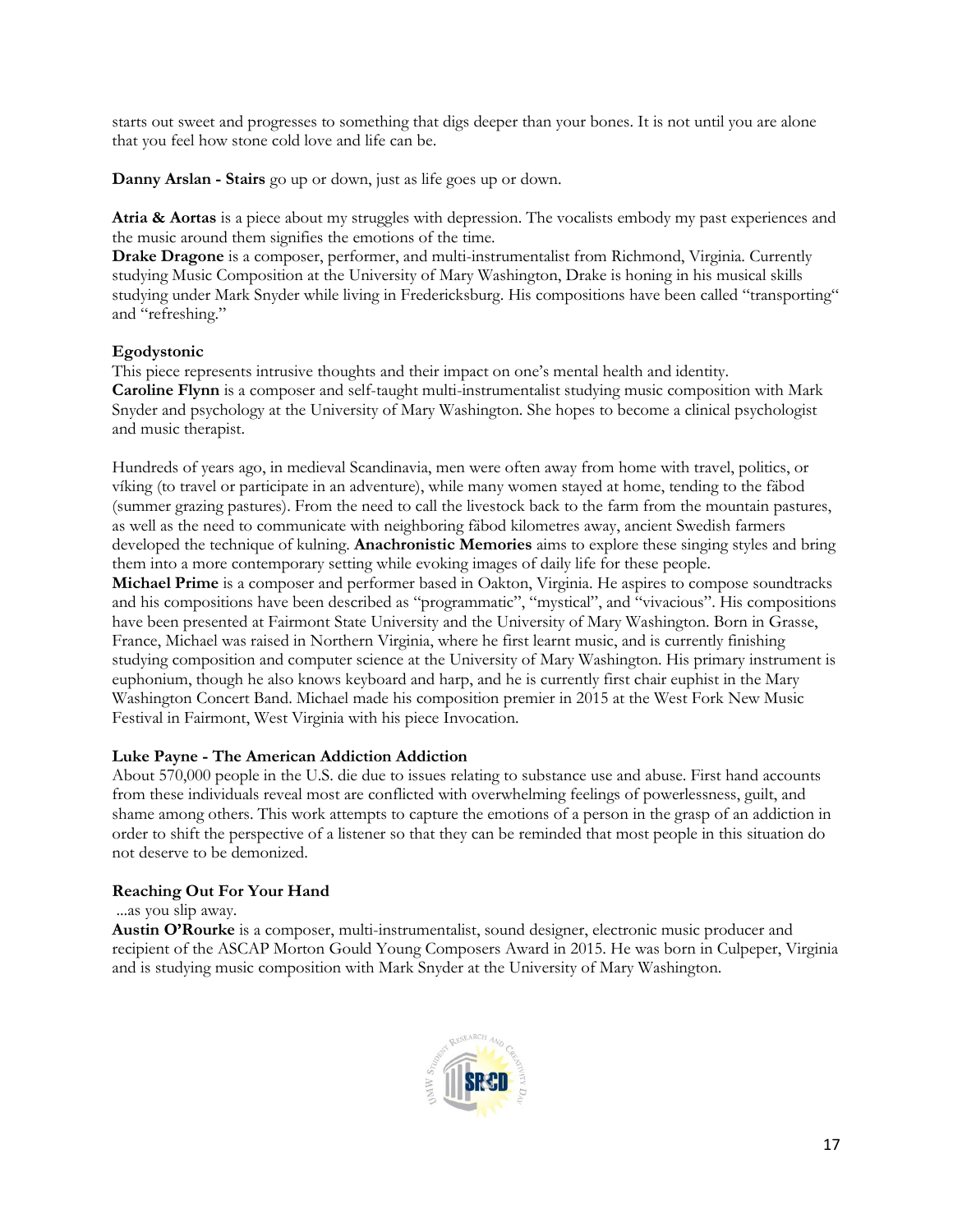

# **Afternoon Oral Sessions in Hurley Convergence Center**

# **12:00 – 2:00**

# **Room 328 Session Chair: Dr. Angela Pitts (Classics, Philosophy & Religion)**

# **Panel: Classics Senior Thesis Presentations**

Ellen Field, "Romans and their dogs: how canines were viewed in ancient Rome"

Miranda Lovett, "**:** Grabbing the Bull by its Horns: A Look at the Social and Archaeological Context of the 'Toreador Fresco'"

Kati Justice, "Phoenix in the Embassy to Achilles"

Jamie Shafferman, "Helen in the Iliad"

Carson Meadows, "Rivers and Impasses in Caesar's Civil War"

Alice Maggio, "Twins, Augustus and Ovid: The Overlooked Chains That Connect Rulers, Writers and Mythical Founders of Cities"

Zaynah Zaatar, "Al-Farabi and the Islamization of Plato"

# **1:00 – 2:00**

# **Room 327 Session Chair: Dr. Richard Finkelstein (Dean, College of Arts and Sciences)**

Elizabeth Hiatt, "Racialized Historical Commemorations and their Defenders: Tactics Revealed through a Student-Led Project in the U.S. South" (Eric Bonds)

Dominique Lopez-Piper, "Working Towards a Socially Just World of Occupational Therapy" (Tracy Citeroni)

Marc Gehlsen, "Stancetaking as a Marker of Identity in Hispanic Millennials" (Maria Isabel Martinez-Mira)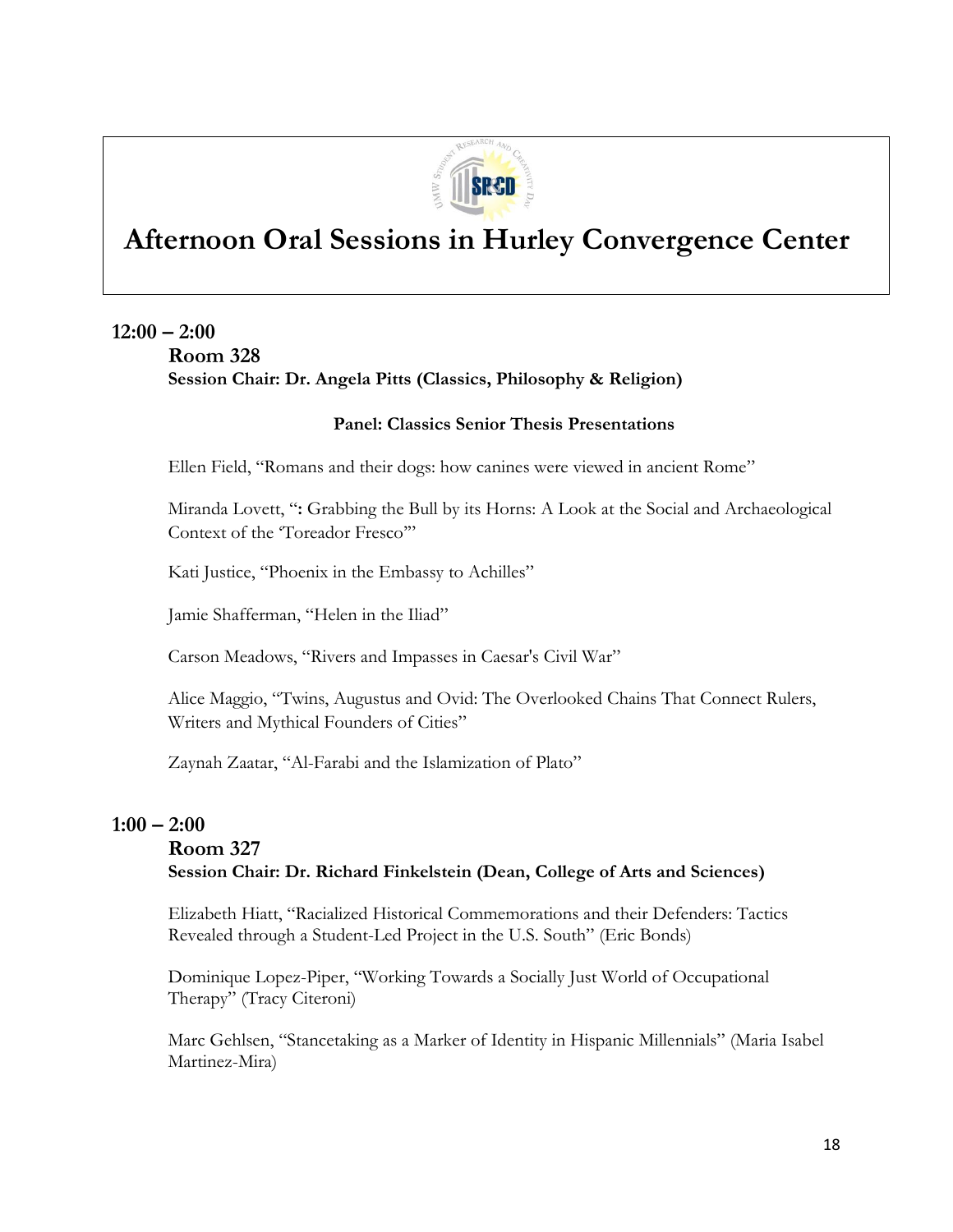Sarah Dickshinski, "Narrating the French National Story: The Role of Discourse in the Production of Frenchness" (Eric Gable)

## **Room 329 Session Chair: Dr. Christopher Garcia (College of Business)**

Kelsey Vincent, "Connecting Law and Morality, is it Necessary?" (Jason Mazke)

Lindsay Vaught, Ryan Cho, Ryland Byrd, Joe Brown and Keanu Korkor, "Factors that Influence Unethical Behavior in Division 3 Sports" (Chris Garcia)

Abigail Corey, "Regime Change and Democratic Stability in Tunisia after the Arab Spring" (Maysoon Al-Sayed)

Emma Valinski, "Honesty and Trustworthiness of Presidential Candidates in the 2016 Geneal Election" (Stephen Farnsworth)

# **2:00 – 4:00**

### **Room 210**

# **Session Chair: Dr. Angela Pitts (Classics, Philosophy & Religion)**

## **Panel: The Classical World in Focus**

Amanda Clark, "Vergil's Influence on Berlioz's *Les Troyens*"

Zahnah Zaatar, "Breaking the Fourth Wall in Aristophanes' 'Frogs'"

Kati Justice, "Analysis of Lines 992 to 1003 in the Frogs"

Miranda Lovett, "Staging Aristophanes' Frogs"

Starr Attkisson, "Dionysus as a Comedic Vessel in Aristophanes' "The Frogs"

Liam Deihr, "Ritual Metatheatre in Aristophanes' Frogs"

Camille Jones, "Ireland Through the Ages: An Examination of How Ireland's Cultural Landscape Set the Stage for Roman Influence"

# **2:00 – 3:00**

# **Room 327 Session Chair: Dr. Leslie Martin (Sociology and Anthropology)**

Hannah Belski, "Sex differences in the response of BDNF and CRH in the BNST to social stress: a study in the neurobiological mechanisms of anxiety" (Parrish Waters)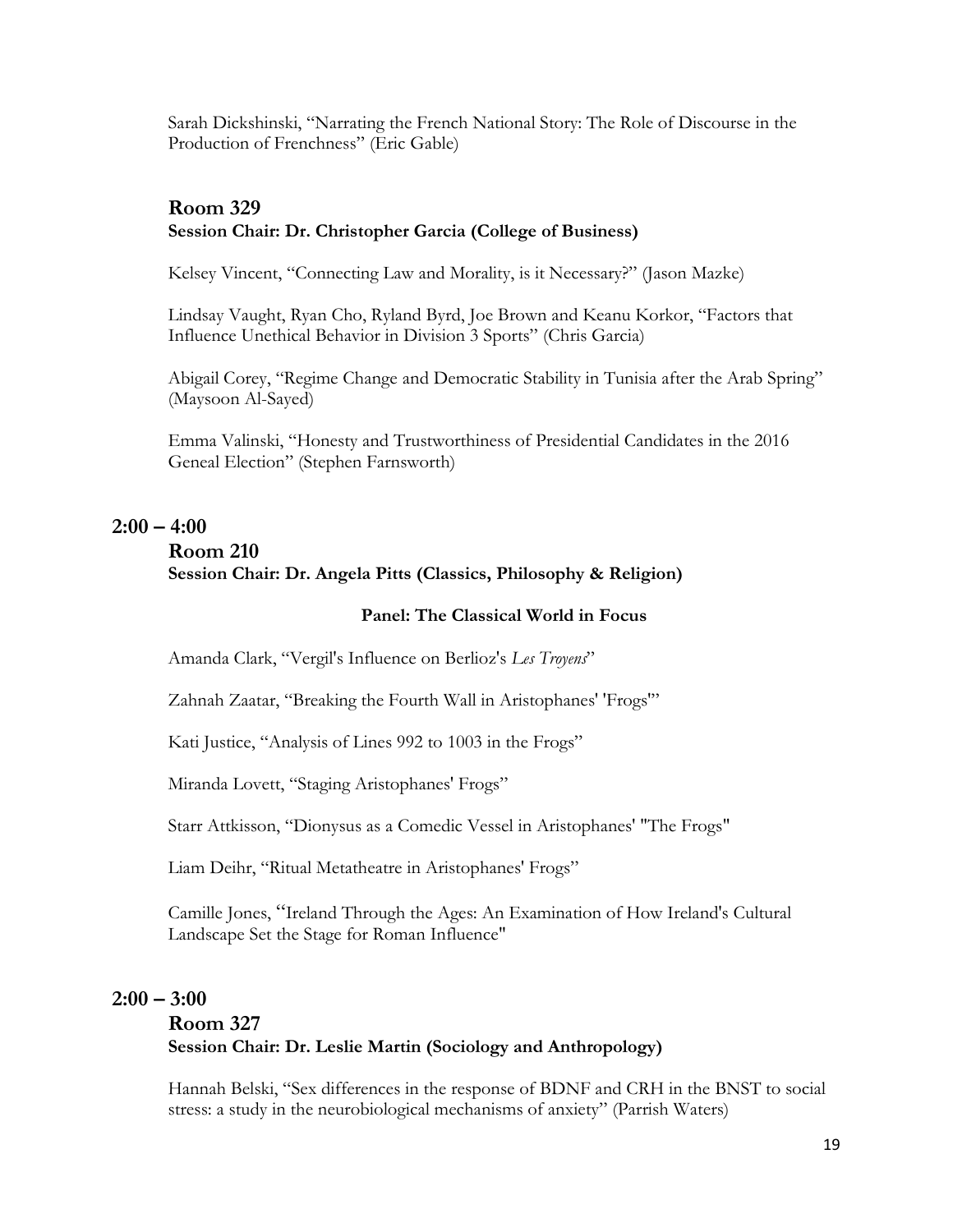Meghan Turney, Jennaveve Yost and Hannah Smith, "Do body esteem, self-objectification, mindfulness, and interoceptive abilities predict cognitive distraction during sexual activity in women?" (Jennifer Mailloux)

Alexis Robinson, Alexander Ramos, Elizabeth Edelen and Michelle Milligan, "Navigational variability as a function of reinforcement palatability in a small-n design in rats" (W. Dave Stahlman)

Emily Sander, "Adolescent Suicide and Depression in the City of Fredericksburg and Northern Virginia" (Leslie Martin)

# **Room 328 Session Chair: Dr. Andrea Livi Smith (Historic Preservation)**

Cristina Montemorano, "Papunya Dot Painting: An Examination and a Replication" (Eric Gable)

Bethel Mahoney and Elyse Ridder, "Unearthing Musical Treasures" (Kevin Bartram)

Victoria Sheil, Nicole Paladeau, Alison Cramer and Melissa Parent, "Fredericksburg's Art District" (Andrea Livi Smith)

Amanda Clark, "Vergil's Influence on Berliioz's *Les Troyens*" (Mark Snyder and Theresa Steward)

# **Room 329 Session Chair: Dr. Jackie Gallagher (Geography)**

Joseph Smith, "Environmental Injustice: CSX Tankers in Mayfield" (Leslie Martin)

Colleen Cosgriff, "Panhandling in Virginia: The First Amendment and the Criminalization of Homelessness" (Eric Bonds)

Nicole Ziesing, "Criminalization of Homelessness in Virginia Cities" (Eric Bonds)

Meredith Fierro, "Introduction to Domain of One's Own" (Martha Burtis)

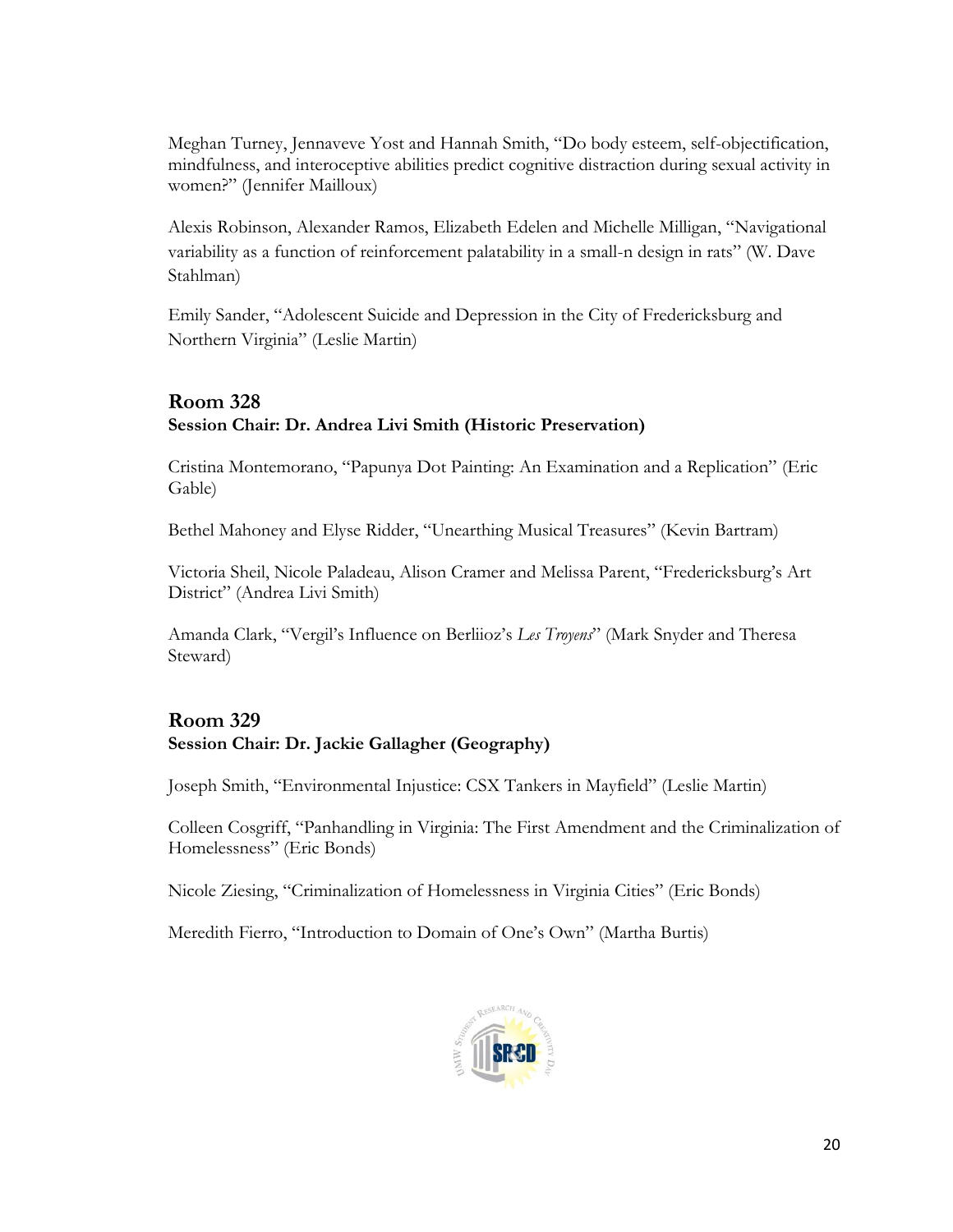

# **Abstracts**

# Listed Alphabetically By Student Researcher

#### **Student Researcher(s): Lubna Akhtar**

**Major: English**

#### **Research Mentor(s): Shumona Dasgupta**

#### **Project Title: Women's Bodies, Nation, and Love in Bollywood**

Bollywood films have a strong focus on romantic and familial love. These depictions are heavily influenced by the South Asian patriarchal notions of love, which are embedded in the control and domination of women. The influence of South Asian patriarchy becomes apparent in the films Dilwale Dulhania Le Jayenge and Veer Zaara, as both films face the conflict of "forbidden love" in which the female leads, Simran and Zaara are expected to forsake their love in order to uphold the honor of their families. The issue at stake is that in both circumstances, whether succumbing to familial expectations or pursuing love, Simran and Zaara become symbols for their respective communities, rather than retaining their autonomy. Simran and Zaara's participation in their own oppression becomes vital in retaining the honor of their community.

#### **Student Researcher(s) Tatiana Aleman and Tianni Sicam**

#### **Major: Chemistry**

#### **Research Mentor(s): Leanna Giancarlo**

#### **Project Title: The Redox Titration of Potassium Ferricyanide by Ascorbic Acid**

The purpose of this study was to determine how the reduction potential of potassium ferricyanide is affected by reaction with ascorbic acid. Using platinum as the working electrode, the electrochemical potential for the reduction of ferricyanide to ferrocyanide was measured against the Ag/AgCl reference electrode as the concentration of ascorbic acid was increased. Both voltage and absorbance of the potassium ferricyanide were measured every two minutes until the reaction reached completion as noted by a change in color from yellow to colorless. These data are used in the Beer-Lambert law to compare the molar absorptivity for potassium ferricyanide to the known value of 1.02E3L/mol cm. The Nernst equation is also used to calculate the standard reduction potential and the number of moles transferred. These results are also compared to values of 0.430Vand 1mole of electrons, respectively.

**Student Researcher(s): Brittany Armbright and Brian Burns Major: Mathematics Research Mentor(s): Belleh Fontem**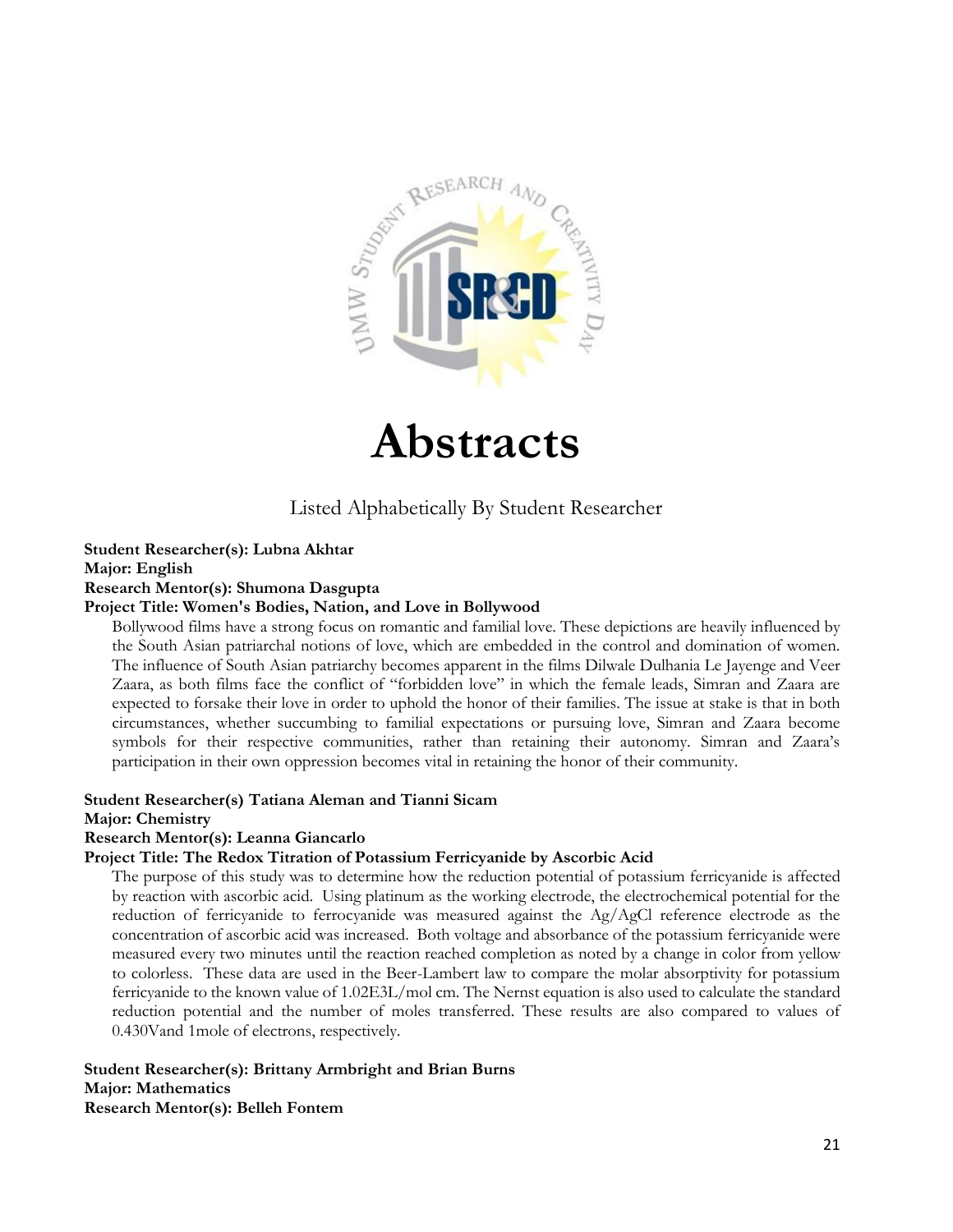#### **Project Title: Mean-Risk Policies for an Equipment Rental System**

We consider an equipment rental firm with independently arriving identical clients that provide revenue to the firm by renting the firm's equipment units for random durations. Equipment units fail randomly with probabilities that increase with rental age, and impose contractual repair costs on the firm. Under the assumption of fixed unit replacement costs, and a restriction to myopic policies, we determine a replacement policy that maximizes expected profit while taking into account a certain measure of uncertainty (Conditional Value- at-Risk) induced by the replacement policy. We also propose a computationally simpler heuristic policy, and experiment numerically on the weight of the Conditional Value-at-Risk component to illustrate the tension between maximizing expected profit and tolerating higher Conditional Value-at-Risk.

#### **Student Researcher(s): Katie Armstrong**

#### **Major: Geography**

#### **Research Mentor(s): Melina Patterson**

#### **Project Title: Geographic Isolation in the North Carolina Prison System**

Physical distance between prisoners and their home communities can have a significant impact on social connectivity during imprisonment and after release. This reduction in social connectivity, in turn, can contribute to greater rates of re-incarceration. Through determination of the average distance between prisoners and their counties of residence, this study identifies communities that could potentially see a greater loss in social ties and a greater rate of re-incarceration.

# **Student Researcher(s): Starr Attkisson**

# **Major: Ancient Greek**

### **Research Mentor(s): Angela Pitts**

### **Project Title: Dionysus as a Comedic Vessel in Aristophanes' "The Frogs"**

Aristophanes, the Father of Comedy, was an author capable of using comedy in order to clearly and cleverly convey messages about Greek life to his audience. He was well known for his powers of ridicule and comedic wit, both of which were respected by his colleagues and peers throughout Greece. His prowess as a comedian and an author shines through in his play "The Frogs," which is a comedy about Dionysus' trip to the underworld in order to bring the playwright Euripides back from the dead. In this paper, "the Frogs" will be closely examined for puns, double entendres, and other comedic techniques used or experienced by Dionysus. Through Dionysus, Aristophanes' attitude towards comedy, poets, and theatre in general are revealed.

#### **Student Researcher(s): Sarah Balenger and Josephine Gray**

#### **Major: Chemistry**

#### **Research Mentor(s): Leanna Giancarlo**

#### **Project Title: Connecting Equilibria with Thermodynamics: Determination of Ka, Gibbs Free Energy, Enthalpy and Entropy for Bromothymol Blue**

This poster details the experimental determination of pKa and ΔG for the acid-base indicator bromothymol blue. This was achieved by examining the absorption spectra of several buffered solutions of bromothymol blue at 24.8°C, 15.6°C, and 36.5°C. Two methods were used to determine the equilibrium constant K. The first method consisted of plotting pH as a function of the log absorbance ratio, then obtaining pK by finding the pH for which the log of the ratio is equal to zero (i.e., the ratio is equal to 1 and the reaction is at equilibrium). The second method consisted of plotting the absorbance for all buffered solutions at the acidic and basic peaks as functions of pH, then obtaining pK by finding the pH at which absorbance is equal for both peaks. Both methods claim that pK is equal to pH at equilibrium. The reported values of pK are 7.04, 7.02, and 7.01 for reactions observed at 24.8°C, 15.6°C, and 36.5°C, respectively. The reported values for  $\Delta G$  at these temperatures, in the same order, are 4.014x10^4 J/mol, 3.878x10^4 J/mol, and 4.153x10^4 J/mol. Based on these results, we conclude that the formation of basic bromothymol blue is nonspontaneous. This is further supported by a positive standard enthalpy change of 902.0 J/mol and a negative standard entropy change of - 131.4 J/mol.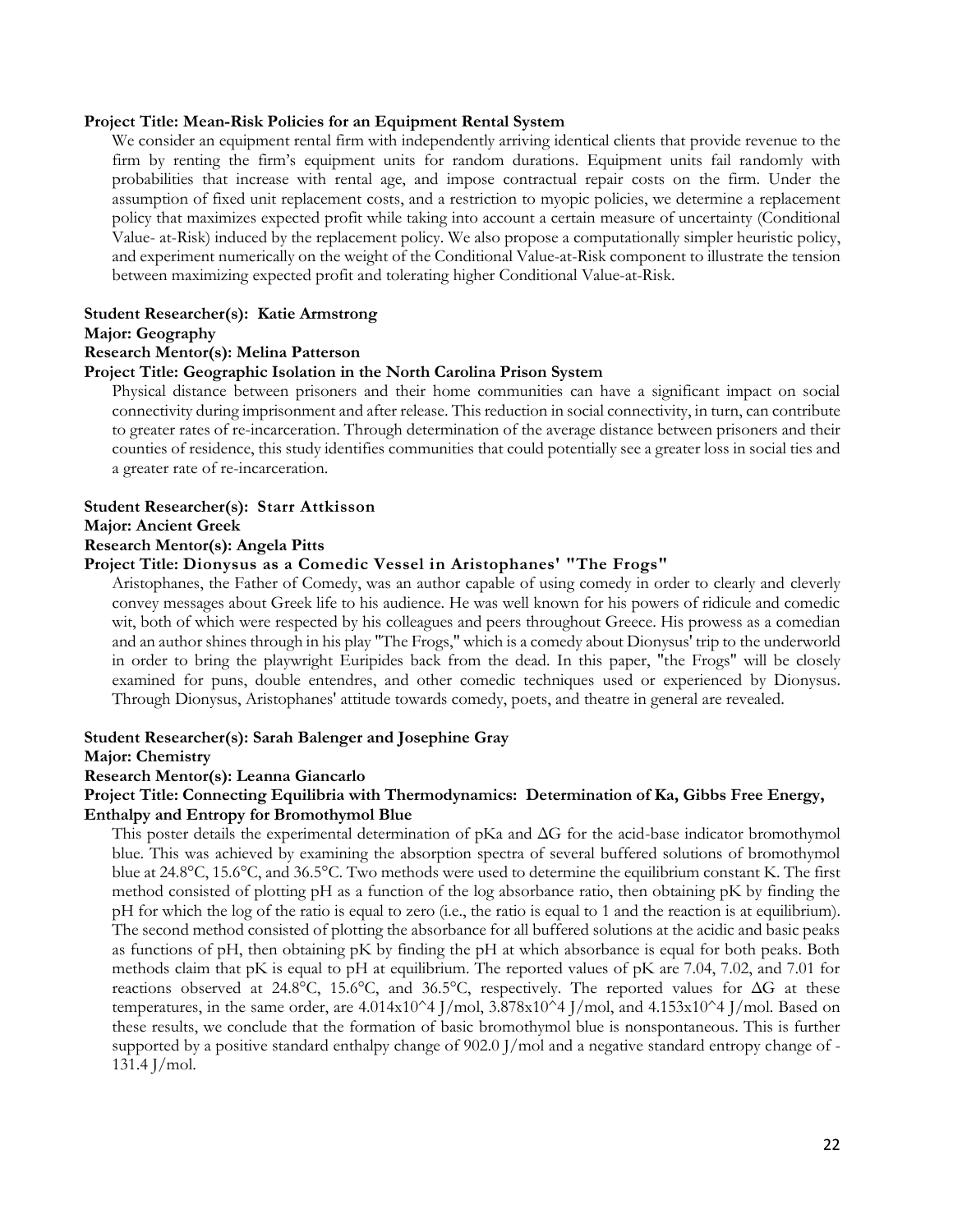#### **Student Researcher(s): Sarah Balenger, Kristina Brown and Matthew Tovar**

**Major: Chemistry**

**Research Mentor(s): Leanna Giancarlo**

#### **Project Title: Investigating The Use Of Superparamagnetic Iron Oxide Nanoparticles To Induce Non-Metastatic Tumor Growth Arrest Via Thermal Ablation**

This investigational study focuses on the synthesis of superparamagnetic iron oxide nanoparticles for future use in thermal ablation of non-metastatic tumor growth. The procedure involves the use of an iron rod immersed in a 0.1 M LiCl and nanopure water solution with varying volumes of 200 proof anhydrous ethanol. The solution is deoxygenated with argon gas, and the iron is oxidized electrochemically using a reference electrode of Ag/AgCl, a platinum auxiliary electrode, and the iron as the working electrode. Depending on the amount of water present, the solution changed colors and produced nanoparticles of various sizes. These particles were characterized via TEM and UV-Vis spectroscopy.

#### **Student Researcher(s): Ryan Barlow**

**Major: Physics**

#### **Research Mentor(s): Suzanne Sumner**

#### **Project Title: Fractal Image Compression and GIS Application**

Fractal image compression (FIC) Is is a method popularized at the turn of the century, when data storage and transmission began to provide limitations. Fractals have a defining characteristic known as self-similarity. This property simply implies that a portion of the figure looks identical to the whole. FIC hinges on this concept, where blocks of pixels are mapped to similar blocks during compression, and a transformation equation will provide the key to decompression. This research explores the applications of Fractal Image Compression (FIC) through the FIASCO compression algorithm. FIC represents a divergence from established compression methods, and the FIASCO algorithm is compared to .jpg image compression. While both are lossy methods, FIASCO claims to outperform .jpg compression. Additionally the image comparison method of subtracting pixel values using ArcGIS is discussed and evaluated. The output image is a map detailing how well compression works topographically, as opposed to the "PSNR" image metric which is limited to a number output.

#### **Student Researcher(s): Ryan Barlow**

#### **Major: Physics**

#### **Research Mentor(s): George King, III**

#### **Project Title: Chaos: Hidden Attractors in Chua's Circuit**

This particular examination of chaotic systems involves construction of chua's circuit. By varying resistance through potentiometers, the conditions for chaos can be created along a particular interval, with manifestation of strange attractors as we approach chaos. There is further distinction between self-excited attractors and hidden attractors, which is studied in detail.

#### **Student Researcher(s): Elizabeth Beauchamp Major: International Relations**

### **Research Mentor(s): Elizabeth Larus**

#### **Project Title: Textile Bans: Does One Size Fit Most? A Policy Recommendation for the East African Community**

In spring 2016 the East African Community (EAC) proposed a textile ban on secondhand clothing and textiles in member countries Kenya, Tanzania, Burundi, Uganda, South Sudan, and Rwanda in an effort to protect domestic textile production. Academic literature is divided in its assessment of the efficacy of the ban in protecting and encouraging domestic textile production. The paper draws on research from international development theory and anthropology to give us a deeper understanding of the used clothing trade. It examines the costs and benefits of the ban by taking into account the intricacies of national development strategies and the complexities of used clothing distribution networks, and by assessing the impact of the used clothing industry on the poorest residents of sub-Saharan Africa. It offers policy recommendations to address the market for used clothing within the EAC. The paper proposes alternatives to the ban, such as an increase in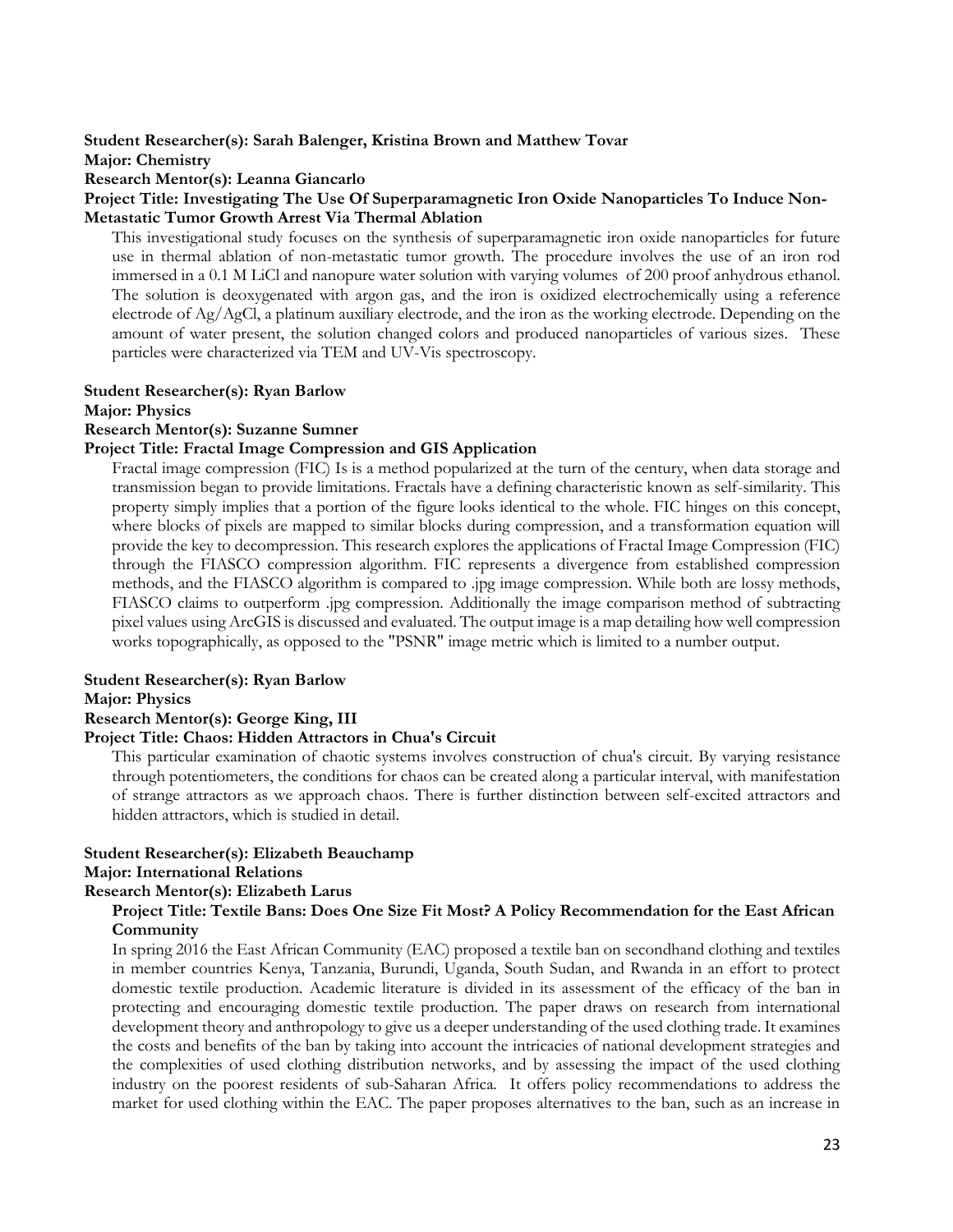trade protections and the development of a secondary sorting industry to combat domestic pressure. It concludes by offering recommendations to EAC policy makers.

#### **Student Researcher(s): Hannah Belski**

**Major: Biology**

#### **Research Mentor(s): Parrish Waters**

**Project Title: Sex differences in the response of BDNF and CRH in the BNST to social stress: a study in the neurobiological mechanisms of anxiety.**

Anxiety is a complex behavioral disorder that can devastate a person's life. While the physiological causes of anxiety are multifaceted, the neuropeptide BDNF, typically associated with positive affect, has recently been found to contribute to the etiology of this disorder. Specifically, increases in this molecule in a limbic brain region knows as the bed nucleus of the stria terminalis (BNST) can illicit anxiotypic behavior. One of the major contributors to this anxiety is social stress. Exposure to this social stress in the form of social subordination enacts a stress response, characterized by an increase in corticotropin releasing hormone (CRH). Furthermore, anxiety disorders are far more prevalent in females than males. This experiment examines the sex-specific impact of BDNF and CRH in the BNST.

# **Student Researcher(s): Kwame Bempong, John Lutkenhaus and M. Connor McLear**

# **Major: Chemistry**

## **Research Mentor(s): Leanna Giancarlo**

#### **Project Title: Fluorescence Quenching of Aspirin using Caffeine**

Stern-Volmer kinetics enables the study of intermolecular quenching, where a fluorophore is deactivated by the presence of a second molecule. This quenching may often be defined as either static (formation of a ground state complex between fluorophore and quencher), dynamic (formation of an excited state complex between fluorophore and quencher), or the combination of the two. Here, the fluorescence quenching of aspirin by caffeine is used to generate a Stern-Volmer plot from fluorescence spectra. Solutions of constant 1.0 mM aspirin and 0 mM, 1 mM, 2 mM, 4 mM, and 6 mM caffeine explore the effect of caffeine concentration on the fluorescence intensity of aspirin. Temperature dependent kinetics of the fluorescence quenching is conducted at approximately 20°C, 30°C, and 40°C. From the recorded fluorescence intensity as a function of caffeine concentration and temperature, the Stern-Volmer constant, Ksv, is extracted and the occurrence of static, dynamic, or both mechanisms of quenching is elucidated. The effect of intramolecular quenching by variations in the viscosity of the solvent, rather than by a separate quencher molecule, may also be determined via the kinetics experiments. As a result of this study, the differences between inter- and intramolecular and between static and dynamic quenching may be further understood in the context of Stern-Volmer kinetics.

#### **Student Researcher(s): Kadie Bennis**

#### **Major: French and Geology**

#### **Research Mentor(s):**

#### **Project Title: L'importance du malheur dans les romans des XVIIe et XVIIIe siècles : La Princesse de Clèves de Madame de Lafayette, Lettres d'une Péruvienne de Françoise de Grafigny et Candide de Voltaire**

Le malheur incite à un moment significatif d'influence sur l'esprit du personnage et par extension sur l'esprit du lecteur. Selon les œuvres littéraires des XVII<sup>e</sup> et XVIII<sup>e</sup> siècles, ils révèlent l'injustice des normes de la société donc les personnages persévèrent de trouver la vérité dans le but d'être satisfaits avec leur modes de vie dans une société bornée. *La Princesse de Clèves*, *Lettres d'une Péruvienne* et *Candide* présentent au lecteur une série des malheurs qui arrivent aux personnages clés en vue de montrer leurs progrès physiques, leurs progrès émotifs et de provoquer les idées d'un perspectif non traditionnel. C'est le but de cette étude de démontrer que le malheur inspire les gens des trouver la vérité, la raison, la justice et de plus, la satisfaction dans leurs propres vies qui peuvent les mener à s'améliorer malgré les coutumes traditionnelles.

#### **Student Researcher(s): Laura Bufano and Lauren Rauch Major: Studio Art**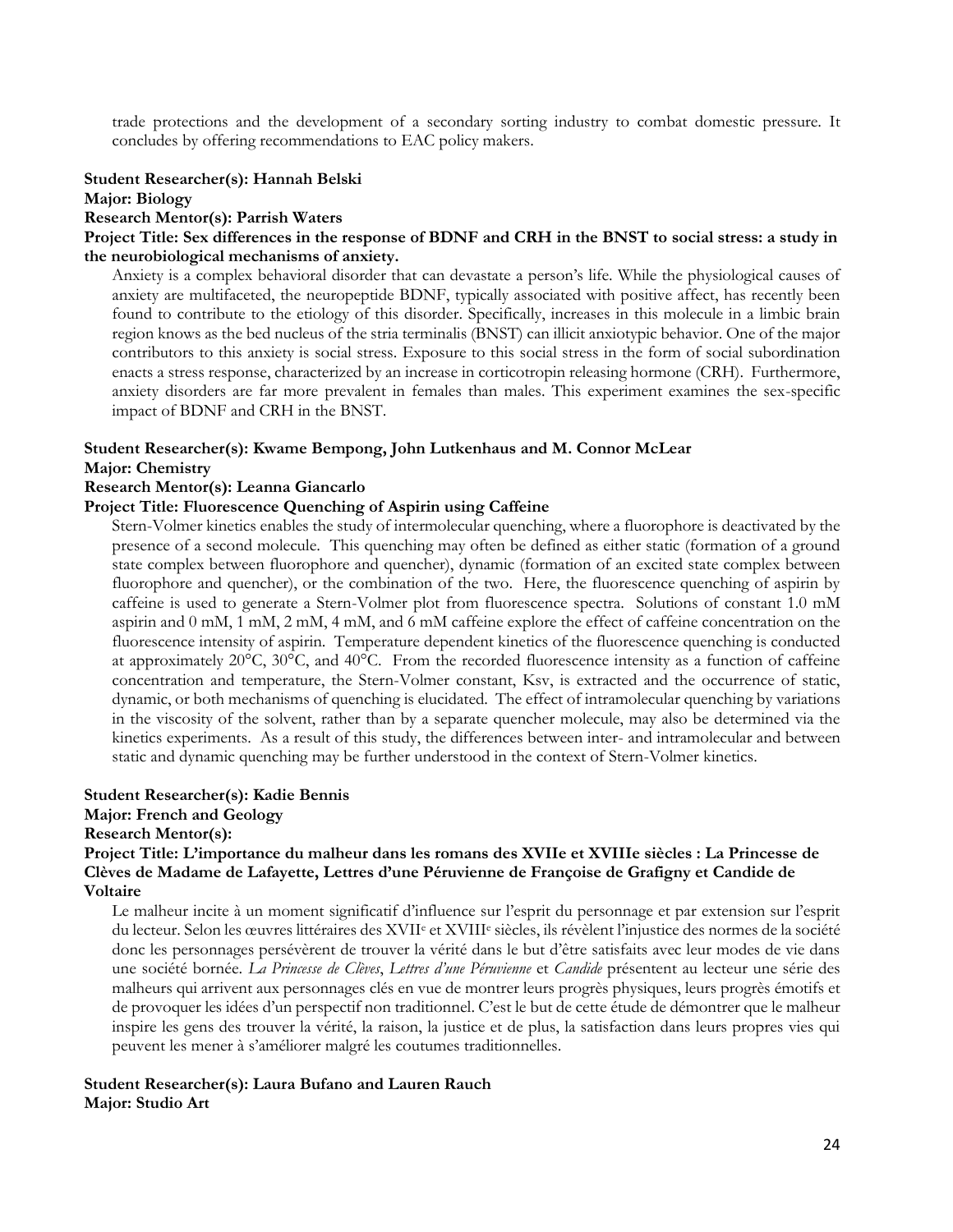#### **Research Mentor(s): Jon McMillan Project Title: Wood Kiln 2017**

We will be showing you the stages of building the wood kiln and the time it takes in order to construct the kiln.

# **Student Researcher(s): Danielle Capra**

#### **Major: Economics**

#### **Research Mentor(s): Steve Greenlaw**

#### **Project Title: The Impact of Different Classroom Modalities on Students' Learning Experience**

This research focuses on both traditional classroom settings and online courses and how these might affect a student's learning experience within the course. The courses being observed are both principles of economics courses: macroeconomics and microeconomics. The data from this research is specific to the University of Mary Washington. This research also looks at the effects of interactive software on a student's learning. The findings of this study concludes that online courses do not have an adverse impact on a student's learning experience.

#### **Student Researcher(s): Amelia Carr and Emily Oliff**

#### **Major: English**

#### **Research Mentor(s): Shumona Dasgupta**

#### **Project Title: The Reluctant Fundamentalist & Unaccustomed Earth: Discovering Hybrid Identity Through Literature**

American society has placed pressures on South Asian Minorites to be "the Model Minority". In our analysis of the novels "The Reluctant Fundamentalist" and "Unaccoustomed Earth", we will be examining how hybrid identity is formed and how it is effected by gender and religion. We hope to increase awareness of limitations in society to promote an equitable progression for South Asian Americans.

#### **Student Researcher(s): Jordan Carrier Major: Economics Research Mentor(s): Robert Rycroft Project Title: An Economic Analysis of What Role Monetary Contributions Play in How a Government Representative Will Vote**

As a result of polarizing election outcomes, controversial legislative actions, and the general stigma that elected officials are corrupt, many Americans are questioning whether their representatives in government have the best interest of their constituents at heart, or are considering more self-centered motives. One point of contention is that political action committees and lobbyists contribute hundreds of thousands of dollars to legislators' campaigns in return for consideration of their viewpoints. This study seeks to determine exactly how much weight members of the House of Representatives give to monetary contributions when considering how to vote on a bill by using voting records and control variables associated with the Patient Protection and Affordable Care Act and the Korea Free Trade Agreement.

# **Student Researcher(s): Crystal Cauley and Habiba Noor**

#### **Major: Biology**

### **Research Mentor(s): Lynn Lewis**

#### **Project Title: Lactose Intolerance and Probiotics**

Lactose intolerance (LI) affects many people worldwide. It causes significant discomfort including nausea, gas, diarrhoea and abdominal pain. Lactose is the main sugar found in milk. It is a disaccharide sugar that is normally broken down by the enzyme lactase in the small intestine in order to be absorbed by the body. In this experiment, we will determine if commercial probiotics containing L. acidophilus, L. reuteri, B. longum, B. lactis, B. bifidum, L. rhamnosus, L. casei, L. plantarum are an effective method for the breakdown of lactose in milk and if they are, which brand or strains of probiotics work best in the digestion of lactose in vitro. Using the recommended dosage of each probiotic dispersed in low-fat milk, we will test the amount of lactose broken down and the amount of lactose left with a lactose assay kit and a colorimetric assay. We predict that lactose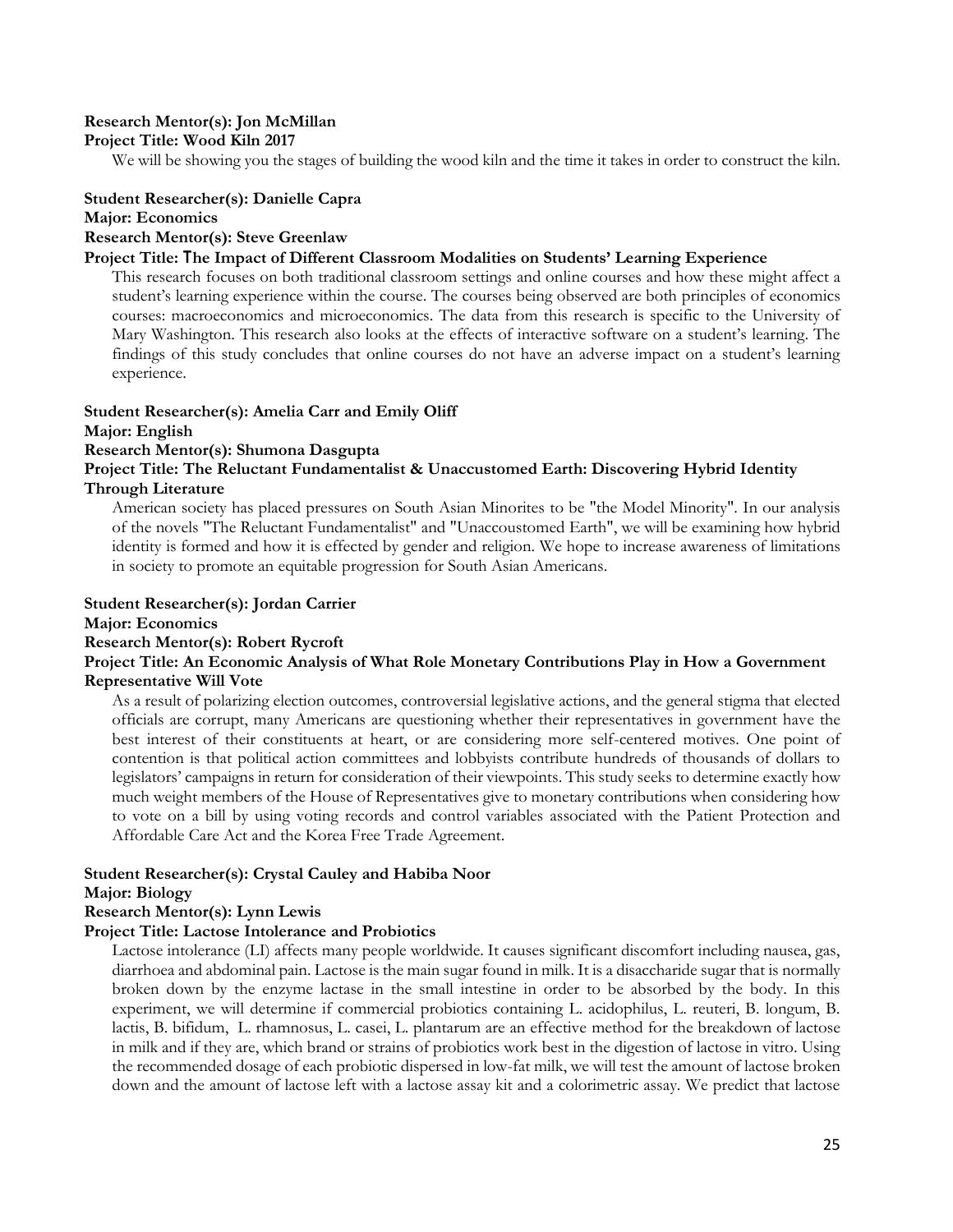will be broken down by the use of probiotics. The amount of lactose broken down will vary depending upon the type of probiotic used and the strains of bacteria in the probiotics.

#### **Student Researcher(s): Amanda Clark**

**Major: Classics: Latin and Music**

#### **Research Mentor(s): Mark Snyder and Theresa Steward**

#### **Project Title: Vergil's Influence on Berlioz's Les Troyens**

Louis-Hector Berlioz and Publius Vergilius Maro (Vergil) have many similarities, both in life and in compositions. Vergil's influence on Berlioz's works is strongly comparable between Berlioz's *Les Troyens* and Vergil's *Aeneid*, in which *Les Troyens* is directly influenced by structure, language, and rhythm. The *Aeneid* is an epic poem, written in Latin between 29 and 19 BCE, and *Les Troyens* is a French grand opera that was between 1856 and 1858. Like the *Aeneid*, *Les Troyens* is made up of two separate but interlocking parts. In this paper, I will be doing a musical analysis of *Les Troyens* and a literary analysis of the *Aeneid*. I will be looking at the rhythm of specific parts in the opera and comparing it to the poetic meter of the *Aeneid* to discover any influences that the literature may have had on *Les Troyens*. In addition to the rhythm and meter, I will be looking at the texts to determine whether Berlioz uses direct quotes or if he paraphrased the Latin text. I will also be looking at how Berlioz uses certain instruments to illustrate the Latin text in addition to the French text.

#### **Student Researcher(s): Alexander Clegg and John Guidon Major: Communication and Digital Studies, History Research Mentor(s): Elizabeth Johnson-Young**

#### **Project Title: Religion in the Media: A Study of Student Perception of Media Bias in Georgia**

Religious bias in state media is a common property of developing countries. However, Georgia is fighting to make that step from developing to developed and the influence of the Georgian Orthodox Church has been an identified barricade for European Union leadership to accept Georgia into the supranational organization. This research investigates the relationship between religiosity and the perception of media bias among college students at Tbilisi State University. It is hypothesized that the more religious a student is the less media bias they will identify. Similarly, the less religious a student is the more media bias they will identify. Data will be analyzed using linear regression analyses in order to understand the influence of religion on perceived media bias.

#### **Student Researcher(s): Caitriona Cobb Major: International Affairs Research Mentor(s): Emile Lester Project Title: A Unique Addition to Secondary Public Education About the Middle East and Islam:Generation Global**

The current research on American public education about the Middle East shows that there are serious gaps and biases in the present teachings. This is extremely harmful in light of the current political climate, Islamophobia, and the importance of foreign policy decisions made about the troubled Middle East. Informed voters are vital to influencing how the US will engage with the rest of the world. This presentation will endeavor to explore what improvements can be made in the teaching of this field. The researcher is performing a case study on a unique program called Generation Global. This program is run out of the Tony Blair Faith Foundation and connects students across the world via videoconferences, which helps encourage intercultural dialogue and exposes students to peoples and cultures they may not have access to otherwise. The program strives to promote tolerance and has contact with seven Middle Eastern countries. From observations of the videoconference and interviews with the teacher in the classroom, the researcher will outline the findings showing what features of Generation Global help develop informed, tolerant citizens and what can be supplemented to improve or support such a program.

**Student Researcher(s): Connor Collett and Brittany Olenslager Major: Environmental Science Research Mentor(s): Alan Griffith**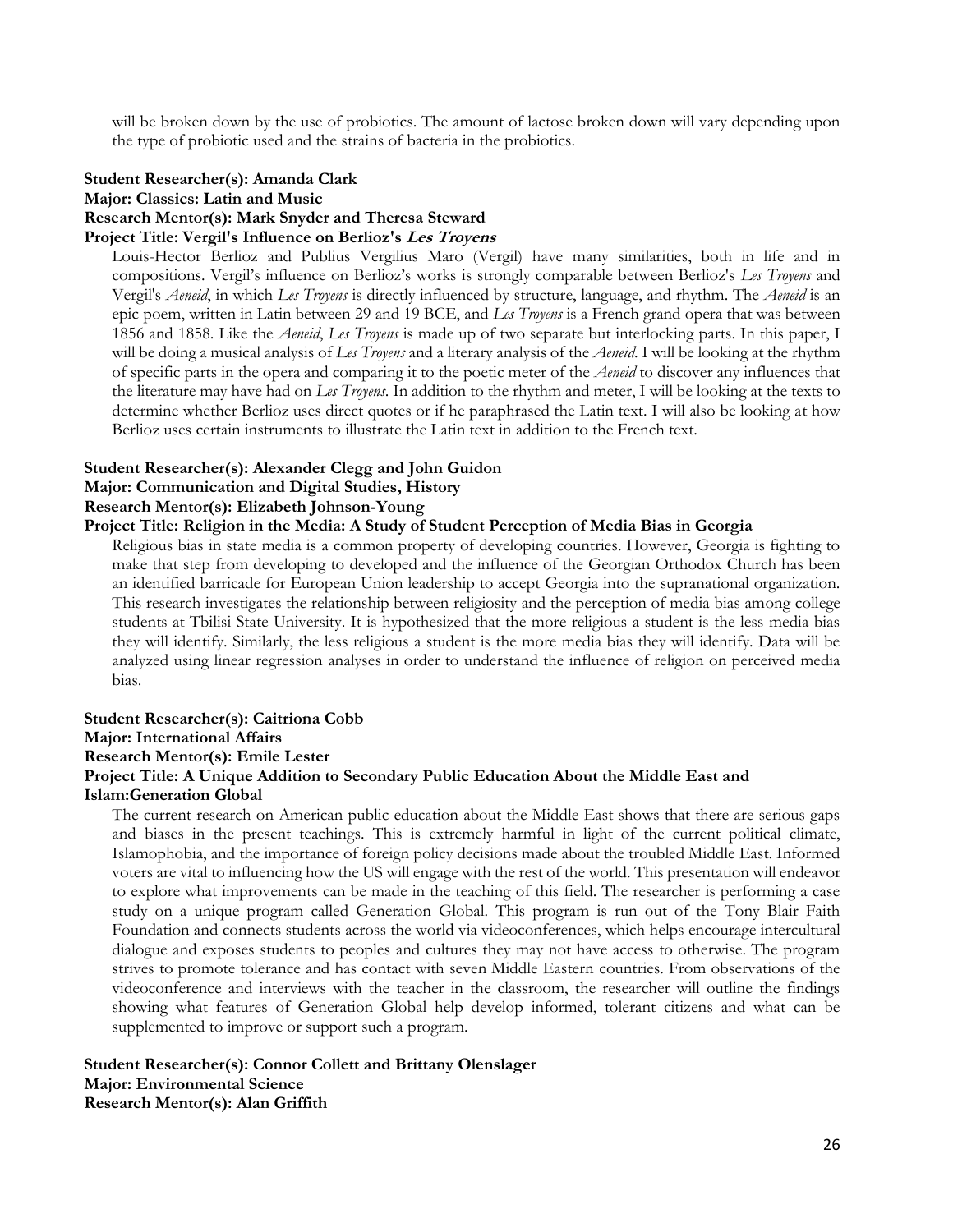#### **Project Title: Heritage Tree Project**

The goal of the Heritage tree project is to update old paper maps to a digital format as well as inventory the historic and protected trees on the UMW campus. To do this, we catalogued the trees which had been marked as Heritage trees by the grounds coordinator. We measured height, canopy width, species, diameter and location of the trees. This data was then uploaded into a GIS ArcMap that will be used in future grounds-keeping and landscaping projects.

#### **Student Researcher(s): Stephanie Cook**

#### **Major: English**

#### **Research Mentor(s): Shumona Dasgupta**

#### **Project Title: An Analysis of the Portrayal of Purdah in Sultana's Dream and The Secluded Ones and the Feminism It Inspired**

This presentation examines Rokeya Sakhawat Hossain's text, Sultana's Dream and Selections from The Secluded Ones, and the approach the text takes on the phenomenon of purdah and the feminism it inspired. Sultana's Dream exists as one of the first feminist utopian text and to contrast that with The Secluded Ones allows one to examine what the consequences of purdah were and why these actions would inspire the idea of a feminist utopia. Hossain's work takes us back in time and we see the patriarchal world through a new lens.

#### **Student Researcher(s): Abigail Corey Major: International Affairs**

# **Research Mentor(s): Maysoon Al-Sayed**

#### **Project Title: Regime Change and Democratic Stability in Tunisia after the Arab Spring**

The purpose of this research was to analyze in Arabic the myriad factors that are responsible for the relative political stability and democratic success that are present in Tunisia today. After the Arab Spring, many other countries' promising revolutionary movements failed, resulting in authoritarian regimes or civil war. Tunisia is an exception. Despite persistent economic and political problems, Tunisia's democracy has thus far proved sustainable. Through comprehensive research, this paper found that the relative success of Tunisia's democracy is due largely to the moderate and adaptive nature of its primary Islamist political party, Ennahda, which made many significant political and ideological concessions. Ennahda agreed to make the new constitution more liberal, in accordance with public demand. It also conceded defeat to a more secular party in the 2014 elections, publicly stressing the importance of political compromise. In addition, the limited role of the military was a relevant factor in Tunisia's democratic success. Finally, demographics also played a role, as Tunisia possesses an educated population. Though Tunisia admittedly faces many pressing political issues that it must resolve, the aforementioned factors contributed significantly to Tunisia's success thus far.

#### **Student Researcher(s): Colleen Cosgriff**

#### **Major: English**

#### **Research Mentor(s): Eric Bonds**

#### **Project Title: Panhandling in Virginia: The First Amendment and the Criminalization of Homelessness**

Cities throughout the state of Virginia are repealing or changing their ordinances, which criminalized panhandling, after the ordinances have been challenged. This project explores the impact of the work of Jeff Fogel, the Virginia attorney working to protect the First Amendment Rights of people experiencing homelessness, as well as the importance of panhandling to those experiencing homelessness in Virginia.

#### **Student Researcher(s): Rachelle Dambrose**

#### **Major: Mathematics**

#### **Research Mentor(s): Jangwoon Lee**

#### **Project Title: Three-Dimensional Approximations of Poisson's Equation**

The focus of this research was to develop numerical algorithms to approximate solutions to Poisson's equation in two and three dimensions. Numerical analysis of partial differential equations is vital to understanding and modeling these complex problems. A numerical approximation can be obtained by expanding Poisson's equation with a centered difference formula. A computer program was developed to approximate these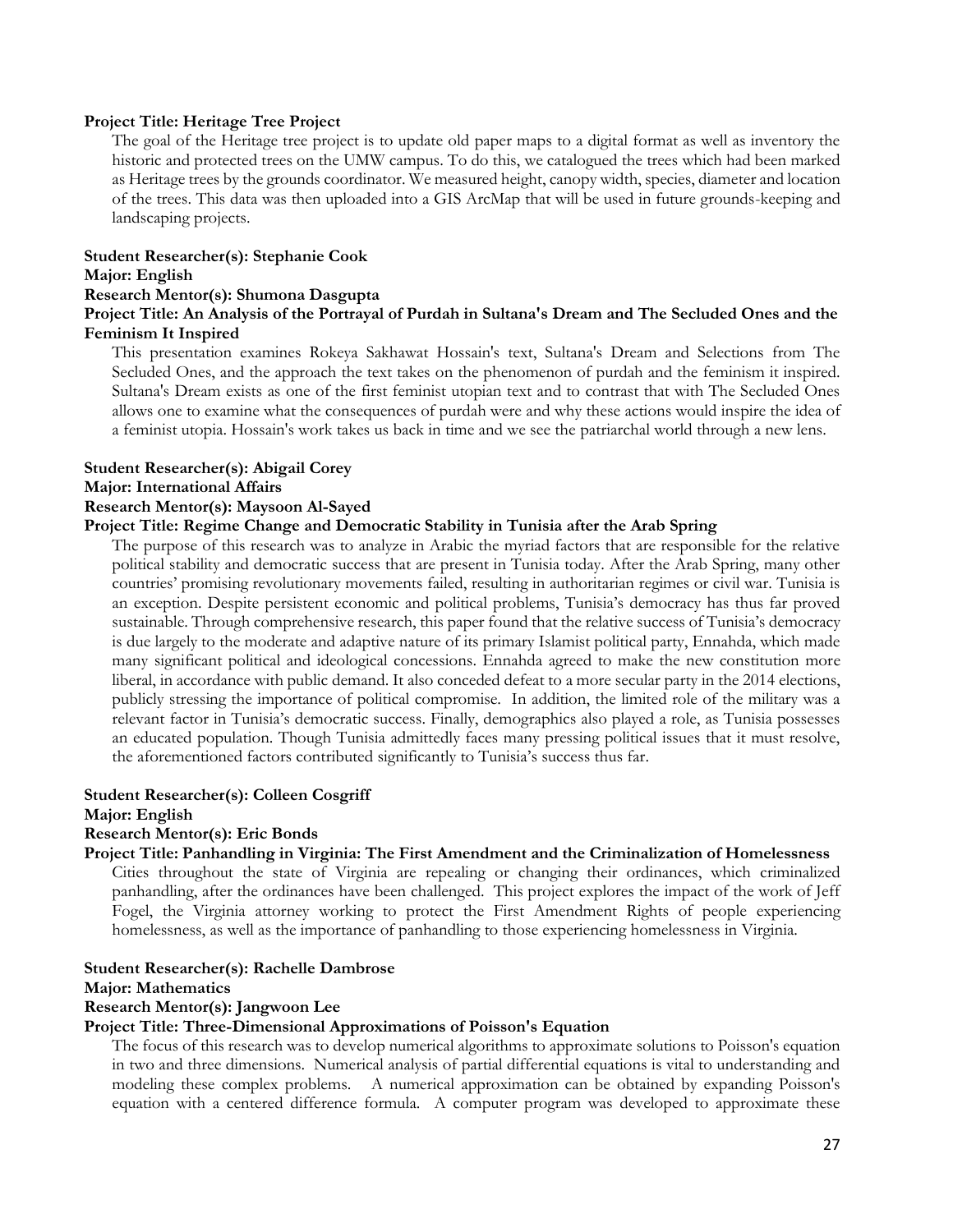solutions in different regions with various input parameters, such as boundary conditions and nonhomogeneous source function. Approximate solutions were compared with exact solutions to prove its accuracy. The program was tested with increasing number of subintervals to ensure that the approximations get closer to the actual solution. Then, an experiment was performed to find the temperatures through a heated piece of aluminum foil to show how this approximation can predict real world phenomenon.

#### **Student Researcher(s): Liam Deihr**

#### **Major: Classics**

#### **Research Mentor(s): Angela Pitts**

#### **Project Title: Ritual Metatheatre in Aristophanes' Frogs**

Frogs is a comedy about drama itself. By retrieving Aeschylus (and making such a lot of noise about Euripides in the first place), the god Dionysus comments on the state of Athenian culture in the fifth century. My paper will demonstrate metatheatrical moments in Aristophanes' text, during which he renegotiates the relationship between the stage and the audience. Parody and literary awareness ultimately call attention to the ritual nature of the drama as an offering to Dionysus. At times, the comic poet inserts himself (or the persona of a poet) into a supplicant character before the god, as when the slave Xanthias repeatedly wonders "what [jokes] should [he] tell?" and Dionysus rejects each of his suggestions. I will examine moments of god/slave inversion, because, as Dover notes in the introduction to his edition of the text, Dionysus "has become abjectly dependent on Xanthias, reduced to coaxing and wheedling in terms extraordinary between master and slave." Choral passages are of interest: the two choruses display an awareness of their station and purpose: the frogs reference their own song, the mystics reference their own dance, and both sing of Dionysus right in front of him, having invoked the Muses and other deities. Finally, I analyze the agon between Aeschylus and Euripides, in which Euripides prays to his alleged personal gods rather than to Dionysus or even the Muses, and Aeschylus wins Dionysus' favor after a ridiculous and frantic ceremony. The agon ultimately brings Dionysus even closer to the dramatists who conduct his worship: he is humanized by the way the dead poets treat him, and he offers a reprieve from death to the most worthy of his "priests" in exchange for his cultural services—Aristophanes uses Dionysus to "revive" an art form that is meant to save Athens from itself.

#### **Student Researcher(s): Sofia Di Benigno**

#### **Major: Biology**

#### **Research Mentor(s): Lynn Lewis**

#### **Project Title: Investigating the Antiviral Effect of Interleukin-1 Treatment on Newcastle Disease Virus Infection in Chicken Embryo Fibroblasts**

Inflammation is an immune process activated in response to infection or other unfavorable cellular conditions. It is often initiated by chemical signals called inflammatory cytokines, including interleukin-1ß (IL-1ß). In this study, the effect of IL-1ß was examined on a primary culture of chicken embryo fibroblasts infected with Newcastle Disease Virus (NDV), a paramyxovirus that infects avian species and can be transferred to humans. Samples of both healthy and infected cells were treated with media as a negative control, IL-1ß as an experimental group, and ribavirin as a potential positive control. These samples were plated and evaluated for cell survival using an MTT assay. Ribavirin had no effect on healthy cells (p=.625), and those infected cells treated with ribavirin experienced a small increase in survival over untreated NDV-infected cells, but survival was not as high as that of healthy cells. IL-1B caused a decrease in survival of the healthy cell culture ( $p=0.042$ ), which demonstrates a cytotoxic effect on healthy cells. However, this effect was not demonstrated in infected cells; those infected cells treated with IL-1ß had a survival rate equivalent to that of untreated NDV-infected cells (p=.509). Therefore, it can be concluded that IL-1ß has no effect on NDV-infected cells in vitro, and it has a cytotoxic effect on healthy cells.

**Student Researcher(s): Thallya Diaz Major: Spanish and International Affairs Research Mentor(s): Project Title: Mysticism as a vehicle for feminism in the novels of La Habana Oculta by Cuban writer Daína Chaviano**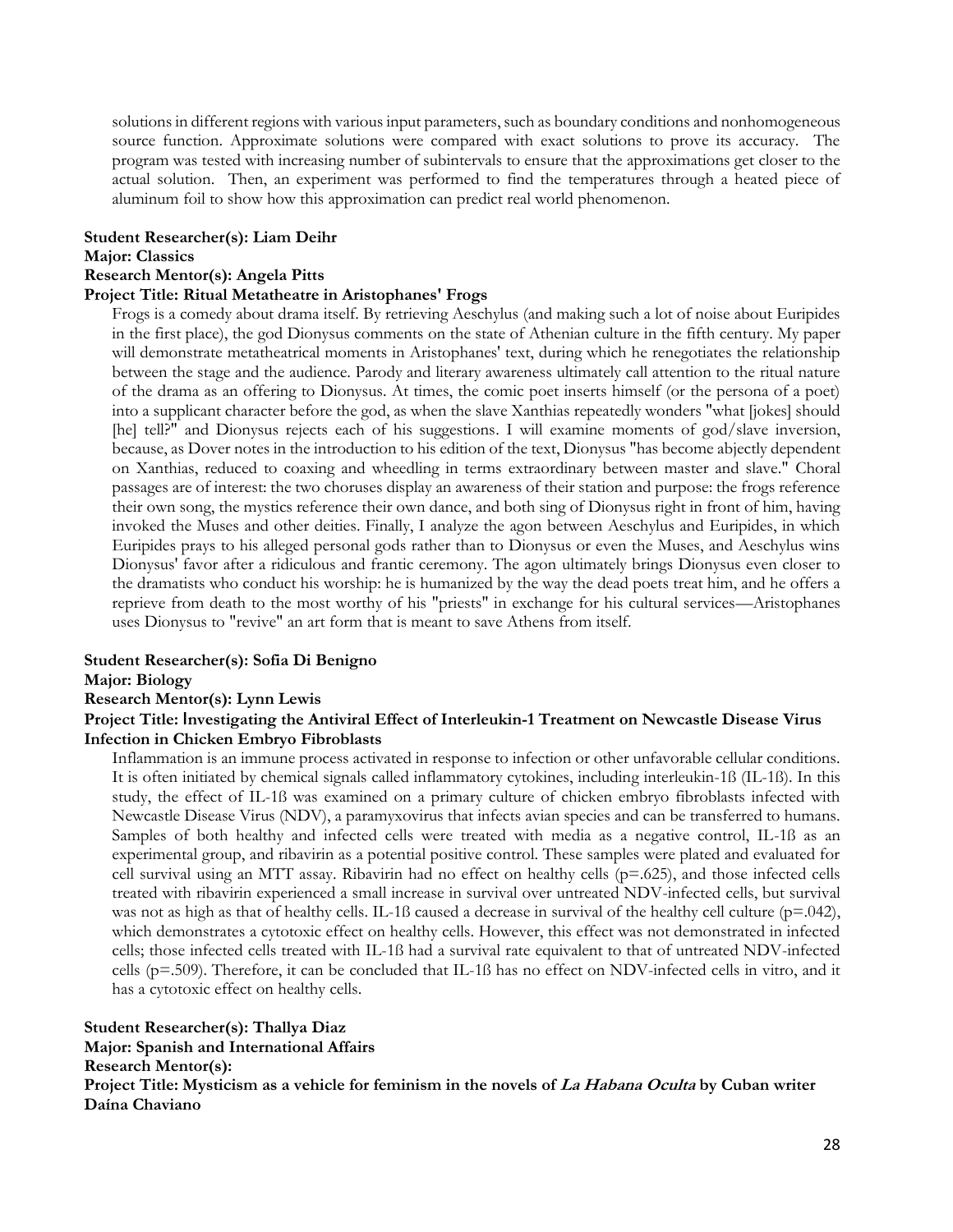In my paper I explore how the mystical events experienced by the protagonists in the four novels of the series *La Habana Oculta* by Daína Chaviano, become vehicles for the expression of a feminist consciousness. The mystical elements in the novels, such as the presence of "shadows," spiritual guides, and the prevalent references to idols and figures historically associated to mysticism represent the life experiences of Cuban women. I show how mystical occurrences described in the texts act as a form of escape but are also metaphors for women's reality. I explore the relationships between the protagonists and her friends. This analysis is important as the protagonists are surrounded by a circle of friends who view them as "locas" and out of control due to their mystical experiences; this perspective adds a significant element to the description of feminism because societal resistance to mysticism motivates the spiritual journey and search for identity of the women protagonists. Lastly, I conclude that the experiences of the women in all four novels –ranging from 1850 to 1998—coincide with the historical evolution of Cuban women.

#### **Student Researcher(s): Sarah Dickshinski Major: Anthropology and French Research Mentor(s): Eric Gable Project Title: Narrating the French National Story: The Role of Discourse in the Production of Frenchness**

At the center of the question of alterity today lies a debate on the role ethnicity, race, religion, and culture each play in the context of multicultural societies. In France the social contract claims to extend equal rights to all of its citizens by simple virtue of their presence in the collective, yet members of minority populations living in France often do not have access to these rights. Arab Muslim immigrants in particular are treated differently than citizens who represent the white, catholic, bourgeois population whose ancestry is seen as being "rooted" in France. While Arab Muslim immigrants are legally citizens of the French Republic, they are unable to gain sufficient "Frenchness" in order to acquire full cultural citizenship in French society. Although native French citizens present this cultural identity as unchanging, it is ultimately through the debate they hold on what constitutes Frenchness that Frenchness is produced. Through the course of my thesis I address the native French population's perceptions of Arab Muslim members of society through Front National (FN) leader Marine Le Pen's Assises Présidentielles speech, Caroline Fourest's socio-political essay Génie de la laïcité, and the Cité nationale de l'histoire de l'immigration's (CNHI) permanent exhibit Repères in order to examine how Frenchness is produced in relation to Arab Muslim immigrants living in France.

#### **Student Researcher(s): Seth Dorman, Hillary Lebedun and Melanie Dorchester**

#### **Major: Accounting**

#### **Research Mentor(s): Kashef Majid**

#### **Project Title: Sacked for a loss – When college football recruits use reputation to predict future success.**

This paper examines the likelihood that a college football player will be drafted bya professional football team. We examine whether schools which win many college football games enhance (or decrease) the likelihood that a player gets drafted. Our findings reveal that highly sought after recruits benefit from attending highly rated college football teams but recruits which are not as highly sought after may benefit from attending less prestigious college football programs.

#### **Student Researcher(s): Richard Joseph Dragone, Alexanna Hengy, Danielle Niepokoj, Madison Combs and Caroline Schwartz**

**Major: Psychology**

#### **Research Mentor(s): Virginia Mackintosh**

#### **Project Title: Rappahannock Goodwill Section 14© Program Evaluation**

The study evaluated the Rappahannock Goodwill Industries Section (RGI) 14(c) programs. In order to determine whether or not RGI is meeting their mission statement we attempted to analyze the quality of life of both the participants and their family members, but found data based on just participants. We also examined how work impacts the quality of life of the participants. The goals listed in the RGI mission statement are to provide opportunities to those who otherwise cannot obtain employment, especially due to disabilities, and to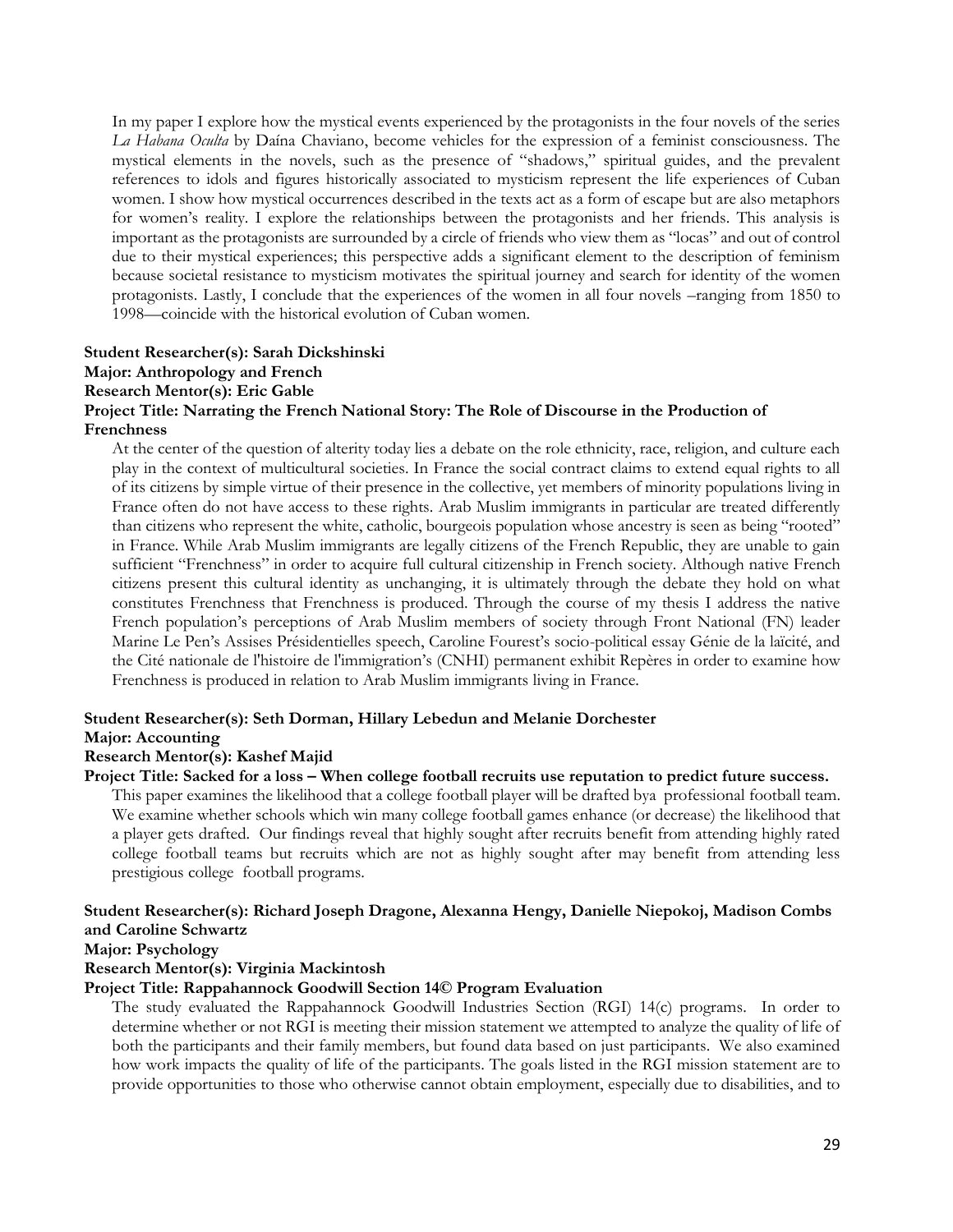promote a sense of independence through their participation. This evaluation will help to inform whether RGI programs are meeting their goals and positively impacting the participants and their family.

#### **Student Researcher(s): Emma Eichenberger, Lesya Melnychenko, Brooke Preas, Corey Staier and Madison Winters**

#### **Major: English**

#### **Research Mentor(s): Mary Kayler**

#### **Project Title: Highland Haunting- An Interactive Narrative-Based Horror Game**

Our presentation showcases the work of six undergraduate students at the University of Mary Washington (UMW) who enrolled in Playable Fiction, a three-credit experiential course held in Scotland and Wales through Bangor University.

Ghosts, goblins, and things that go bump in the night have been terrorizing your town. A quest leading around the United Kingdom will give you the clues to solve this mystery. Step into the role of a paranormal investigator who uncovers the mysteries that are held within Highland Haunting. Hone your skills, choose to battle, or meet characters that will help or hinder your progress. Who is the ghost that traveled to your town and what does it want?

Highland Haunting is an interactive transmedia mystery that takes the player through historically significant castles where you meet mystical creatures and experience the possibilities. Step into a choose your own path … will you win or will you die?

#### **Student Researcher(s): Sabrina Elliott**

#### **Major: Biology**

#### **Research Mentor(s): Rosemary Barra**

#### **Project Title: Fibroblast Viability and Scleroderma**

Scleroderma is a chronic autoimmune rheumatic disease of connective tissue. there are multiple forms of the disorder, ranging from limited to systemic. In the more progressive systemic sclerosis the entire body can be affected, not just the epidermis. Research in this area has grown because nearly 300,000 Americans have Scleroderma and approximately 1/3 of those have systemic scleroderma. While the symptoms vary for each patient, the root of the problem lies in the hardening of the skin caused by fibrosis. As there is no known cause for the onset of fibrosis, research is focused on discovering if there are environmental or genetic causes. Previous experiments conducted by Yamamoto in 2011, demonstrated the increase of fibroblast proliferation leading to fibrosis under hypoxic conditions. Furthermore, experiments by Yang et al. in 2014 and Sakai and Tager in 2013, saw that bleomycin was able to overcome the connective tissue growth factor insufficiency in mice to induce fibroblast accumulation, which led to the development of fibrosis. The Yamamoto study inferred that hypoxia triggered microvascular alterations that activated the dermal fibroblasts and furthered the progression of fibrosis. An earlier study by Lasky et al. in 1998, saw that the combination of hypoxia and bleomycin induced changes in the proliferation of fibroblasts in cell cultures. For this experiment, cultured human dermal fibroblasts were treated with various concentrations of bleomycin and hypoxia in an attempt to induce cellular changes consistent with the development of Scleroderma. The initial results indicate that bleomycin and hypoxia decreased cell viability without inducing the expected morphological changes.

#### **Student Researcher(s): Emily Ferguson**

#### **Major: Biology**

#### **Research Mentor(s): Parrish Waters**

#### **Project Title: Development of a novel operant behavior testing chamber using a touchscreen and an Arduino**

Operant performance is an important measure in animal models, as it can help us understand the animal's mental and neurophysiological states for clinical and academic purposes. Classical operant performance chambers (e.g. Skinner's Box) are however, limited by the simplicity of their design. While digital tools have been successful in adding versatility to operant systems, commercially-available chambers are prohibitively expensive and are limited by access to proprietary software. To address these deficits, we are developing an operant behavior chamber composed of a touchscreen, an Arduino (a small circuit board), an array of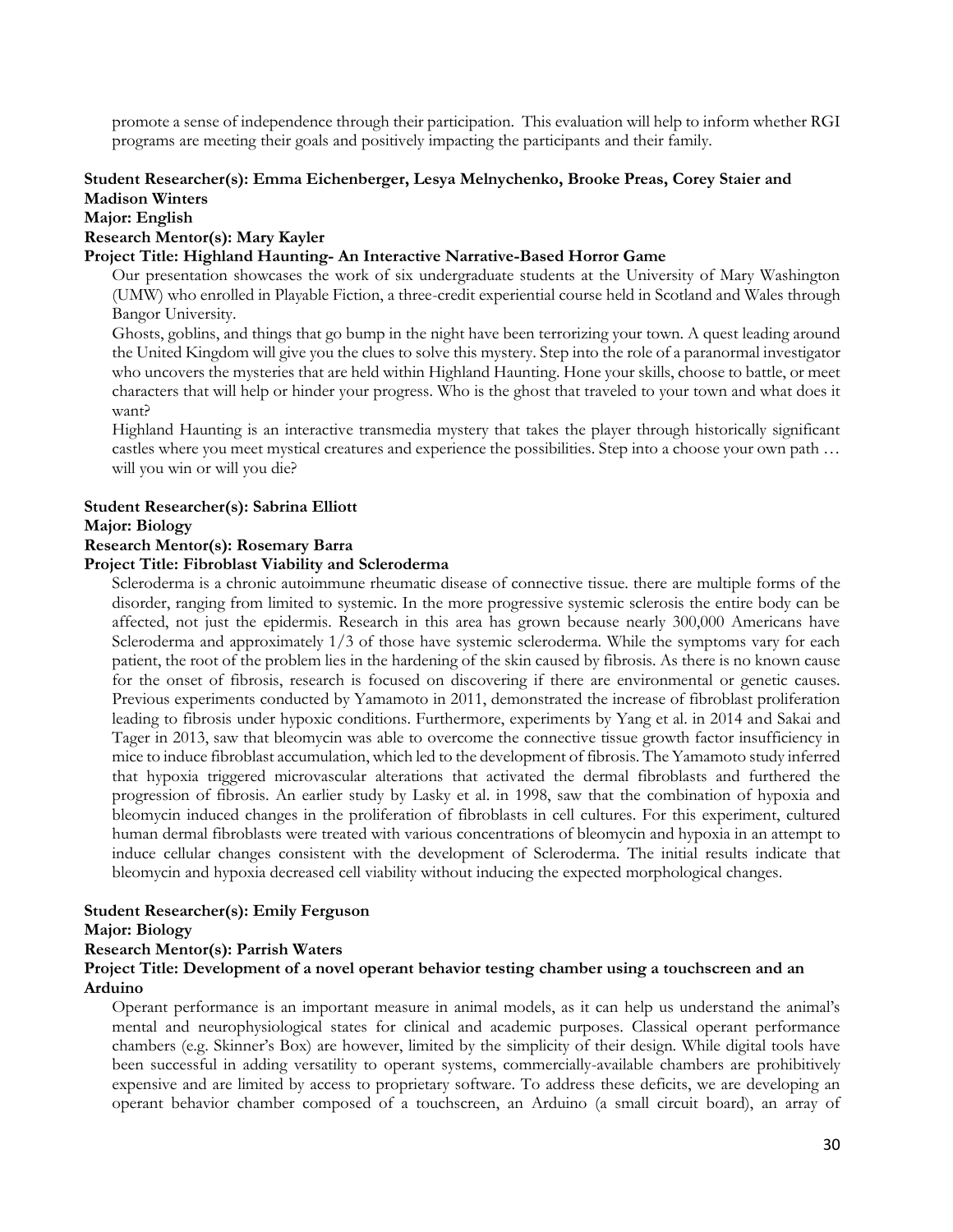compatible hardware options, and open-source software. These components summarily contribute to an operant behavior testing chamber that is inexpensive yet incredibly versatile.

#### **Student Researcher(s): Ellen Field Major: Biology and Classics Research Mentor(s): Angela Pitts**

#### **Project Title: Romans and their dogs: how canines were viewed in ancient Rome**

I will be looking at different aspects of Roman culture to determine how they saw canines and how that affected their actions towards them. I will use primary and secondary sources that focus on mosaics, poems, tombstone inscriptions and statues to understand how the romans thought about animals, primarily dogs. I will answer questions about how the depiction of dogs in Roman art literature shows their true feelings towards animals.

## **Student Researcher(s): Meredith Fierro Major: Digital Media Studies Research Mentor(s): Martha Burtis**

# **Project Title: Introduction to Domain of One's Own**

This project is a video introducing the Domain of One's Own Project. Domain of One's Own is a project that allows students to create their own domain during their time at the University. It allows them to build out a digital presence in any way they'd like. The video was produced and edited by Meredith Fierro using material from students and faculty, this video will be shown to incoming students at orientation this summer 2017.

#### **Student Researcher(s): Michelle Finnegan**

#### **Major: Historic Preservation**

#### **Research Mentor(s): Marjorie Och**

#### **Project Title: London Museums During World War II**

The threat and effects of World War II presented concerns and challenges to British museums that caused them to take unprecedented precautions to manage collections, protect priceless works of art, and establish procedures relevant to the field of museum studies, in particular in the area of collection management in times of tragedy. These historically documented events have application to the modern management of museums and their collections. This presentation will cover how the blitzkrieg affects museums and their collections, what precautions were taken, how the art was protected, and what happened to the museums. The museums in this research include the British Museum, the Victoria and Albert Museum, the National Gallery, and the Tate Britain.

#### **Student Researcher(s): Sara Fioretti**

#### **Major: Biology**

#### **Research Mentor(s): Dianne Baker**

#### **Project Title: Embryonic Development of the Stress Axis in Two Model Teleost Species**

Zebrafish (Danio rerio) are a commonly studied model organism utilized for stress research due to functional similarities between the human hypothalamus-pituitary-adrenal (HPA) axis and teleost hypothalamuspituitary–interrenal (HPI) axis. Japanese medaka (Oryzias latipes) are promising model organisms for HPA/HPI axis research; however, there has been considerably less research done on the embryonic development of key stress axis components compared to zebrafish. To further their utility as model organisms for stress research, we are characterizing the development of the HPI axis in both species by measuring expression levels of genes encoding key HPI hormones, receptors, and enzymes during embryonic development. Toward this goal, we isolated total RNA from zebrafish embryos collected at 12 time points, from 10 hours post-fertilization (hpf) to just prior to hatching at 48 hpf, and from medaka embryos collected at 9 time points, from 2 days post fertilization (2 dpf) to just prior to hatching at 8 dpf. After synthesizing cDNA from total RNA, we used quantitative PCR (qPCR) to determine the relative expression of the target HPI axis genes normalized to the housekeeping gene ß-actin. We found that in the medaka, glucocorticoid receptor (GR) mRNA levels significantly increase from 2 days post fertilization (dpf) through 6dpf, then remain fairly steady until 8 dpf. Conversely, in the zebrafish, we found that GR mRNA levels remain relatively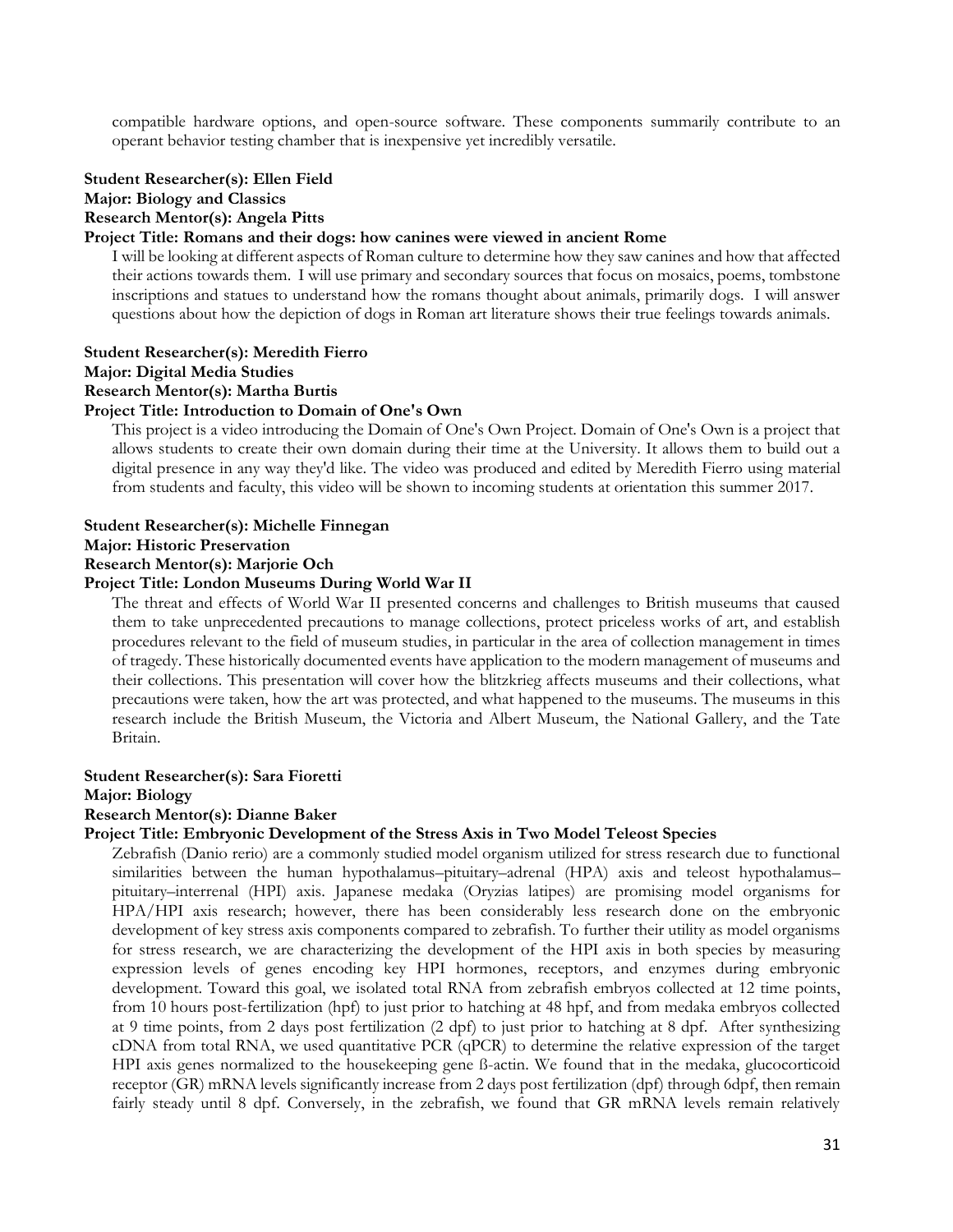unchanged from 10 hours post fertilization (hpf) up to 48 hpf. Analysis is underway to characterize temporal changes in expression of other HPI axis genes.

# **Student Researcher(s): Andrew Franklin, Claude Thompson and Chloe Morton**

### **Major: Chemistry**

#### **Research Mentor(s): Randall Reif**

#### **Project Title: Quantification of Nitrate and Phosphate in the Rhappahanock River by UV-Vis Spectroscopy**

Nitrate and phosphate are key factors in determining water quality in environmental systems. These two chemicals are major contributors to plant growth and as such affect the extent of oxygen available to animal life. If this level of available oxygen falls too low, the water system can "die" in the sense that it is no longer inhabitable to animal species and can go so far as to eutrophicate over time. Nitrate can be measured by UV-Vis spectroscopy in the mid-UV region, but is susceptible to organic compound interference. To mitigate this, the sample of river water will be filtered through a microfilter and an approximation of organic interference will be determined from the absorption in a region nitrate is known not to absorb. Phosphate, however, does not absorb light and as such can't be directly measured by UV-Vis spectroscopy. As such a conjugation to the phosphate must occur to allow for quantification. Through reaction with molybdate and antimony-tartrate, phosphate creates a short lived complex that produces color in preportion to its concentration. Therefore, a calibration curve will be created from sodium nitrate standards to test for interference subtracted nitrate levels. Additionally, standards of an antimony-phosphate-molybdate complex will be used to create a calibration curve that will then allow for phosphate determination after a sample of river water is processed in the same manner as the standards. Results are expected to fall in the range of 1-10ppm for nitrate and .025-0.1ppm for phosphate. It is expected for elevated rates of contamination to be observed due to the extensive farming near the river, however as the river hasn't shown signs of extensive eutrophication we aren't expecting to find results over the maximum ranges.

# **Student Researcher(s): Abby Friedman**

#### **Major: Geology**

#### **Research Mentor(s): Chuck Whipkey**

#### **Project Title: Residual Mercury from Gold Mining Activity in Soils at Lake Anna State Park**

The former Goodwin Gold Mine, located in Lake Anna State Park in Louisa County, VA, was in operation from 1880-1881. Although mine structures are no longer intact, building foundations are identifiable at the site. Elemental mercury was used in the processing of ore at this mine to separate gold from the ore. In this process, gold was amalgamated with mercury by mixing pulverized ore with liquid mercury. The mercury-gold amalgam was separated from the ore and then retorted, thus driving off the mercury, and leaving a gold residuum. In the 19th century, elemental mercury was commonly released to the environment during this type of gold ore processing. Preliminary soil analyses at the mine site indicate mercury concentrations up to 100 times higher than regional background levels. Mercury concentrations are most elevated near the structure identified as the amalgamation room, the likely source of mercury releases. Elevated levels of mercury have so far been found up to 200 meters away from the amalgamation room. Additional analysis of soils, mine tailings, and stream sediments are proposed to further delineate the extent of dispersed mercury in the area.

#### **Student Researcher(s): Marc Gehlsen**

#### **Major: Spanish and Linguistics**

#### **Research Mentor(s): María Isabel Martínez-Mira**

#### **Project Title: Stancetaking as a Marker of Identity in Hispanic Millennials**

The analysis of stance taking in discourse has several implications about the expression of the identity of the speaker by means of sentence formation consistent with patterns among members of a speech community. This study focuses on the ways in which speakers that are considered a part of the millennial generation (birth dates between 1982 and 2004) express their identity as US born Latino heritage speakers by means of a "stance repertoire" present among a majority of speakers who identify themselves as part of the target community. Through an analysis of individual interviews, common means of expressing a stance are outlined and explained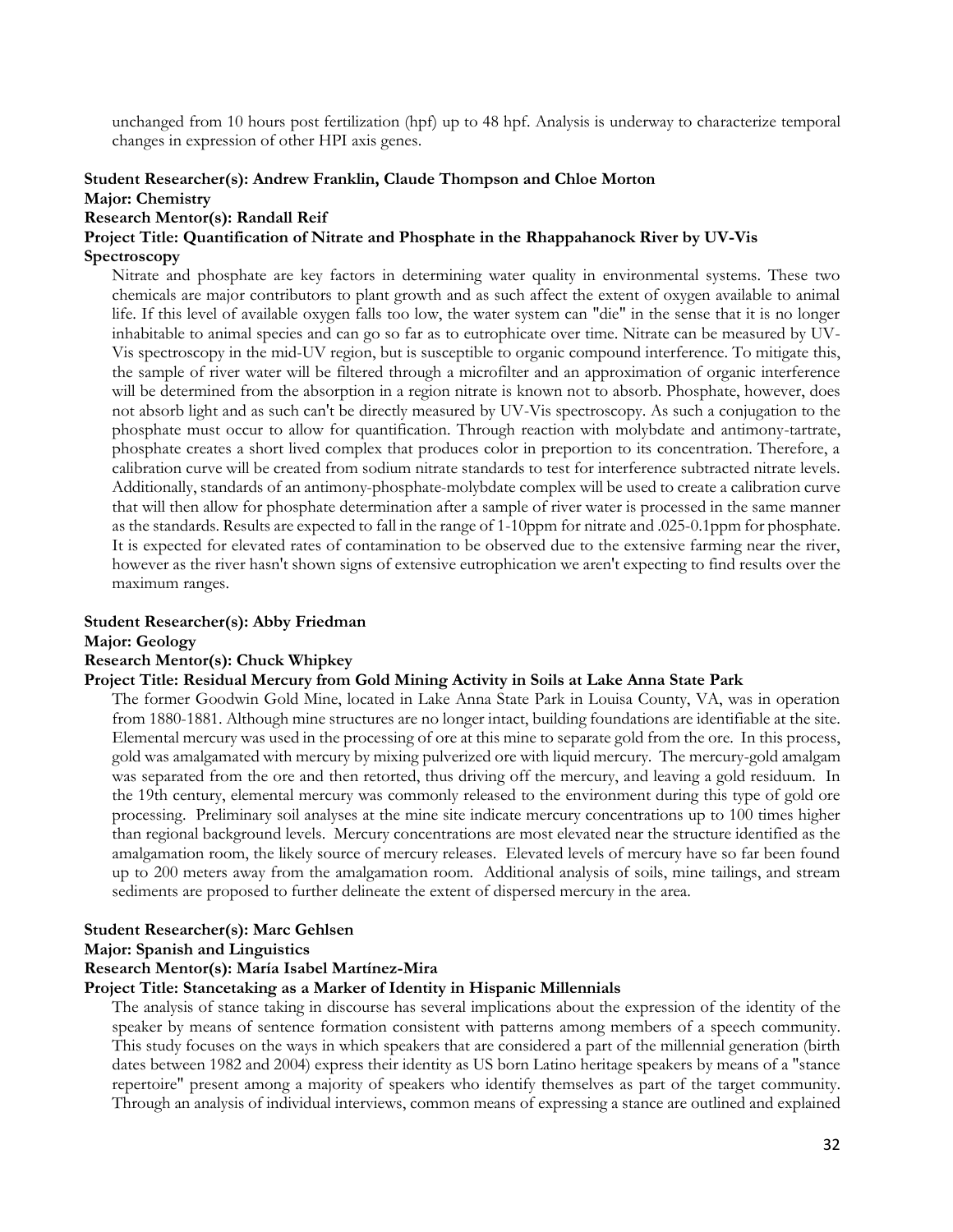as components of this stance repertoire, with each individual method of taking a stance explained as being present under certain conditions of a speech utterance.

#### **Student Researcher(s): Lydia Grossman**

#### **Major: International Affairs**

#### **Research Mentor(s): Ranjit Singh**

#### **Project Title: Climate Change and Civil Unrest in the Middle East: Current Crises, the Role of Governance, and Future Implications**

In the past few decades, it has become clear that anthropogenic climate change is affecting the environment and societies across the globe. In the Middle East and North Africa, climate change has already had very noticeable effects. The temperature averages across the region have increased, sea levels have risen to intrude on coastal areas in the Mediterranean, and most importantly, rainfall has decreased drastically. Climate change has not only caused environmental degradation in the Middle East, but it has also led to a number of social, economic, and political consequences.

Also in the past few years, the MENA region has experienced a generally high level of civil unrest. This culminated in the events of the "Arab Spring" in 2010-2011, in which millions of Arabs across the region joined protests against government corruption and repression of civil liberties. Some of these movements have led to democratic transitions, while others have led to violent conflict and civil war.

These two phenomena may seem completely separate. However, some scholars suggest that climate change, and the way that governments addressed climate change, played a role in the civil unrest that swept the Arab World in the past few years. In my research, I seek to investigate how government response to climate change affects civil unrest in the Middle East. To do this, I conduct case studies in a controlled comparison—I look at the cases of Syria, Jordan, Tunisia, and Sudan. These countries all experienced similar effects of climate change, and yet they had very different levels of civil unrest. I argue that one of the primary factors in affecting this difference is the way that each government addressed climate change.

#### **Student Researcher(s): Diana Handler and Peter Mitchell**

#### **Major: Biology**

#### **Research Mentor(s): Alan Griffith**

#### **Project Title: The Trees of UMW: A Geospatial Observation of Trees**

Numerous students worked in collaboration with Professor Griffith to catalog trees across the campus of the University of Mary Washington. We were placed in groups and divided up the campus in order to document as many relevant trees as possible. We measured tree canopy width, diameter at breast height, height and location. The first three were accomplished manually, while location was implemented with GPS technology. These data points were then placed into ArcGIS by ESRI for creation of a database and future cartographic presentations.

#### **Student Researcher(s): Sarah Heisey**

**Major: Biochemistry**

#### **Research Mentor(s): Nicole Crowder**

#### **Project Title: Alkyl phosphonate films on copper oxide surfaces as a platform for supported catalysis**

The reduction of CO2 through the use of ruthenium-based catalysts can yield more synthetically useful multicarbon products. The attachment of such a catalyst to copper surfaces would create catalytic electrodes that can be re-used without loss during the recovery of reduction products. In this work, 11-hydroxyundecyl phosphonic acid was attached to copper plates through the tethering by aggregation and growth method (TBAG), resulting in a self-assembled monolayer of phosphonates through covalent attachment to the native oxides present on the copper surface. Esterification between the terminal hydroxyl and 2,2'-bipyridine-4,4' dicarboxylic acid yielded surfaces that can coordinate to a ruthenium metal center through the bipyridine ligand. The resulting modified copper surfaces were characterized through surface reflectance IR-spectroscopy, indicating the attachment of the ligands of interest.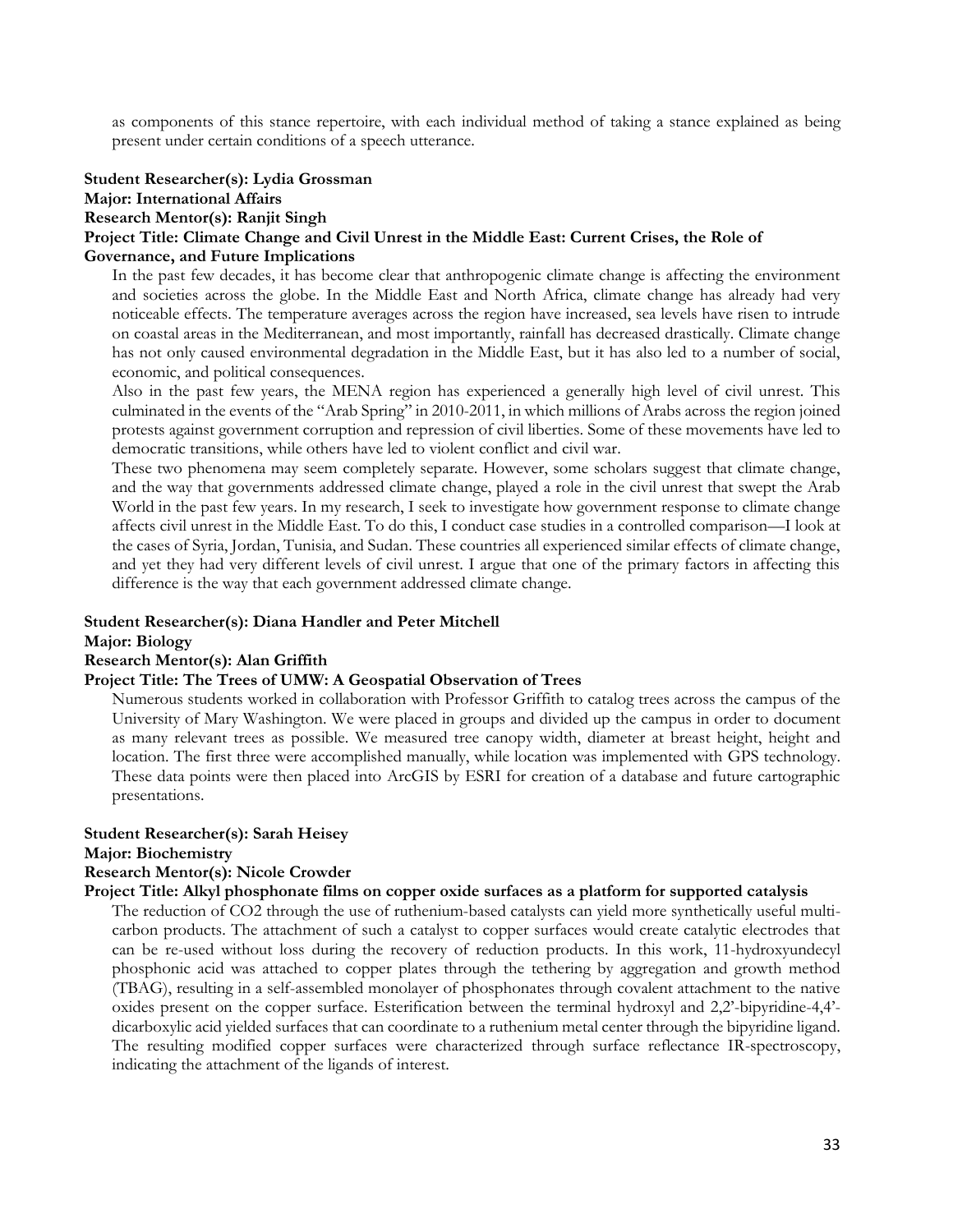#### **Student Researcher(s): Emily Henry, Hannah Kass, Laura Leonard, Sarah Pennington and Kristy D'Alessandro**

**Major: Chemistry**

#### **Research Mentor(s): Randall Reif**

#### **Project Title: Quantitative Analysis of BaP in Water: A Comparative Instrumentation Study**

Benzo [a] pyrene (BaP) is a highly carcinogenic compound that can be found in industrial waste, cigarette smoke, charred foods, and in third world countries water at high levels. Undergraduate research students in the UMW biology department researching the effect of BaP on zebrafish development need an easy and effective method quantifying BaP from water samples. Low levels (5-100 nM) of BaP in water will be detected using fluorescence spectroscopy and gas chromatography and mass spectometry (GC-MS) to determine which method is more effective. Standard solutions of BaP ranging from 0.5-100 nM will be created and ran through each instrument, producing a standard curved. An absorbance spectrum, collected from UV-Vis Spectroscopy, will determine the maximum wavelength necessary for the parameters of the fluorescence BaP trials. BaP will be extracted and inserted back into acetone to mimic the steps of a biology student. The separation of PAHs will be achieved using GC-MS. The derived LOD and LOQ of BaP in water from the standard curve of each method will determine the efficiency and sensitivity of each instrument. The more sensitive method will allow for biologists to detect the lowest levels of BaP in water supply.

#### **Student Researcher(s): Grace Henry**

#### **Major: Biology**

#### **Research Mentor(s): Davis Oldham**

#### **Project Title: Synthesis and Biological Evaluation of Inhibitors of KasA Identified Through Virtual Screening: A Novel Inhibitor Of Mycobacterium Tuberculosis**

Tuberculosis is a disease caused by Mycobacterium tuberculosis, which is becoming increasingly drug resistant. A virtual screen was conducted to identify inhibitors of KasA, a key enzyme in the synthesis of the bacteria's cell wall. One compound identified from this screen killed M. aurum, a avirulent derivative of M. tuberculosis. We proposed making this compound in two steps: (1) alkylation of 4-piperidone and (2) addition of an aryl nucleophile to the product of the first step. Preparation of the required Grignard reagent using 1,4 dibromobenzene and either Mg or iPrMgCl were unsuccessful. Fortunately, the lithium-halogen exchange with 1,4-dibromobenzene was effective when excess n-BuLi and 0.7 equivalents of N-alkyl piperidones were used; trapping this reagent with 1-benzyl-4-piperidone as a model compound produced the desired product in 31% yield. The lithiation was repeated with other aryl halides and N-piperidones to produce the final products, which will be purified and tested on M. aurum.

#### **Student Researcher(s): Elizabeth Hiatt**

#### **Major: Sociology**

#### **Research Mentor(s): Eric Bonds**

#### **Project Title: Racialized Historical Commemorations and their Defenders: Tactics Revealed through a Student-Led Project in the U.S. South**

Historical commemorations that celebrate white supremacists are not just relics of the past. They are passionately defended in the present. We provide a literature review that discusses the contested nature of collective memory and how it is racialized. We then provide an overview of a student effort to remove one such commemoration in Virginia and describe the local controversy it generated. We move on to identify and discuss the rhetorical tactics that individuals and groups opposed to this effort successfully used to defeat it. As demographic trends continue to change the U.S. South, challenges to public commemorations of the Confederacy and white supremacy will continue. Future challengers may benefit from anticipating these tactics and planning accordingly.

#### **Student Researcher(s): Lucas Hidalgo and Mitchell Greenwood**

#### **Major: Chemistry**

#### **Research Mentor(s): Leanna Giancarlo**

**Project Title: Cadmium Selenide Quantum Dots for the Exploration of Trap State and Exciton Emission**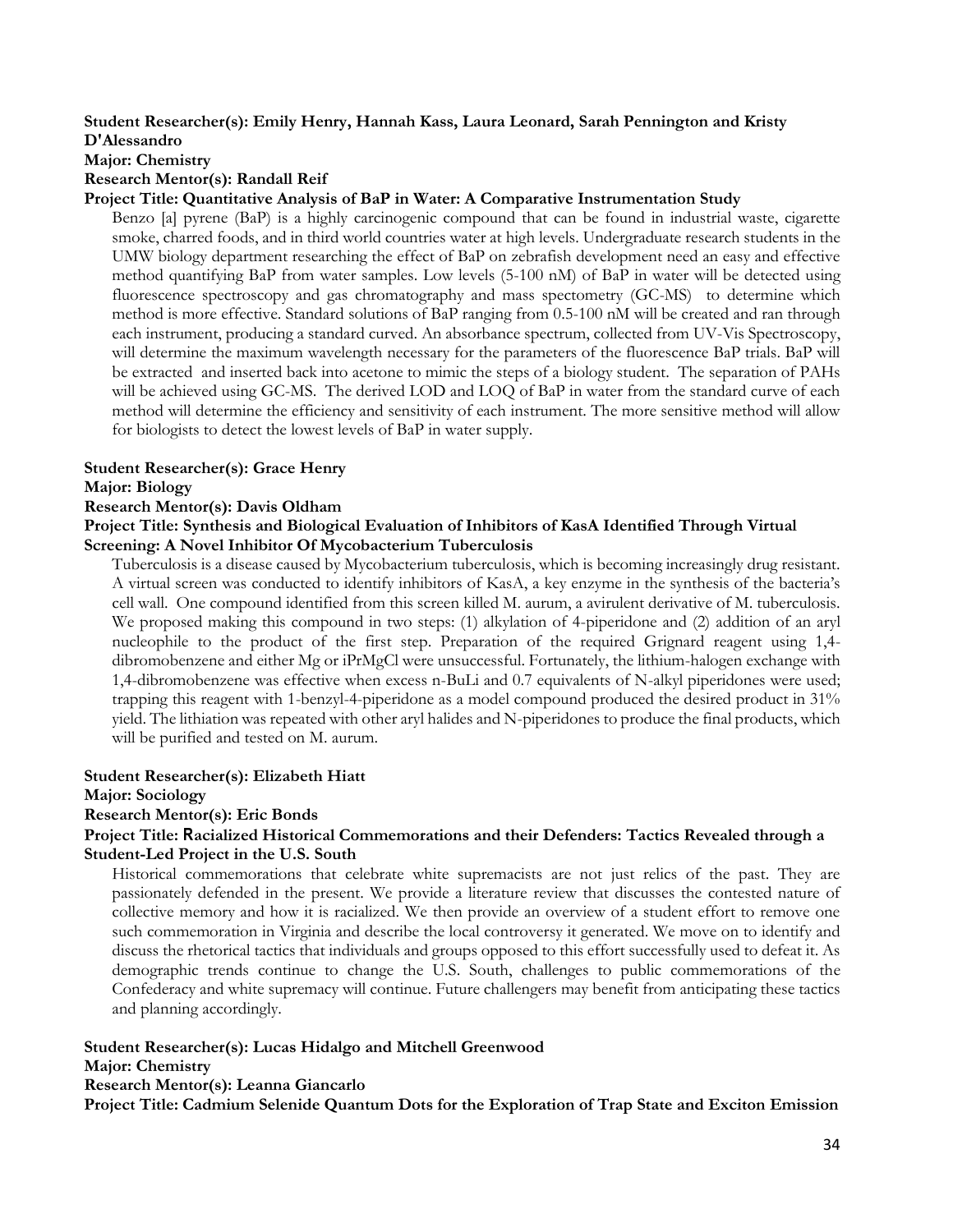Quantum dots (QDs) are nanostructures made from organic/inorganic materials that are commonly used in physical chemistry to observe quantum phenomena, such as their size-dependent optical properties. Current methods for QDs synthesis require toxic and harmful chemicals used under elevated temperature and pressures that are not ideal for an undergraduate chemistry lab. For this study, we have adopted the proposed method by Landry et al. for the synthesis of CdSe QDs that utilizes oleylamine to modify the surface structure of the CdSe QDs, thus improving their exciton emission. This increase in exciton emission of the CdSe QDs will allow for better spectral analysis and size determination, accomplished using fluorescence spectroscopy and the solution to the Schrodinger Equation for a particle on a ring. It is hypothesized that the improved exciton emission from the modified CdSe QDs will allow us to explore the theory behind trap-state and exciton emission and their role in the size dependent optical properties of QDs.

Landry, M. L.; Morrell, T. E.; Karagounis, T. K.; Hsia, C.-H.; Wang, C.-Y. Journal of Chemical Education 2014, 91 (2), 274–279.

#### **Student Researcher(s): Renee Hilelson**

#### **Major: Biology**

#### **Research Mentor(s): April Wynn**

#### **Project Title: Characterization of vegetative phenotypes of EARLY RESPONSE TO DEHYDRATION 10 (ERD-10) mutants in Arabidopsis thaliana**

We examined two mutant alleles of the EARLY RESPONSE TO DEHYDRATION 10 (ERD 10) gene, SALK\_087789 and SALK\_097255C, to observe the vegetative and floral phenotypic differences between the two mutant alleles and wild type plants. Phenotypic characterization included percent germination, rate of bolting and gross morphology. We observed and characterized a clear disruption in the phyllotaxy of both the erd 10 alleles. The phyllotaxy of plants, like Arabidopsis thaliana. is where axillary branches grow from the apical stem in a spiral pattern. However, in both the ERD-10 mutants we observed an irregularity in this spiral pattern; with the axillary branches and silique doubled up alongside one another instead of adjacent. The most extreme mutation we documented was of two siliques growing out of the same location on the stem. These vegetative phenotypes indicate that ERD 10 may play a role in the growth and structure of the vegetative organs in Arabidopsis thaliana. Additionally, previous studies have indicated that ERD10 and SEUSS (SEU), a transcriptional adaptor protein, may both play a role in vegetative and floral development (Wynn et.al, 2011). Crossing of seu-3 with both erd 10 alleles allowed for preliminary phenotypic characterization of the F2 homozygous double mutant plants. This data will provide directions for additional detailed characterization of this double mutant.

#### **Student Researcher(s): Riley Hoch and Ashley Parkhurst**

#### **Major: Chemistry**

#### **Research Mentor(s): Leanna Giancarlo**

#### **Project Title: The Solubility of Calcium Sulfate**

This experiment was conducted to evaluate the solubility of calcium sulfate in calcium chloride, hydrochloric acid, sodium hydroxide, and an aqueous solution by means of titration. Further, the solubility was determined by means of an atomic emission spectrometer. By means of titration, it was found that in 0.0250 M CaCl2, 0.0500 M CaCl2, 0.100 M CaCl2, 0.0500 M HCl, 0.0500 M NaOH, and 0 M DI H2O, calcium sulfate had 0.0234, 0.051,  $\sim$  0, 0.106, 0.0226, and 0.000148 M, respectively. By spectroscopy, solubilities of 0.04281,  $0.05150, \sim 0, 0.02590, 0.01722,$  and  $0.01587$  M were found, respectively. The decrease in solubility for the calcium chloride solutions is due to the common ion effect; whereas the increase in solubility for hydrochloric acid and sodium hydroxide is due to Debye-Huckel Theory.

#### **Student Researcher(s): Coalter Hollberg and Lauren Mosesso**

#### **Major: Environmental Science**

#### **Research Mentor(s): Ben Kisila**

**Project Title: The Impact of Soil Characteristics and Sea Level Rise on Phosphorus Dynamics in Coastal and Upstream Wetlands in the Lower Chesapeake Bay**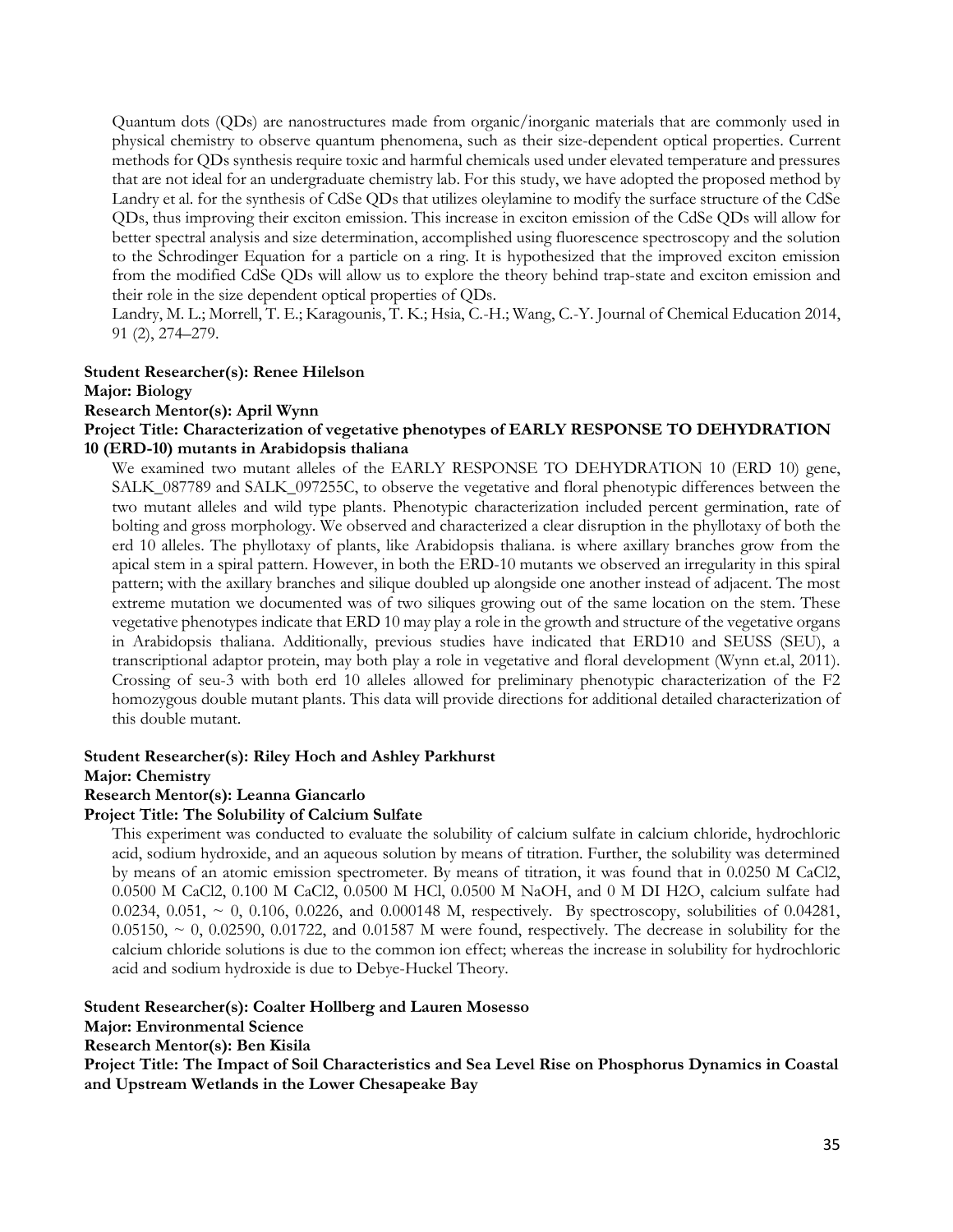Aquatic systems are adversely affected by excess inputs of phosphorus (P) mobilized from extrinsic and intrinsic sources. Despite management improvements in most basins limiting extrinsic nutrient fluxes, associated eutrophication problems remain in most global fluvial and coastal ecosystems. Wetlands have been known as important sinks of terrestrially derived nutrients but progressive sea level rise and associated prolonged inundation of wetlands have the potential to change the biogeochemical characteristics of wetland soils and thus to influence the P retention/release dynamics in wetlands. This study uses 111 soil cores along 28 transects perpendicular to the streams to examine P dynamics and associated soil biogeochemical characteristics in five upstream and coastal wetlands in the lower Chesapeake Bay basin. Soil properties including total soil P, cation exchange capacity (CEC), degree of P saturation (DPS) and soil organic matter (SOM) were analyzed to understand the retention and release of P from wetlands into adjacent aquatic systems. Preliminary results from two drainage systems analyzed shows that SOM are relatively lower in the upstream wetlands (2.56  $\% \pm 0.2$ , 16.14 % ± 0.93) compared to coastal/downstream wetlands (30.8 % ± 1.1, 20.85 % ± 0.55, 9.16 % ± 0.51). Likewise, Melich-3 soil P is greater in the downstream/coastal wetlands (12.6 ppm  $\pm$  0.7, 31.7 ppm  $\pm$  1.05, 29.6 ppm  $\pm$  0.95) than upstream (6.36 ppm  $\pm$  0.46, 10.56 ppm  $\pm$  0.53). CEC and DPS were also significantly higher in coastal/downstream wetlands than upstream wetlands. These preliminary results suggest the important roles of varying stream water salinities, wetlands soil characteristics, length of inundation and urbanization-related addition of cations in influencing P sorption/desorption dynamics in wetland soils. Completion of this study will provide insight into the role of wetlands in P fluctuations in the Chesapeake Bay waterways.

#### **Student Researcher(s): Victoria Howell and Rebecca Na**

#### **Major: Chemistry**

**Research Mentor(s): Leanna Giancarlo**

#### **Project Title: Application of the Schrodinger Equation to An Examination of Zinc Oxide Nanoparticle Sunscreen**

Schrodinger's equation for the particle in the box shows a direct relationship between box size and absorbance wavelengths; this theory can be used to explore the use of zinc oxide nanoparticles in sunscreen. Bulk zinc oxide is a core sunscreen ingredient. In this study, the difference between the absorbance wavelengths of bulk and nanoparticle ZnO is investigated using UV-Vis spectroscopy, and the spectra are modeled using the Schrodinger equation. The agglomeration and emulsion of ZnO solutions are also observed under UV light where scattering will occur. We expect to see a correlation between smaller particle size and absorption of shorter wavelength light. The data generated from this study could be used to produce new and improved sunscreen formulations.

#### **Student Researcher(s): Kenyon Huber-Wilker and Molly Miller Major: International Affairs Research Mentor(s): Jason Davidson**

#### **Project Title: America Entangled**

The two of us are assisting Dr. Davidson on his new book: America Entangled. We are doing research on the alliances that America has been in since its inception. Molly is covering all alliances before WWII and i am covering all alliances from WWII to the present.

#### **Student Researcher(s): Allison Jakubek**

#### **Major: Economics**

#### **Research Mentor(s):**

#### **Project Title: The Effect of Crime Rates on Major League Baseball Attendance**

Major League Baseball attendance has been examined since the league's establishment in 1869. Winning percentage, opponent quality, and stadium quality have all been deemed significant determinants of increasing attendance, but deterring factors have yet to be closely examined. Since a majority of professional sports stadiums are constructed in economically poor, crime ridden areas, it seems natural to assume that crime could have an impact on people's desire to attend Major League Baseball games. Panel data collected on twenty-eight Major League Baseball teams over the course of ten years was used to determine whether or not crime rates have a significant effect on each team's respective attendance.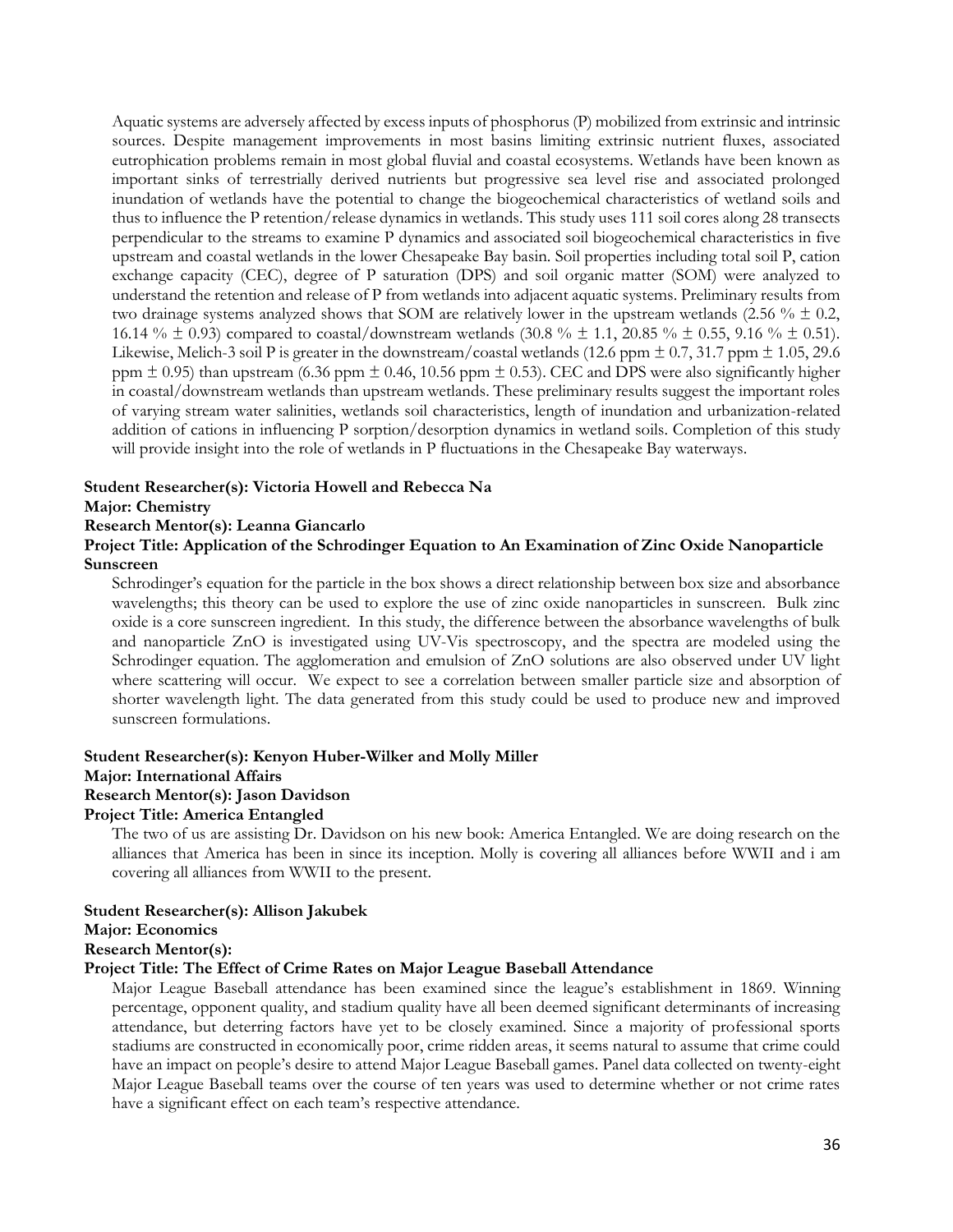#### **Student Researcher(s): Kati Justice Major: Classical Civilization Research Mentor(s): Angela Pitts Project Title: Analysis of Lines 992 to 1003 in the Frogs**

This research Paper focuses lines 992-1003. The allusion to Homer's Iliad in these lines is a form of communication to Aristophanes' audience. The choral message to Aeschylus and Euripides in these lines is a way for Aristophanes to convey the kind of poet Aeschylus is while teaching the audience about how to focus on their present circumstance.

#### **Student Researcher(s): Kati Justice Major: Classical Civilization Research Mentor(s): Angela Pitts Project Title: Phoenix in the Embassy to Achilles**

Phoenix is an original character in the Iliad, but his speech in "Book IX" may have been superimposed after the original transcription of the epic. Some scholars believe that Phoenix has been added to the Iliad at a later time, and others believe that only his speech in 'book IX' was added in later. This research paper will focus on the purpose of Phoenix as a character, and why his presence in the Iliad is questioned by some scholars.

#### **Student Researcher(s): Hannah Kass**

#### **Major: Biology**

#### **Research Mentor(s): Dianne Baker**

#### **Project Title: The Effect of Kisspeptin 1 on Gonadotropin Releasing Hormone in Embryonic Medaka (Oryzias latipes)**

In adult vertebrates, the neuropeptide kisspeptin1 stimulates the release of gonadotropin releasing hormone (GnRH) thereby regulating sexual maturation and reproduction. In the model teleost medaka, Kiss1 is expressed throughout embryonic development, where its function is largly unknown. We hypothesized that Kiss1 plays a role in the development of GnRH neural network in embryonic medaka. To examine the effect of Kiss1 on proliferation and differentiation, we exposed either GnRH-1promoter:GFP transgenic or wild-type medaka embryos to Kiss1 or a Kiss receptor blocker and examined the effects on GnRH neuron number. We quantified GFP-labeled neurons in the 4 dpf transgenic embryos. Neuron number varied from  $19 \pm 6.8$  (mean  $\pm$  SD) in controls, to 22  $\pm$  6.9 in Kiss1 embryos and 16  $\pm$  4.6 in blocker embryos (n=6). These differences were not significant, however, (ANOVA;  $p = 0.3$ ) indicating that Kiss1 signaling doesn't regulate GnRH-1 neuron proliferation or differentiation during embryogenesis. To examine the effects of Kiss1 on gnrh-1 and gnrh-3 expression, we collected treated wild-type embryos throughout embryogenesis and quantified expression with qPCR. Relative gnrh expression was normalized to β-actin and expressed as fold change relative to 2dpf control embryos using the 2-ΔΔCT method. There was a time dependent increase in gnrh-1 expression (ANOVA;  $p \le 0.05$ ) but no effect of treatment ( $p = 0.15$ ). There was no effect of time or treatment on the expression of gnrh-3 ( $p = 0.51$ ). Kisspeptin 1 appreas to have no effect on the proliforentiation or differentiation of GnRH neurons, nor the expression of gnrh within the cells. The role of Kiss 1 in embryogenesis remains unknown.

#### **Student Researcher(s): Brandon Kern**

#### **Major: Geography**

#### **Research Mentor(s): Jackie Gallagher**

#### **Project Title: Disappearing Streams in Crow's Nest**

This project involved field research conducted at Crow's Nest Natural Area Preserve. The Crow's Nest Natural Area Preserve is Virginia's 54th state natural area preserve, located in Stafford County with a total area of just under 3,000 acres. A forested area with steep ravines, it has not been logged for 70-100 years so it has a natural fluvial system. The project specifically studied one stream valley where the disappearing stream phenomenon occurs in multiple places. Generally speaking, streams flow underground only in karst landscapes with carbonate bedrock; this area is one of alluvial gravels and sands. I have three hypotheses to explain this disappearing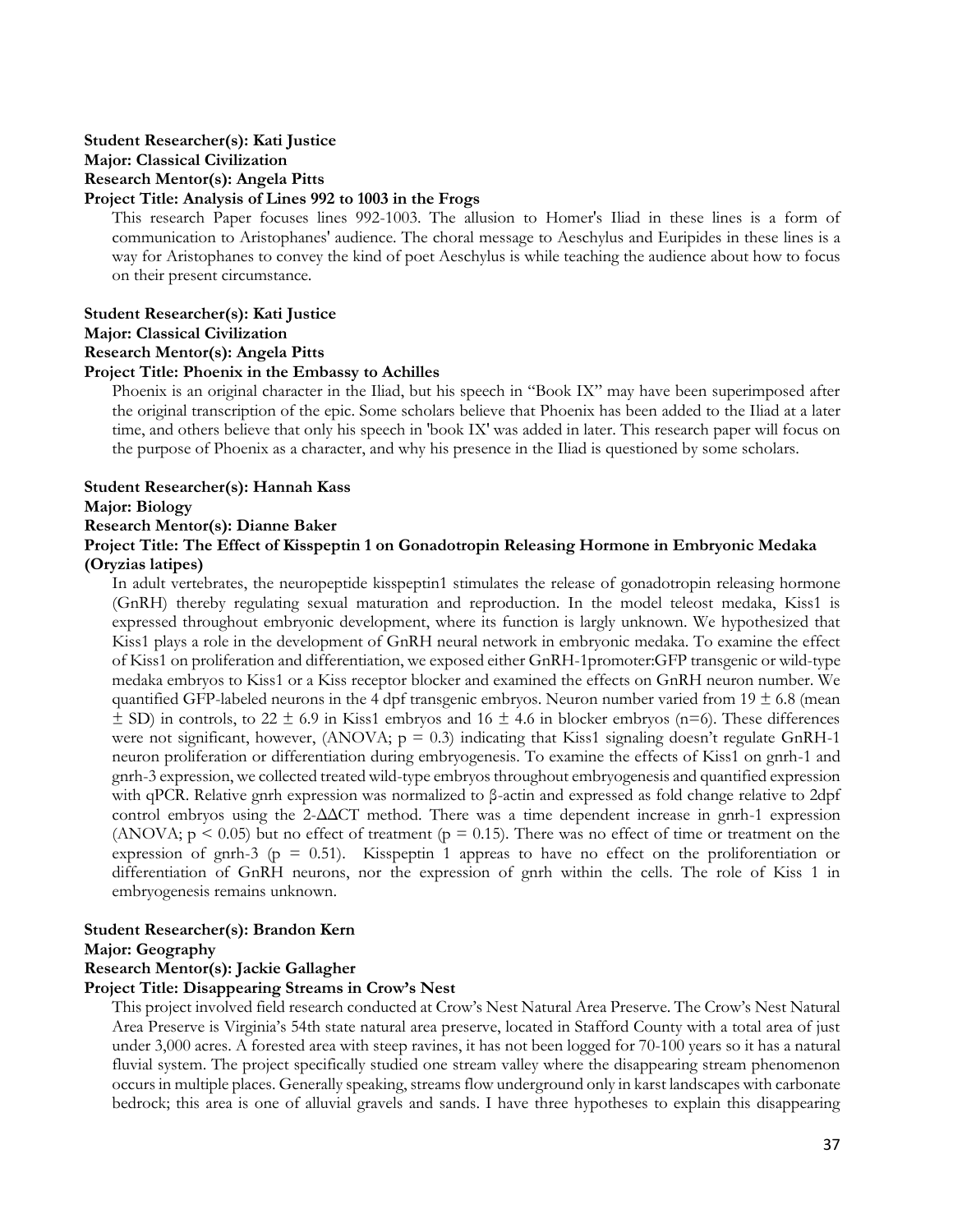stream. I made observations of the steam valley and conducted a detailed survey of one section of it. I collected sediments from an exposed cut bank and analyzed the texture and carbon content of those samples. Using literature describing the behavior of streams that are not in equilibrium and considering the history of this area, I think that two of my hypotheses might explain why the stream flows underground. While further work is needed, I am trying to construct a predictive tool using contours in a GIS that could be used to identify where other disappearing streams within Crow's Nest might be located.

### **Student Researcher(s): Hannah Killian and Brandon Rozek**

#### **Major: Physics**

#### **Research Mentor(s): Hai Nguyen**

#### **Project Title: Modeling Population Dynamics of Incoherent and Coherent Excitation**

In the three level atomic system, incoherent excitation leads to approximately one third of the population transferred from the ground state to the uppermost excited state. The objective of this study was to maximize the population transfer to the highest energy level while minimizing the amount of population in the intermediate state. Using the properties of coherent light in a two-photon system, theoretical calculations were performed with the time dependent Schrödinger equation. By exploiting the orthonormality of the wave function and applying the near resonance, dipole, and rotating wave approximations, a model was developed to show population dynamics for a 3-level Rb87 system. Population transfer is driven by delayed laser pulses, and the model demonstrated that to maximize transfer the pulses should be in a counterintuitive order where the second laser field is applied prior to the first. Nearly complete population transfer was achieved from the ground state to the excited state using this method of coherent excitation.

#### **Student Researcher(s): Eleanor Kilmon and Zafrullah Malik**

#### **Major: Chemistry**

#### **Research Mentor(s): Leanna Giancarlo**

#### **Project Title: Kinetic Study of the Oxidation of Ascorbic Acid by Hexacyanoferrate III**

This study aimed to experimentally determine the rate law and activation energy of the oxidation of ascorbic acid by hexacyanoferrate III (K3Fe(CN)6) through methods of integrated rate law, initial rate, and Arrhenius plots. Solutions of varying concentrations were reacted at different temperatures and the progress was recorded by UV-Vis spectroscopy at 418nm. The rate law was determined to be k[K3Fe(CN)6] [Ascorbic Acid] where k equals 8.61 M-1 s-1 at room temperature and the activation energy was calculated to be 12.82 kJ/mol. These findings are significant because they reaffirm the significance of temperature and concentration of reactants on activation energy and the overall rate of reaction.

#### **Student Researcher(s): Meghan King**

#### **Major: Environmental Science and Geology**

#### **Research Mentor(s): Ben Kisila**

#### **Project Title: Application of Soil and Water Assessment Tool (Swat) to Model the Impact of Progressive Land-Use Changes on Sediment and Nutrient Fluxes in Rivanna River Basin, Virginia, USA**

The Chesapeake Bay, on the eastern coast of both Maryland and Virginia has been the subject of intense research for its persisting degrading environmental conditions. Among the most prominent causes of this ecological decline is sediment and nutrient pollution. While there have been numerous attempts to clean up the Bay, understanding the dynamics of the sub-watersheds that drain into the bay is crucial in determining the course of actions needed to remediate this important ecosystem. This study aims to understand and estimate the sediment and nutrient fluxes into the Rivanna River Basin, a sub-watershed of the James River using The Soil and Water Assessment Tool (SWAT). This nearly 2000 km2 sub-watershed begins in the Blue Ridge Mountains of Virginia, and flows through the city of Charlottesville before joining with the James River. The goal is to create a viable model for predicting the transport of sediment and associated nutrients (nitrogen and phosphorous) through the Rivanna River. The SWAT database was created using elevation, soil characteristics, and land use maps, in addition to meteorological, point source and reservoir data. This model was calibrated and validated using available 1980 to 2015 data, and yielded a 0.4 Nash Sutcliffe Efficiency. Preliminary results suggest that sediment and organic phosphorous fluxes within the watershed have been increasing on a monthly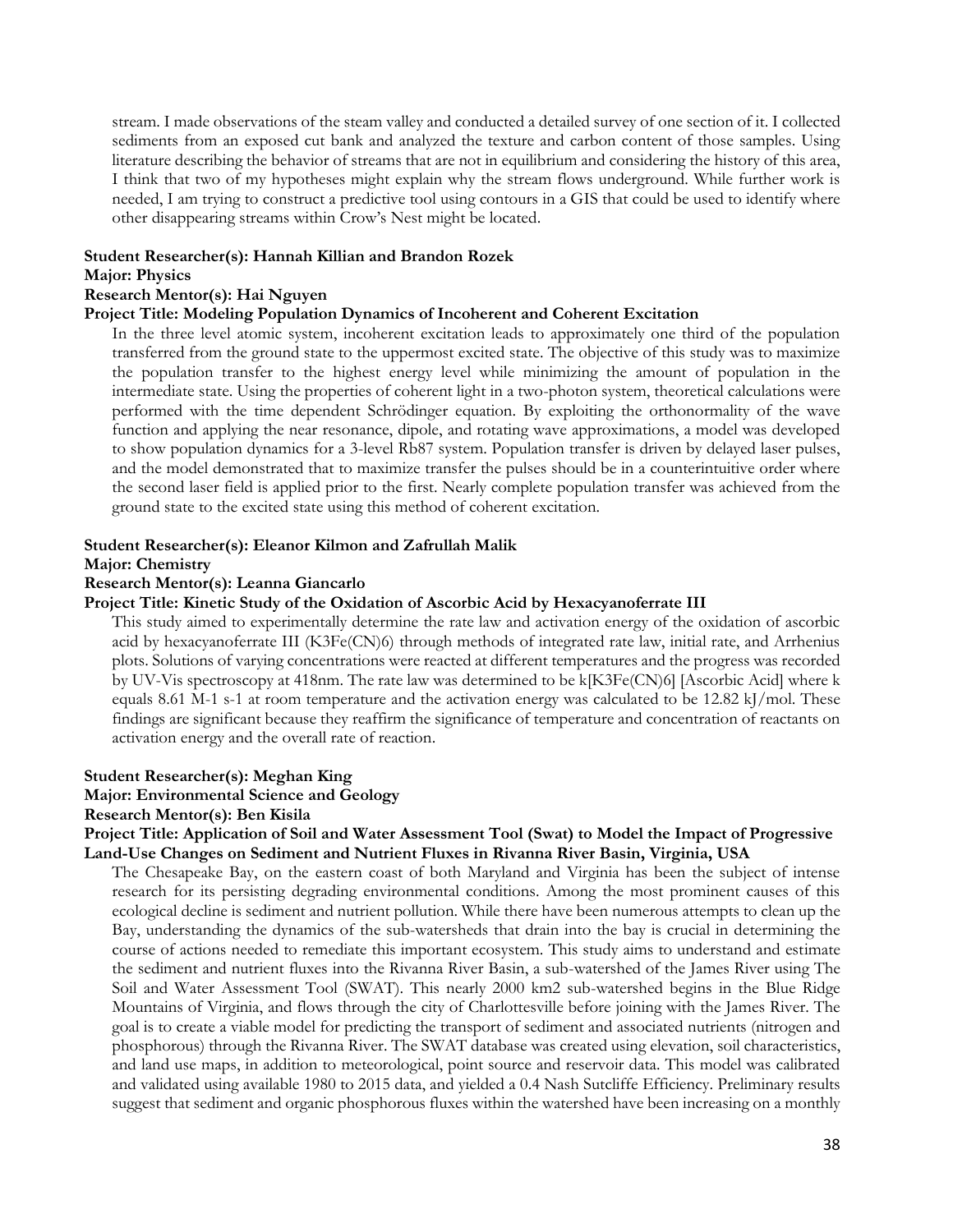average of 0.0078 t/ha and 0.0592 g/ha respectively. Conversely, organic nitrogen decreased on a monthly average of 0.0382 g/ha. The progressive conversion of natural forest and wetlands to urban and agricultural areas in this watershed is likely the cause of the trends in sediment, phosphorous and nitrogen. Improved model calibration, and projected land use will be used in a time series model output to enhance understanding of temporal variation of both sediment and nutrient fluxes into Rivanna River and ultimately the Chesapeake Bay.

#### **Student Researcher(s): Courtney Kuzemchak Major: Art History and Historic Preservation Research Mentor(s): Cristina Turdean Project Title: Collections Management**

My project this semester has been in conjunction with a group study project tasked with cataloging the collection of museum objects owned by the Masonic Lodge in downtown Fredericksburg. As a senior ready to graduate in May, I have created a solid base of museum courses and experiences leading into a hopeful career in collections management. This project is a culmination of all the skills I learned in the last 4 years, both inclass and in the real world.

#### **Student Researcher(s): Dominique Lopez-Piper**

#### **Major: Sociology**

#### **Research Mentor(s): Tracy Citeroni**

#### **Project Title: Working Towards a Socially Just World of Occupational Therapy**

For my research project, I studied the ties between social justice and occupational therapy (OT), specifically focusing on research surrounding client-centered, cross-cultural practices that address inequities amongst patients and focus on fixing them. To clarify, the field of occupational therapy helps those recuperating from or coping with physical or mental illness or other afflictions and rehabilitating them through performing the activities of their daily lives in a functional manner. There were two main components to my internship: one was working at a pediatric occupational therapy office over the summer as an intern, a shadow to OTs, and a camp counselor, while the other was investigating how to be a culturally competent OT who acknowledges the differences amongst patients and caters treatment to each individual accordingly. That said, I would work at the office during the day and conduct research in the evenings on the topics connecting social justice and OT.

In order to document this work and demonstrate what I had learned in a palpable manner, I kept a log of my daily activities at the OT office—called Skills on the Hill—that included a lot of the vocabulary and therapeutic applications that I was witnessing before my eyes. On top of that, I logged each time I did research as well on several topics and listed what the main ideas I took from them were. Then, I went back through each text multiple times to achieve a mastery of each, so that I could convey what I had learned and how it connected the two fields of social justice and OT in a concrete meaningful way. To do this, I wrote a paper outlining my entire experience over the summer in person as well as synthesizing the research I had learned in addition to the hands-on knowledge I had acquired.

#### **Student Researcher(s): Miranda Lovett**

#### **Major: Classics**

#### **Research Mentor(s): Angela Pitts**

#### **Project Title: Grabbing the Bull by its Horns: A Look at the Social and Archaeological Context of the 'Toreador Fresco'"**

Since its discovery in the early 20th century by archaeologist Sir Arthur Evans, the Bull-Leaping Fresco of Late Bronze Age Knossos has triggered much debate among scholars. While Bronze Age historians and archaeologists have confirmed the performances of bull games in the palatial society, the meaning of these activities and the fresco remain unclear. This paper will build off Senta German's 1999 dissertation "Performance and Art in the Aegean Bronze Age," as my thesis has the same goal of finding explanations for how the bull-leaping fresco functioned in the Minoan social context. However, while German's work focuses heavily on finding the source of social drama in the Minoan society, this paper will also explore the archeological evidence of the site. I believe that the fresco was placed in a specific area in the palace at Knossos so that the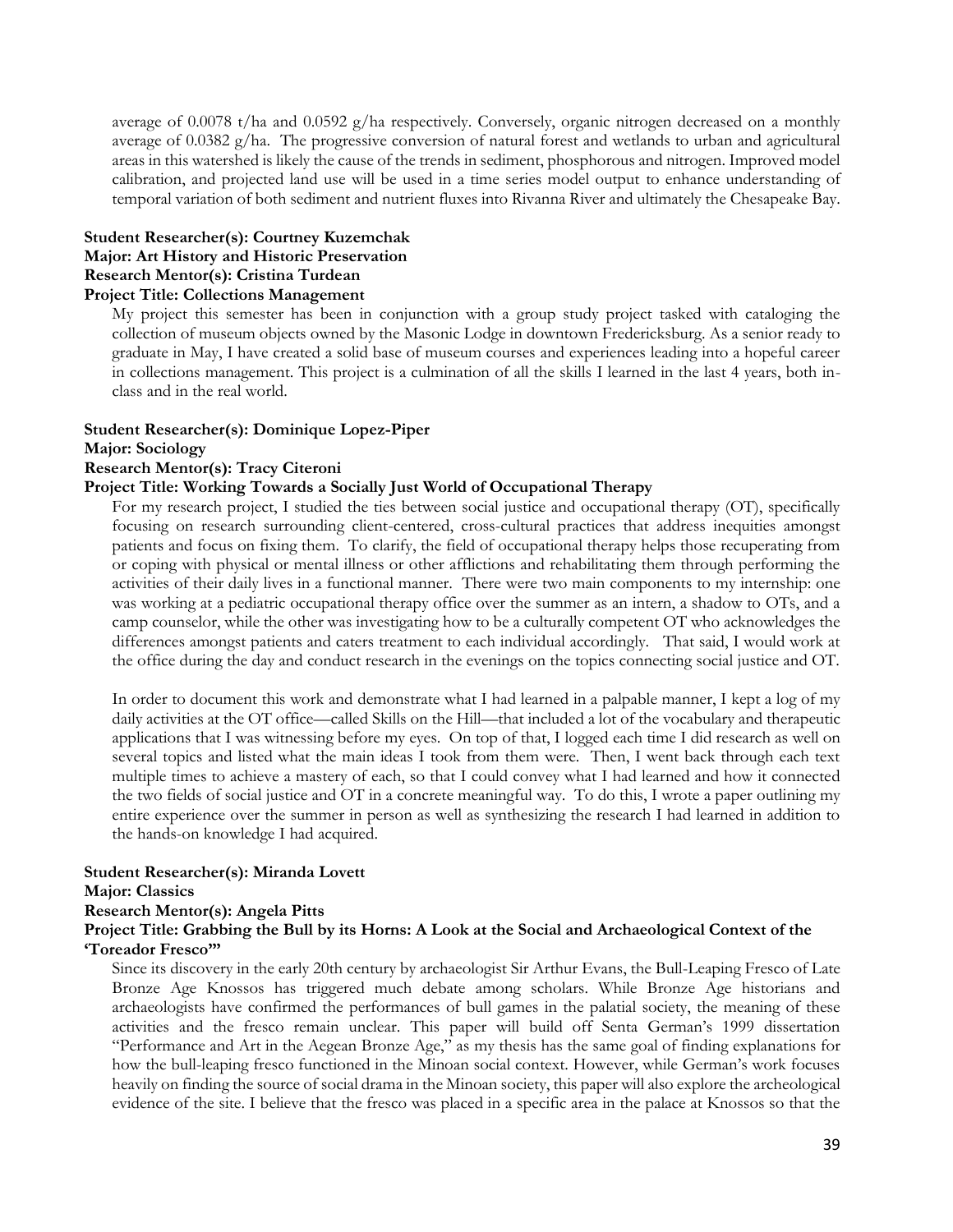social connotations that surround the activity of bull-leaping could be viewed and internalized by a target audience.

#### **Student Researcher(s): Miranda Lovett Major: Classics Research Mentor(s): Angela Pitts**

#### **Project Title: Staging Aristophanes' Frogs**

This paper discusses the possible staging for several scenes in Aristophanes' Frogs. These visual cues from staging were vital to the Greek audience's understanding of the plot, especially in a theatre lacking extravagant backdrops or an abundance of props. With only the ruins of theatres and a handful of surviving plays, envisioning the staging of Greek comedies is mostly left to speculation. However, this paper will focus on Bat. 35-48, 180-208, and 285-305, which are scenes that have a wider range of staging possibilities. This paper then suggests the possible ways the staging may have been done by analyzing the dialogue and using what knowledge we have about the constructions of Greek theatre (such as the skene and ekkyklema). The purpose of looking at these possibilities is to give modern readers of Frogs an idea of how these scenes would have been physically performed on the stage, which is an important factor in both the communication of the plot and the comedy that Aristophanes wanted to portray to the audience.

#### **Student Researcher(s): Courtland Lyle**

#### **Major: Geology and Biology**

#### **Research Mentor(s): Dr. Alexander Hastings (Virginia Museum of Natural History)**

#### **Project Title: New Mysticete Whale Fossil Could Represent First of its Kind From Middle Miocene Site in Caroline County, Virginia**

Numerous remains of fossil whales have been recovered from the middle Miocene Calvert Formation, yet many have yet to be entered into the published record. In 2009, the Virginia Museum of Natural History excavated a fossil whale skull from the Carmel Church Quarry in Ruther Glen, Virginia. Here we report a species of Miocene mysticete whale that could represent the first of this taxon collected from this site. The site at Carmel Church is well documented, and has yielded many marine fossils from the Calvert Formation. This specimen is represented by a partial skull, preserving most of the brain case as well as both ear bones. The skull material also includes a partial dentary, partial premaxilla, which appear to be associated with the occipital, frontal, and both squamosals. Despite such limited material, the highly diagnostic petrosals and tympanic bullae were recovered in direct association with the rest of the cranial material. We have made extensive use of these ear bones to determine the identity of the specimen. The skull and ear bones appear most similar to the basal crown mysticetes Parietobalaena and Halicetus, both known from the Miocene of eastern North America. However, what sets this specimen apart from many other known mysticetes is the small size of the posterior process of the petrosal relative to the anterior process. The petrosals here closely resemble those of Parietobalaena, though this whale's skull differs from Parietobalaena in the greater anterior extent of the supraoccipital, which nearly comes into contact with the rostral bones. Most of the skull of Halicetus is unknown, which makes further comparison difficult. Further cladistics study will hopefully resolve the new specimen's relationships within Mysticeti and further develop the increasingly complex Miocene cetacean fauna of the western Atlantic.

#### **Student Researcher(s): Brooke MacAdam, Manuelle Cao and Brandon Fincham**

#### **Major: Biology**

## **Research Mentor(s): Alan Griffith**

### **Project Title: Geospatial Mapping of Trees on the UMW Campus**

We catalogued trees on campus using their geographic locations. The following measurements of each tree were taken: Diameter at Breast Height (DBh), height, canopy width, and species. The data obtained will be used by Dr. Griffith and Joni Wilson for better grounds keeping practices.

#### **Student Researcher(s): Alice Maggio**

**Major: Classical Civilizations and English Literature Research Mentor(s): Angela Pitts**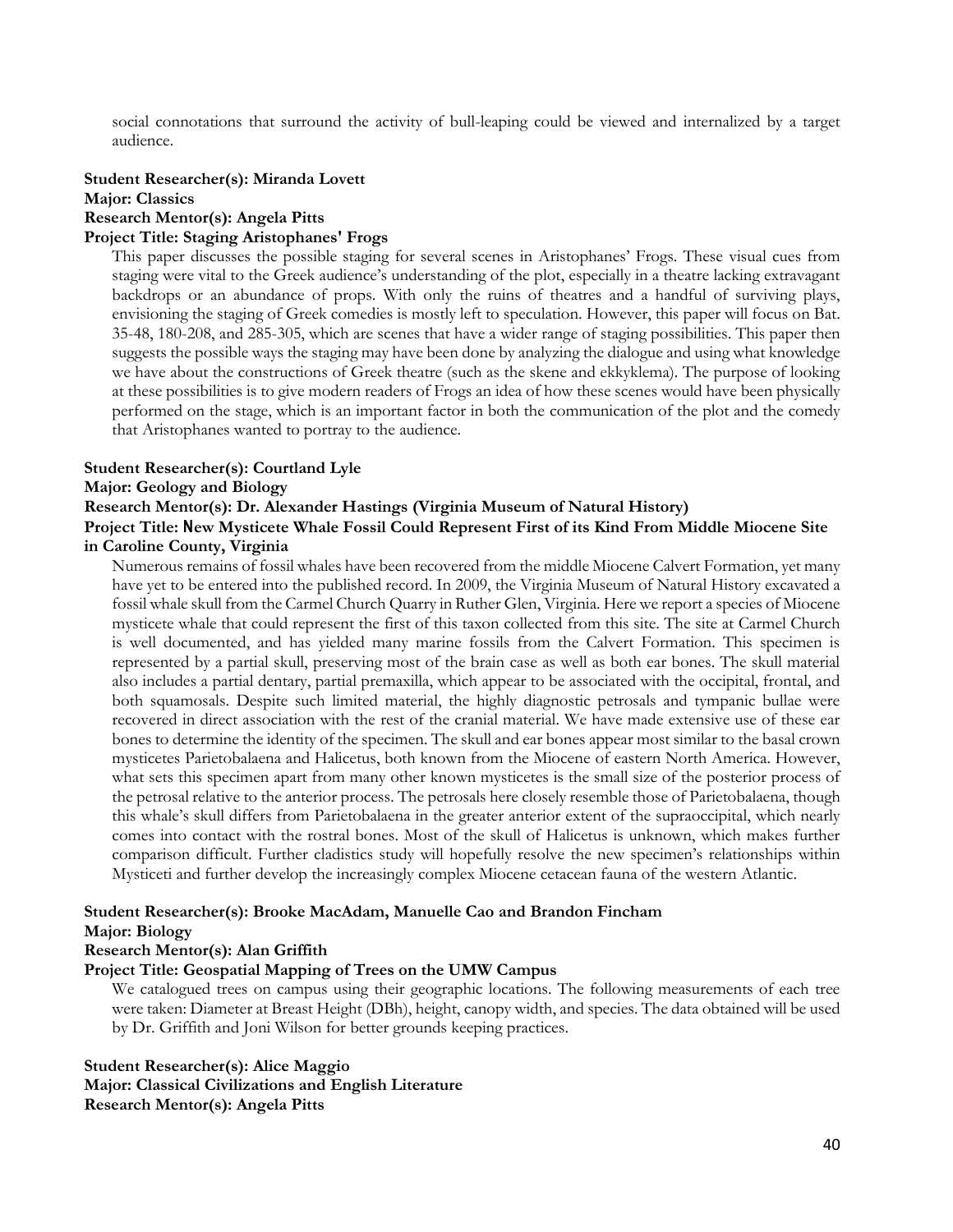#### **Project Title: Twins, Augustus and Ovid: The Overlooked Chains That Connect Rulers, Writers and Mythical Founders of Cities**

This thesis surveys Romulus and Remus as a legendary story that became the foundation for Augustus' propaganda in his campaign as the first emperor at the close of the Republic. Their significance to Rome, as well as the set of images and motifs Romulus and Remus issued as the founders of Rome will be discussed through the lens of how Augustus exploited them for his merit. This propaganda takes many forms: coins, monuments, and of course Roman literature. This thesis will illuminate how much more vital the twins were to Augustan propaganda than what modern scholars have noticed or voiced. Livy is discussed, and once these modes of propaganda are established, another lens will be added on to this line of research. Looking into how the poet Ovid reacted to this exploitation of the twins through his Fasti, the connection between the three seemingly unrelated major figures will be revealed. In the Fasti, Ovid appears to be genuine in his praise and loyalty towards Augustus and his regime, and despite this implausible speculation, the literature reveals a potentially submitting Ovid. His exile and the aftermath of the Fasti are also major aspects of this thesis. The time period falls within the late republic and the early empire. How Augustus manipulated the known images attached to Romulus for his propaganda as a world leader is shown. How Ovid reacts to Augustus' association with Romulus is exposed through his writing. The ways Romulus and Remus' legend are made into a conceptualization or emblem of the state and the emperor behind it are also made clear.

#### **Student Researcher(s): Bethel Mahoney and Elyse Ridder Major: Psychology, Music**

#### **Research Mentor(s): Kevin Bartram**

#### **Project Title: Unearthing Musical Treasures**

We were given the opportunity, with the help of professional researchers, to resurrect hidden pieces within the Library of Congress. In contrast to popular music, classical music has been declining in performances. The Library of Congress is the largest music library in the world. There is no number on how many American Symphonic Pieces are in the Library of Congress. Our goals involve bringing awareness to the public of these works. Our team will assess for historical importance, edit to make separate parts for each instrument, and research. The UMW Philharmonic Orchestra, will perform two pieces, either The Birds by Leonard Bernstein, or Passacaglia by Aaron Copland.

# **Student Researcher(s): Miguel Marx**

**Major: Biology and Geology**

## **Research Mentor(s): Deborah O'Dell**

#### **Project Title: Testing for the Cross-reactivity of a Myosin Heavy Chain Antibody in the Flight Muscles of Apis mellifera**

A large diversity of proteins comprise the muscles of insects. the function and behavior of insect flight muscles are determined by the expression of different muscle proteins. identifying the specific muscle proteins present within the flight muscles of insects can reveal the evolutionary conservation of particular isoforms that are integral to flight function. the presence of protein isoforms can be determined by binding specific antibodies to muscle proteins. Establishing the cross-reactivity of antibodies between different species is important in determining the function and location of proteins across various taxa. antibodies that are capable of binding to proteins in different species reveal conserved epitopes in the protein molecules. myosin isoforms that are common throughout various taxa may imply functional significance. the presence of myosin heavy chain isoforms in the flight muscles of apis mellifera were tested using the anti-myosin monoclonal antibody, a4 1025, using a western blot and immunohistochemistry.

#### **Student Researcher(s): Kelly McDaniel and Hoang Anh Tran**

#### **Major: Chemistry, Mathematics**

#### **Research Mentor(s): Davis Oldham**

#### **Project Title: Synthesis of Oxidative Metabolites of DEHP**

Di(2-ethylhexyl) phthalate (DEHP) is a persistent organic pollutant that is used as a plasticizer in polyvinyl chloride (PVC). Humans are exposed to DEHP through inhalation, ingestion, and intravenously; it has shown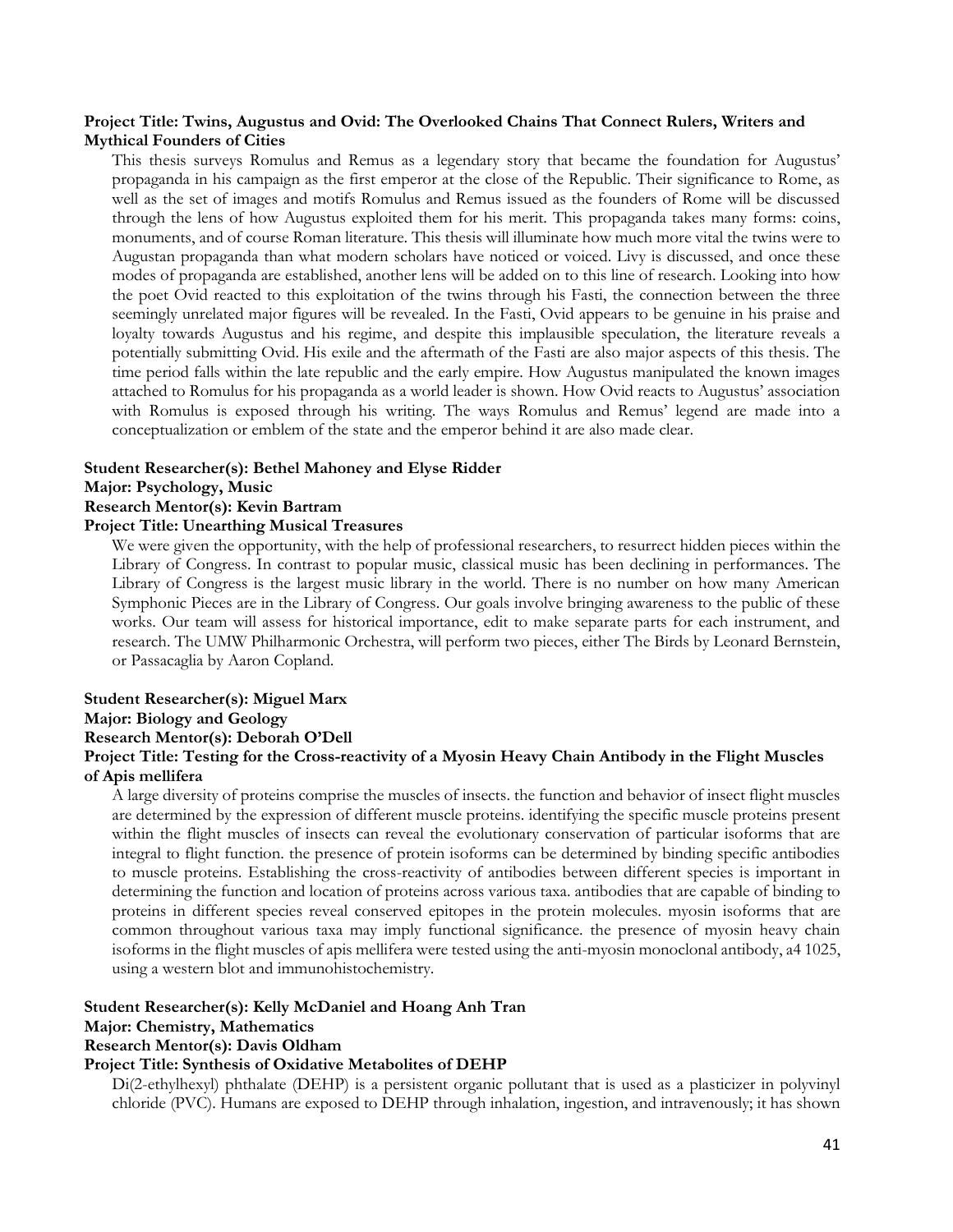toxicity as an endocrine disrupter and carcinogen. In the body, DEHP is broken down into mono(2-ethylhexyl) phthalate (MEHP), when it is then converted into a variety of oxidative metabolites. The purpose of this research is to synthesize enantiomerically pure oxidative metabolites of DEHP to benefit future metabolism, biomonitoring, and toxicity studies. 2cx-MMHP was produced by the alkylation of diethyl allylmalonate with 1-iodobutane, hydrolysis, decarboxylation, lithium aluminum hydride (LAH) reduction, esterification with phthalic anhydride, and oxidation in 13% overall yield. Mono(2-ethyl-5-hexenyl) phthalate was prepared in an analogous manner, beginning with the alkylation of diethyl ethylmalonate with 4-iodo-1-butene (prepared from 4-bromo-1-butene), in 34% yield. Various oxidations of mono(2-ethyl-5-hexenyl) phthalate will yield 5cx-MEPP, 5oxo-MEHP, and 5OH-MEHP. A resolution step will be incorporated into both syntheses to produce both enantiomers of each metabolite.

#### **Student Researcher(s): Kimberly McFarland**

#### **Major: Biology**

#### **Research Mentor(s): Randall Reif**

#### **Project Title: Optimization of RNA Purification for RNA Aptamer Selection**

Aptamers are small DNA or RNA molecules that fold into specific conformations and exhibit a high binding affinity to a target, such as a protein. They are created through a process called Systematic Evolution of Ligands by Exponential Enrichment (SELEX), which isolates the sequences with the greatest affinity and specificity. In order for SELEX to be efficient and cost-effective, large amounts of RNA must be synthesized. The methods used preceding SELEX, including RNA transcription, reverse transcription (RT) and gel purification, were investigated. Gel purification of RNA was tested using different concentrations of polyacrylamide (8%, 10%, and 12%) in the gels. RNA yield after purification was lower than expected, and the steps of RNA transcription were determined not to be the cause. It was determined that during RT, the lowest possible concentration of RNA to be effectively used was determined to be a 1:10000 dilution. A longer DNA sequence will be used as a control in gel purification to determine if higher yield can be obtained for longer RNA strands. Future experiments will need to be performed in order to increase RNA yields involving additional gel polyacrylamide concentrations, and/or by using different RNA transcriptases.

#### **Student Researcher(s): Carson Meadows**

#### **Major: Classical Civilizations**

#### **Research Mentor(s): Angela Pitts**

#### **Project Title: Rivers and Impasses in Caesar's Civil War**

This paper is an analysis of the effect of rivers as obstacles in the war between Julius Caesar and Pompey in 49BC. Rivers, mountains, risk of starvation and man-made walls were impeditive elements of ancient warfare that required strategic prowess and often non-combative action to overcome. A combination of established techniques and tactical ingenuity allowed Caesar and his generals to gain the upper hand in sieges and skirmishes and ultimately win the war.

#### **Student Researcher(s): Liam Missios and Daniel Valdez**

#### **Major: Economics**

#### **Research Mentor(s): Margaret Ray**

#### **Project Title: Taxis in the Age of the Gig Economy: An Analysis of the Taxi Market in Fredericksburg, Virginia**

This research project examines the state of the taxi industry in the Fredericksburg area in the face of increased competition from Uber. To estimate the effect of mandated taxi fares in Fredericksburg, we compiled a data set using taxi manifests and compared the mean fare per mile for trips within Fredericksburg with the mean fare per mile for trips in neighboring counties where taxi fares are not regulated. We used the Uber app to compile a data set, which we used to estimate the mean fare per mile for Uber trips. We also used these data sets to estimate at which times of day Uber drivers and taxi drivers are most active. We found that the average fare per mile for taxi trips within Fredericksburg was less than the average fare per mile for both taxi trips outside of Fredericksburg and Uber trips. We also found that in Fredericksburg, both taxi drivers and Uber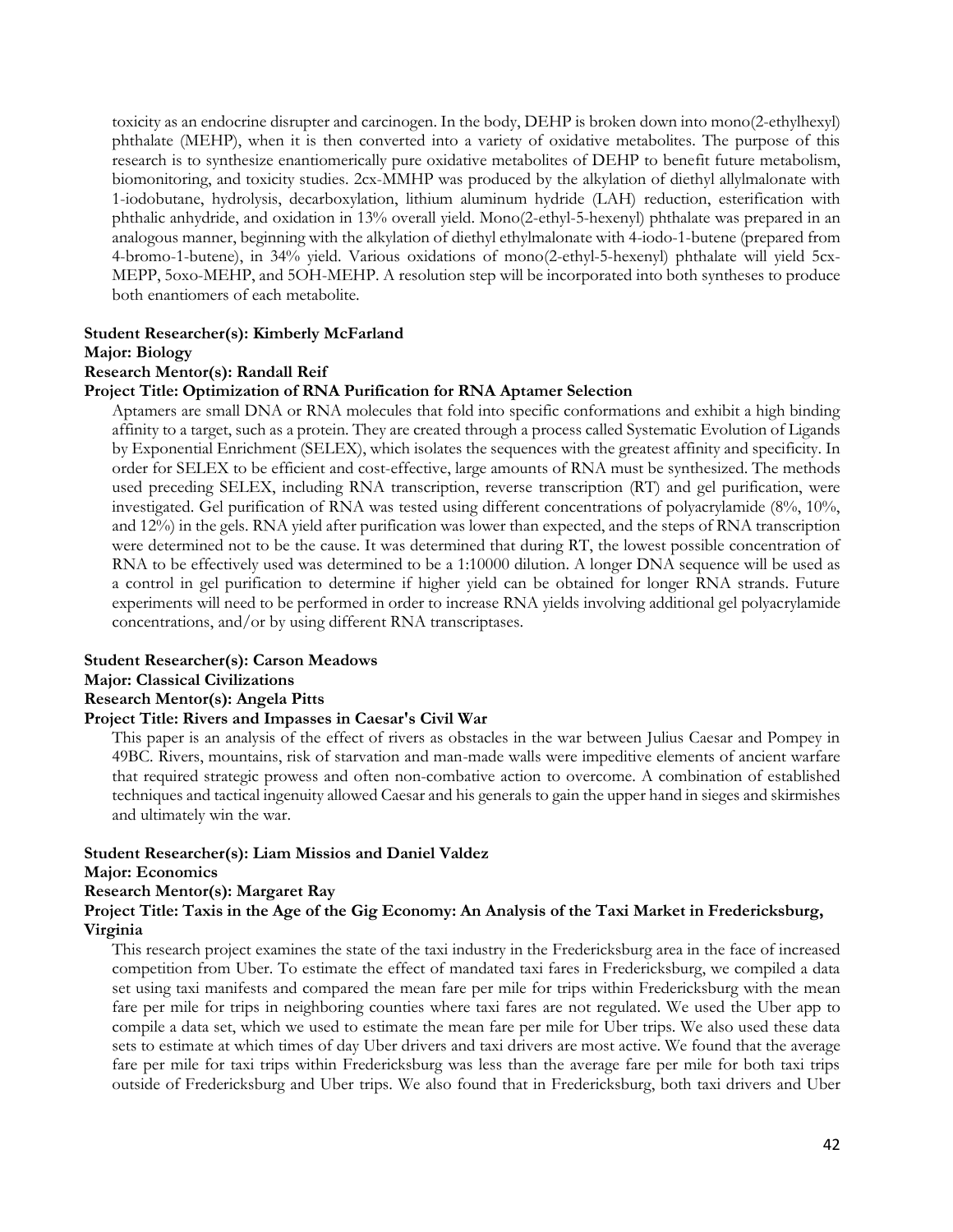drivers are most likely to be active during the late morning and mid-afternoon but that Uber drivers are more likely than taxi drivers to be active during the evening.

#### **Student Researcher(s): Cristina Montemorano Major: Undeclared**

# **Research Mentor(s): Eric Gable**

#### **Project Title: Papunya Dot Painting: An Examination and A Replication**

This project, inspired by the documentaries Dreamings: The Art of Aboriginal Australia and Mr. Patterns and the tenants of the Anthropology of Art course, involves the creation of a piece emulating the "dreamings" of Mary Washington by using elements such as the physical, cultural, spiritual, and symbolic landscape of campus modeled after the ideas behind Aboriginal Papunya dot painting. In this presentation, the process of topic discovery, art object creation, and backstory of the meanings within the piece, the meanings created by Aboriginal pieces from which this piece is derived, and the generation of art objects by Papunyan artists like Michael Nelson Jagamara, are explored extensively within the framework of anthropological study.

The presentation of this project would include a visual aid via slide show and the physical display of the UMW dot painting created as a result of my artistic performance.

#### **Student Researcher(s): Cristina Montemorano**

**Major: Undeclared**

#### **Research Mentor(s): Mary Kayler**

#### **Project Title: DALIrious: It's Surreal Deal!**

This prototype project was created throughout the Part Play, Part Game FSEM and presented for the final class expo as an interactive and engaging result of the process of game design. The DALIrious display includes a trifold, rules packet, game pieces & game board that may be used for gameplay, game design log, and props for surreal ambiance. While available for presentation, a laptop playing a YouTube playlist entitled "DALIrious: It's Surreal Deal - Starter Soundtrack" will be an additional part of the display. DALIrious' main purpose is to simultaneously provide a tangible and emotional experience, instruct players about surrealism as an artistic movement, and grant individuals a chance to create a unique story while having fun in a group of fellow dream journey "travelers." By allowing players to create within a slightly-constraining system, people are able to use the anti-structure of surrealism to learn collectively and interactively. Through the game, the goal of forming a clear mental, emotional, and physiological reaction to art is proposed as a unique environment for the creation and appreciation of art.

#### **Student Researcher(s): Hannah Morgan and Mikaela Goldrich**

#### **Major: Computer Science and English**

#### **Research Mentor(s): Jessica Zeitz-Self**

#### **Project Title: Be the Data: Project in Embodied Interaction for Data Analytics**

This project explores how "embodied interaction" in an educational setting may enhance student learning. Embodied interaction refers to physical interaction with data through a system. For our system, the users are students, and the data is any learning material. The students using our system are immersed in visual multidimensional data and can learn about complex data sets in a fun and inviting atmosphere.

Consider a dataset that contains information about animals. Dimensions of the data would be characteristics of animals, including size, furriness, domestication, speed, etc. While this complex data cannot be visualized with a traditional graph, our system can help visualize this complex, multi-dimensional data set. Each student using our system is assigned an animal datum to "embody". As students move and interact, their positions in the research room are tracked by cameras and used to determine what dimensions are most strongly influencing the data. For example, if students are prompted "What animals make good pets?", students who think their animal is a good pet will move closer together, and students who are not good pets will separate themselves from this group. This may result in the system indicating the data is more sorted by size and domestication and less by furriness (since both cats and goldfish could make good pets). We would say that size and domestication are more important to this data configuration. Different configurations can reveal patterns of relationship not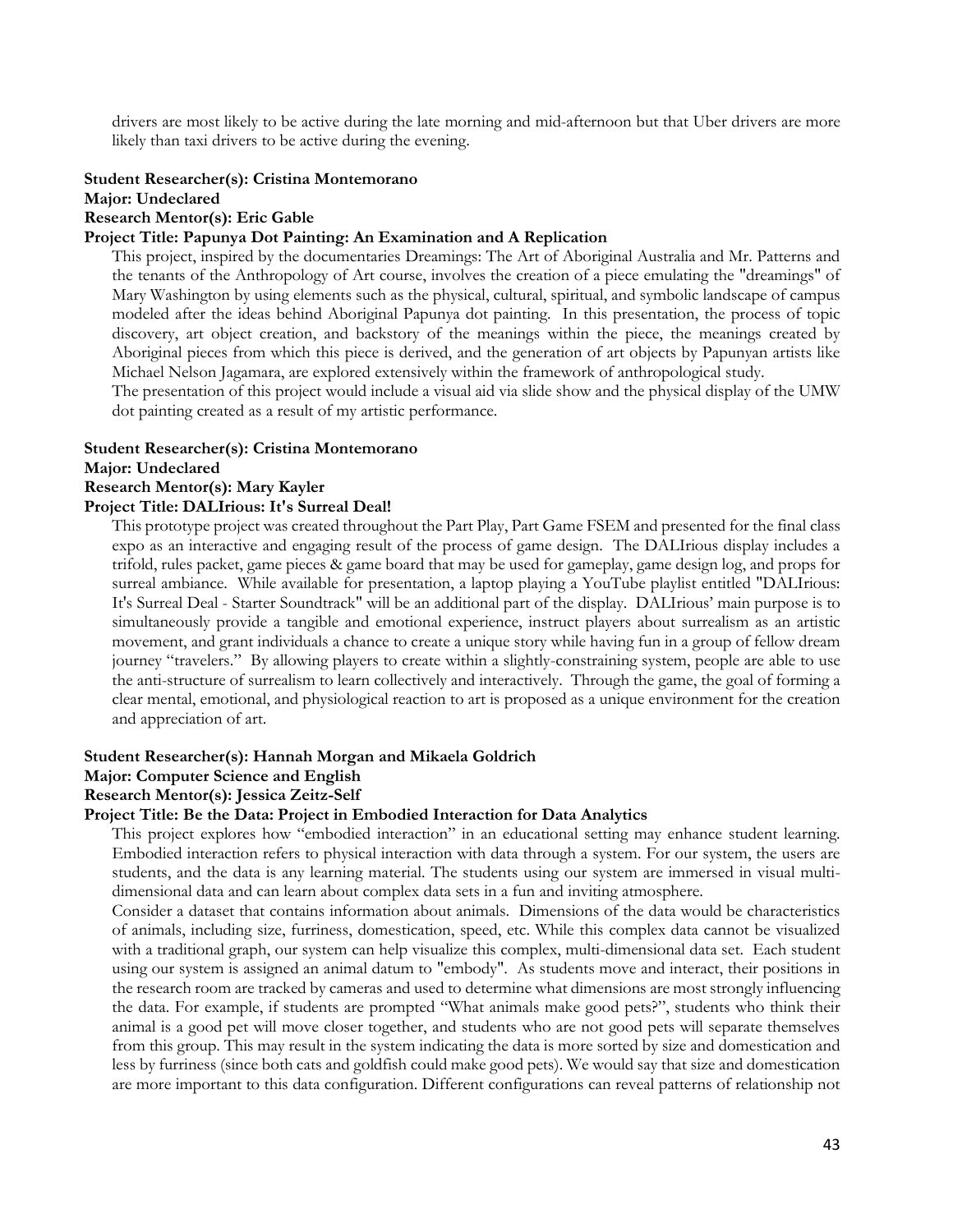visible in other approaches to multi-dimensional data visualization. Consequently, embodied interaction provides a more complete analysis of data.

It is expected that this experiential approach to data analytics may enrich student learning in two ways: first, it will teach students about multi-dimensional data, which is a complicated subject; secondly, it can help the students learn about the data set itself.

#### **Student Researcher(s): Sean Morris**

#### **Major: Biochemistry**

#### **Research Mentor(s): Randall Reif**

#### **Project Title: The Temporal Dynamics of Caspase Activity in Cellular Suicide**

Apoptosis, a process in which a cell systematically triggers its own death, is widely utilized in the body. Malfunction of apoptosis may lead to serious health problems including cancer. There are several different pathways to induce apoptosis but at its core is a family of enzymes called caspases. While the stages of the intrinsic pathway of apoptosis are known, the timing of the process is poorly understood. The goal of this research is to examine the temporal dynamics of the mitochondrial pathway of apoptosis with respect to caspase enzyme activation. Using an affinity microfluidic device, a known apoptosis inducer (hydrogen peroxide) and various fluorescence caspase probes based on rhodamine 110, the fluorescence of individual Jurkat T lymphocytes was monitored via fluorescence microscopy over a six hour period. The fluorescence of the cells indicated the level of caspase activity in the cell. This allowed for the determination of various parameters including the onset time, duration, and rate of caspase activity for all caspases as well as caspase-3 specifically. Overall caspase activity was shown to start from 4.3 to 5.3 hours after induction and last 40 to 60 minutes, while caspase-3 activity started 5.3 hours after induction and lasted 20 to 40 minutes. Additional preliminary work investigating caspase-9 activity using an alternative fluorescent probe will also be discussed. Knowledge of the timing of caspase activation could be helpful when designing therapies that affect apoptosis.

#### **Student Researcher(s): Joshua Mwandu**

**Major: Mathematics**

#### **Research Mentor(s): Keith Mellinger**

#### **Project Title: Understanding the Quantum Key Exchange**

Cryptography is simply the science/study of encrypted information. Standard cryptography relies on the use of algorithms that aren't completely secure, but are so time consuming to decrypt that an attacker would likely win every lottery in the state of Virginia before finding the desired solution. Quantum cryptography is much like standard cryptography but instead exploits the properties of quantum mechanics to create algorithms that are unconditionally secure. Should it ever be feasible to mass produce quantum computers and use them to send secure information back and forth, it would be foolish not to implement an unconditionally secure system over an extremely secure system. It is for this reason that mathematicians study the field of quantum cryptography. the difference between a classical cryptographic protocol and a quantum cryptographic protocol is a difference of philosophy in how to secure information. Classical cryptographic protocols leverage the power of high computational cost to make something theoretically possible but practically impossible to solve. This ensures that if an attacker wanted to break into a secure system they would require an unfathomable amount of time in order to gain access to the information that they desire. A quantum cryptographic protocol uses the power of quantum mechanic to make a system unconditionally secure, meaning that even if the attacker somehow managed to gain infinite computing power they couldn't get into the system. Once the first quantum computer gets built, certain computing tasks now become much easier to solve making different types of classical computing protocols solvable in a manageable amount of time. It's for this reason that moving to quantum based cryptographic protocols is necessary, should such a thing ever occur.

#### **Student Researcher(s): Brandon Nolan**

#### **Major: Biology**

**Research Mentor(s): Debbie Zies**

**Project Title: The Effects of Aldosterone on the lncRNA Gas5: A Potential Negative Regulator of Blood Pressure**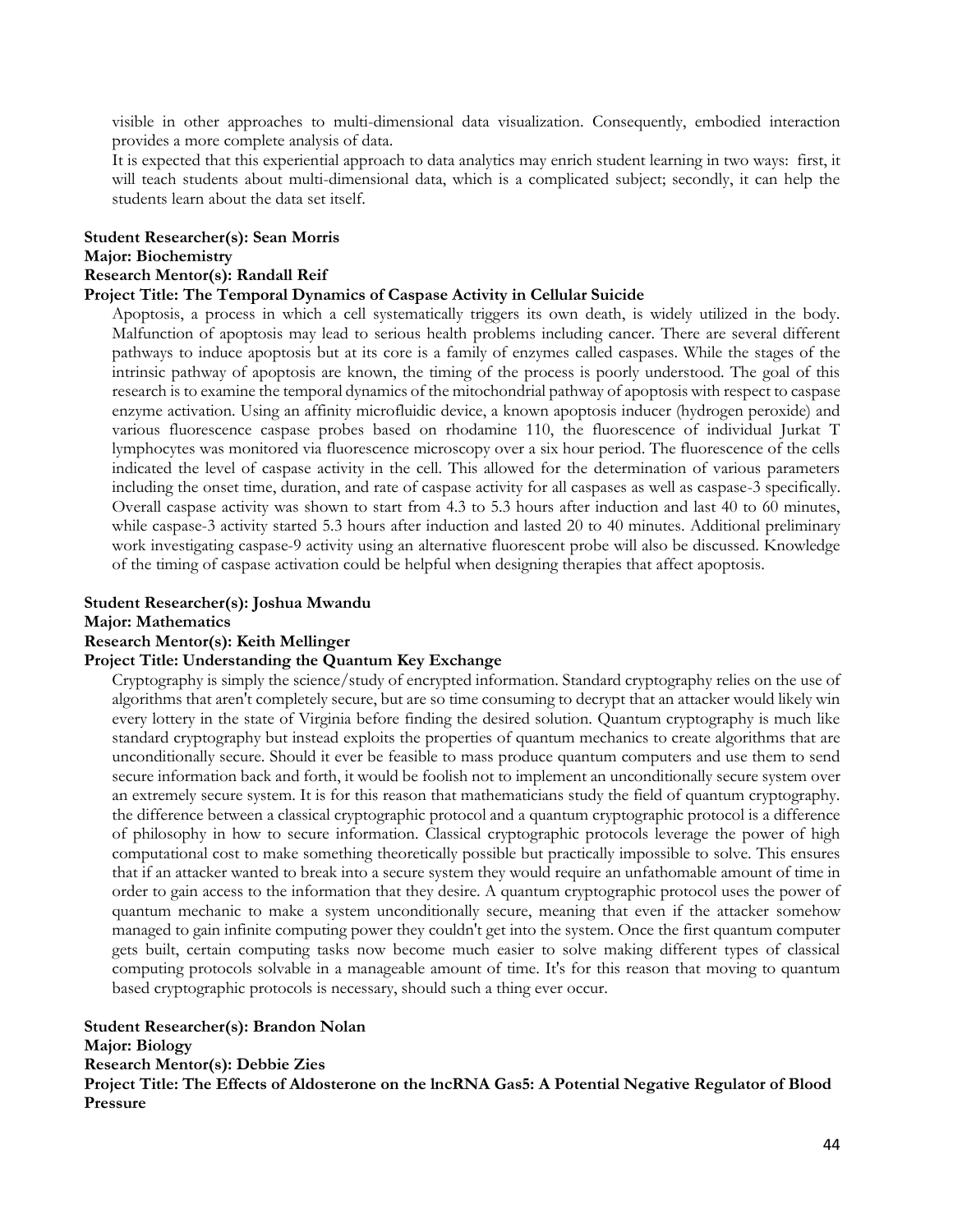The kidney is critical for the regulation of blood pressure by maintaining sodium and fluid homeostasis. The hormone aldosterone is critical for the regulation of these processes. Aldosterone acts on principal cells of the renal collecting duct to increase sodium reabsorption by increasing transcription of the epithelial sodium channel and SGK1; these effects are mediated by the mineralocorticoid receptor (MR). Recent work by others identified two novel factors that may play a role in sodium reabsorption in the kidney. FK506 binding protein 5 (FKBP5), a member of the immunophilin family, is a co-chaperone for MR, and causes increased translocation of MR into the nucleus. Growth arrest-specific 5 (Gas5) is a long noncoding RNA (lncRNA) that acts as a decoy to the hormone response element (HRE) of MR. Gas5 may compete for binding of MR to the HREs of aldosterone target genes. However, it is unknown if FKBP5 or Gas5 are aldosterone targets. Thus we treated mouse kidney collecting duct cells (mpkCCDc14), with aldosterone for 24 hours. Aldosterone treatment led to increases in FKBP5 and Gas5 RNA expression. These data demonstrate that FKBP5 and Gas5 are potential aldosterone targets in kidney cortical collecting duct cells. This may be the first report demonstrating aldosterone-mediated regulation of a lncRNA.

#### **Student Researcher(s): Ashley Otto**

**Major: Biology**

#### **Research Mentor(s): Deborah O'Dell**

#### **Project Title: BPS Effect on Oncogene Expression on Mammary Epitheial Cells**

A rise in concern for the use of Bisphenol-A (BPA) in common house hold products lead to many companies switching to other plastic monomers. Bisphenol-S (BPS) is the most commonly substituted monomer due to its stability when exposed to heat despite its higher dermal absorption rate. Scientists have noticed similarities in structure between the two and even found that the two bind to estrogen receptors in a similar manner and in doing so, stimulate the same signaling pathway. Since these findings, BPS has been inspected closely to determine if it is a safe plastic alternative. While the similarities have been extensively discussed on binding and signaling pathways, we still do not know if BPS increases cancer instances at the same rate as BPA. To investigate this, normal mammary epithelia cells were treated with 1 x 10-7M BPS and compared against control cells for the expression of oncogenes and suppression of tumor suppressing genes. Then the data was compared against data from a previous student who ran the same test with BPA on mammary cells to determine if there was a difference between the oncogene expression of the two plastic compounds. If BPA and BPS stimulate the cell in the way manner and with the same affinity, we expect to see no difference in expression between the two compounds.

#### **Student Researcher(s): Riska Perez-Castiello**

#### **Major: Spanish**

#### **Research Mentor(s):**

#### **Project Title: Nieve: the other voice of the Novísimos generation**

This paper analyzes the novel *Todos se van* (2006) by Wendy Guerra as a novel within the subgenre of the Künstlerroman, which explores the development of the young artist. Through the voice of a child and later an adolescent female narrator, the novel represents the disillusionment and suffering of a trapped generation that questions the utopian ideals it has lived. Additionally, I explore images of violence, specifically the mistreatment of children and violence against women. Violations of human rights appear as specific events that the protagonist and the whole of Cuban society must suffer. Lastly, I connect the characteristics of the novel –such as themes previously banned by the Cuban literary canon before the decade of the 1980s—with the movement known as "los Novísimos" in Cuba.

# **Student Researcher(s): Katherine Qualls and Sarah Roche**

#### **Major: Biology**

#### **Research Mentor(s): Stephen Gallik**

#### **Project Title: Determination of the Composition of a Presumed 3-GFP Plasmid**

Nuclear localization is the process of importing proteins into the nucleus of a eukaryotic cell. Proteins that are naturally imported into the nucleus of a cell contain a short sequence of amino acids, called a nuclear localization signal (NLS), that target such proteins for nuclear import. Due to its relatively high molecular weight and its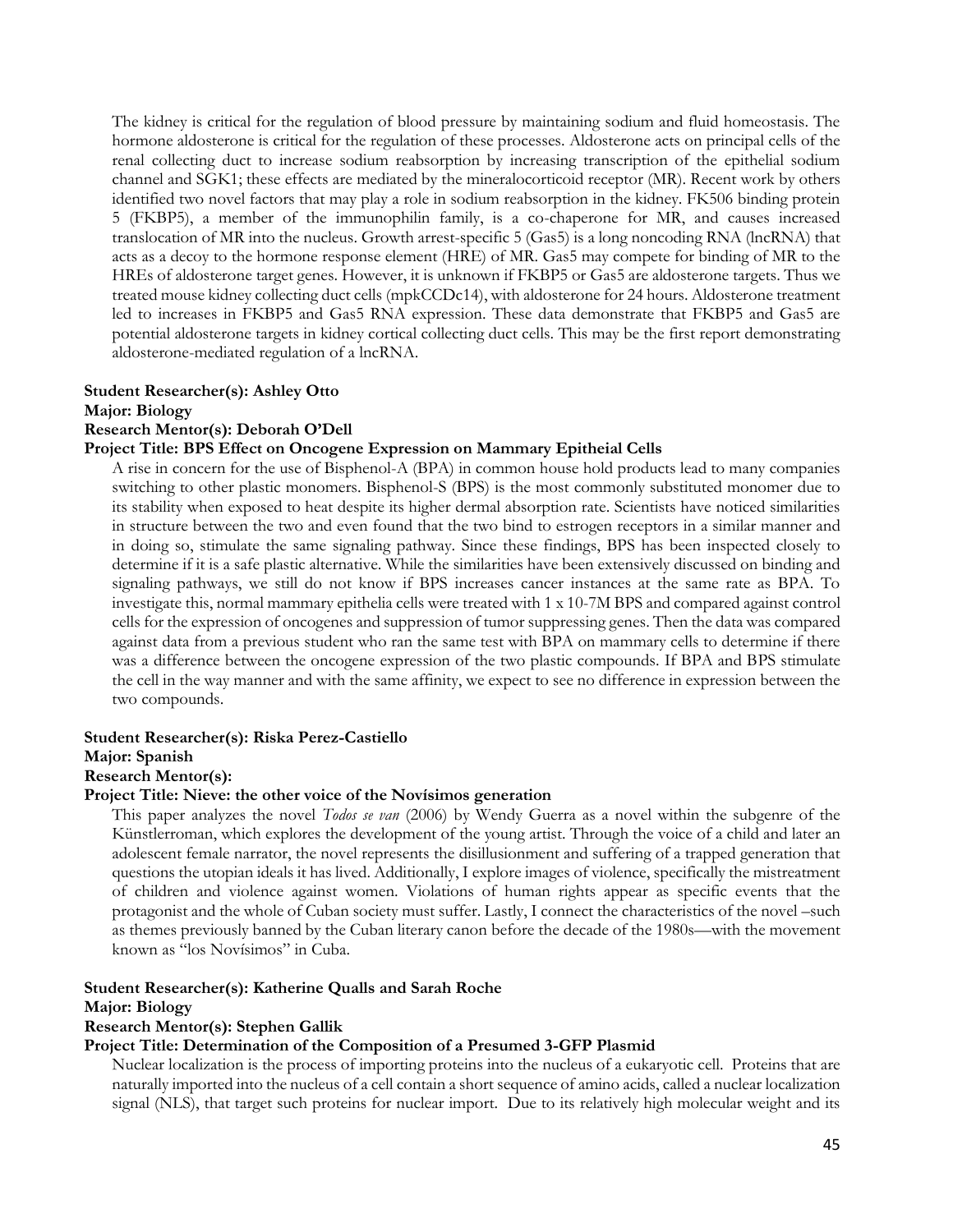natural fluorescence, a fusion protein consisting of at least 3 copies of green fluorescent protein (GFP) linked to an NLS is an ideal reporter protein for nuclear localization studies. The long-term goal of this research project is to create a recombinant plasmid expression vector that can express this fusion protein in a mammalian cell. Recently, our laboratory reported the creation of a recombinant plasmid expression vector that DNA sequencing suggests contains 3 copies of the GFP gene and 3 copies of an NLS. The specific objective of the research reported here is to use agarose gel electrophoresis to preliminarily confirm the composition of this plasmid.

#### **Student Researcher(s): Madeline Quick Major: Art History, Historic Preservation Research Mentor(s): Marjorie Och**

#### **Project Title: Michelangelo, Genius, and the Casa Buonarroti**

This individual study seeks to combine the disciplines of art history and museum studies to analyze the events, people, and institutions that honored Michelangelo after his death and how they contributed to his status as a genius today. My research focuses on the memorialization of the artist through the planning and decoration of his funeral, the contributions of the writers, Giorgio Vasari and Sir Joshua Reynolds, and the role of the Casa Buonarroti. While a large part of my research deals with the 16th and 17th century, I use the discourses of Sir Joshua Reynolds to study how the concept of Michelangelo's genius was perpetuated into the 18th century. I conclude that the efforts to memorialize Michelangelo after his death served to elevate his career and works above that of other artists and were major contributors to his classification as a genius.

#### **Student Researcher(s): Eisha Raja**

#### **Major: Biology**

#### **Research Mentor(s): April Wynn**

#### **Project Title: Fredericksburg's Favorite Past Botanist**

Although the collection and preservation of plants has been a practice done for hundreds of years, it was not common in the Fredericksburg area until the mid-20th century. The MWCF Herbarium and other herbaria like it are essential in retaining and exhibiting collections of specimens from the southeastern United States. The MWCF Herbarium features collections from Virginia and Jamaica from the past century as well as specimens from important collectors. One such famed collector was the late botanist, Hugh Iltis (1925-2016). He was an avid plant collector and his discoveries were vital in botanical findings and largely impacted the domestication of corn. His father, Hugo Iltis, was a professor at the formerly named Mary Washington College making him a UMW eagle at heart. The MWCF Herbarium is fortunate enough to have original specimens collected by Hugh Iltis in his early teens, being among some of his first specimens. He collected his specimens in locations in the Fredericksburg area and included a wide variety of families such as Asteraceae, Compositae, and Ericaceae. After his time in Fredericksburg, he continued collecting specimens until his death last year, and identifying new sources of genetic variability for plant breeders all over the globe.

#### **Student Researcher(s): Alexis Robinson, Alexander Ramos, Elizabeth Edelen and Michelle Milligan Major: Psychology**

#### **Research Mentor(s): W. David Stahlman**

#### **Project Title: Navigational variability as a function of reinforcement palatability in a small-n design in rats**

Recent research has consistently found that variability in instrumental behavior is a function of the nature of the reinforcer. In two experiments, we investigated locomotor behavioral variability as a function of reinforcer quality. In an A-B-A design, rats were allowed to navigate a column maze with many possible routes to food reinforcement. In Phases 1 and 3, arrival at the goal location allowed for the consumption of a sugary cereal; in the intervening Phase 2, arrival at the goal allowed for consumption of maintenance chow. We hypothesized that behavioral variability would increase upon reward change from the highly palatable cereal to the less palatable chow, and decrease when subsequently shifted back to cereal. We found that decreasing reinforcer palatability produced greater variability in navigational performance. We situate these results in a broader context of creative action and make suggestions for future behavioral research.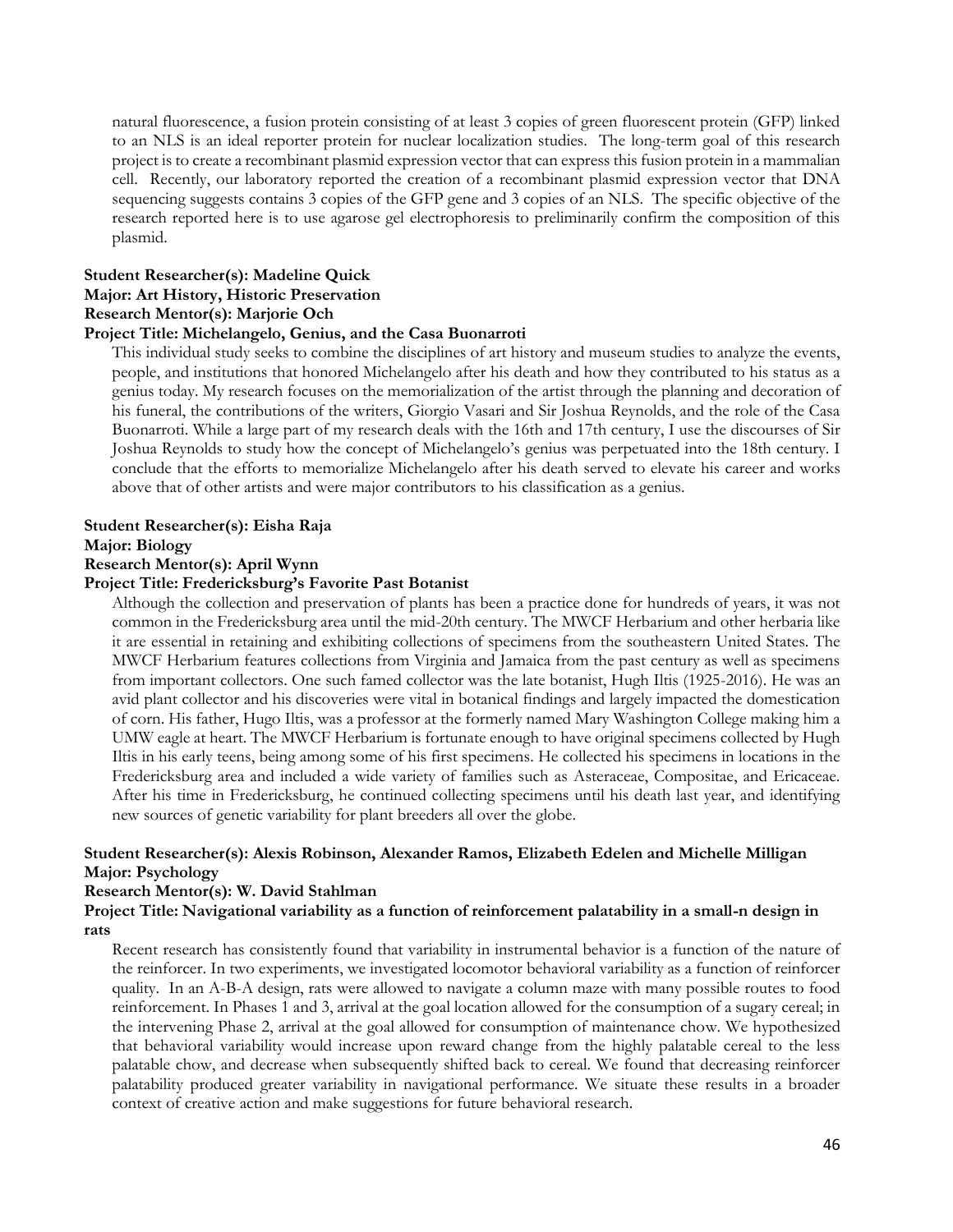#### **Student Researcher(s): Emily Sander Major: Psychology Research Mentor(s): Leslie Martin**

### **Project Title: Adolescent Suicide and Depression in the City of Fredericksburg and Northern Virginia**

Adolescents and teenagers have many day-to-day problems and long-term stressors such as grades, friends, family, responsibilities, and romantic relationships which can negatively or positively impact their mental health. Well-being and depression are correlated with suicidality so it is important for adolescents to act in mentally health ways while also understanding the signs of depression in themselves and others (Cole & Fowles, 1989). Sociological factors also influence the life of a teenager, especially when it concerns their mental health and well-being. Access to care, limited knowledge of depression and suicidality, stigma, family functionality, and community support may interact to form an environment where adolescents in Fredericksburg and Northern Virginia become and remain depressed or suicidal, never receiving consistent care or care at all.

### **Student Researcher(s): Erin Schaeffer, Matthew Tovar, Emily Coulter and Bernice Kear**

#### **Major: Chemistry**

### **Research Mentor(s): Randall Reif**

#### **Project Title: Determination of Lead Concentration in Commercially Available Lipsticks Via ICP-AES Analysis**

During the manufacturing process, many consumer products can be exposed to lead (Pb) from various unsuspecting sources. Lipsticks have an increased chance of being exposed to Pb due to the specific pigments and other particles involved in their production. At high concentrations, Pb can be dangerous. To test Pb in these products, lipsticks will be subject to Inductively Coupled Plasma Atomic Emission Spectroscopy (ICP-AES) analysis in three main categories: orange vs. nude lipstick (flesh toned), metallic vs. non-metallic lipstick, and high-end vs. inexpensive lipsticks. A calibration curve will be created by generating a signal intensity vs. concentration graph of Pb(NO3)2 standard. It is expected that the orange lipstick will have a higher Pb concentration than the nude, and that the metallic lipstick will have a higher concentration of Pb than the nonmetallic lipstick due to differences in color additives and pigments. Additionally, it is also expected that the drugstore lipstick will contain more lead than the high-end lipstick, due to decreased quality control.

# **Student Researcher(s): Miranda Schnakenberg**

# **Major: English**

# **Research Mentor(s): Colin Rafferty**

#### **Project Title: Postcards from Astoria**

Postcards from Astoria is a cross-genre art piece that explores the complexities and nuances of grief, depression, and the deathless loss of a loved one. Inspired by and filmed on location in Astoria, Oregon, this narrative exists as a series of postcards, a series of paintings, and a film in which all the pieces come together into one comprehensive exploration of grappling with who we become once who lose what defines us. We all find ourselves in a tiny fishing town on the Oregon coast at some point in our lives, and this is the tale of one individual's journey into and out of Astoria.

#### **Student Researcher(s): Jamie Shafferman Major: Classical Civilization Research Mentor(s): Angela Pitts Project Title: Helen in The Iliad**

Focus of Helen in the Iliad, nonverbal communication and how she is not just a plot device.

**Student Researcher(s): Victoria Sheil Major: Economics Research Mentor(s): Margaret Ray Project Title: Mixed Land Use Impact on Residential Home Values**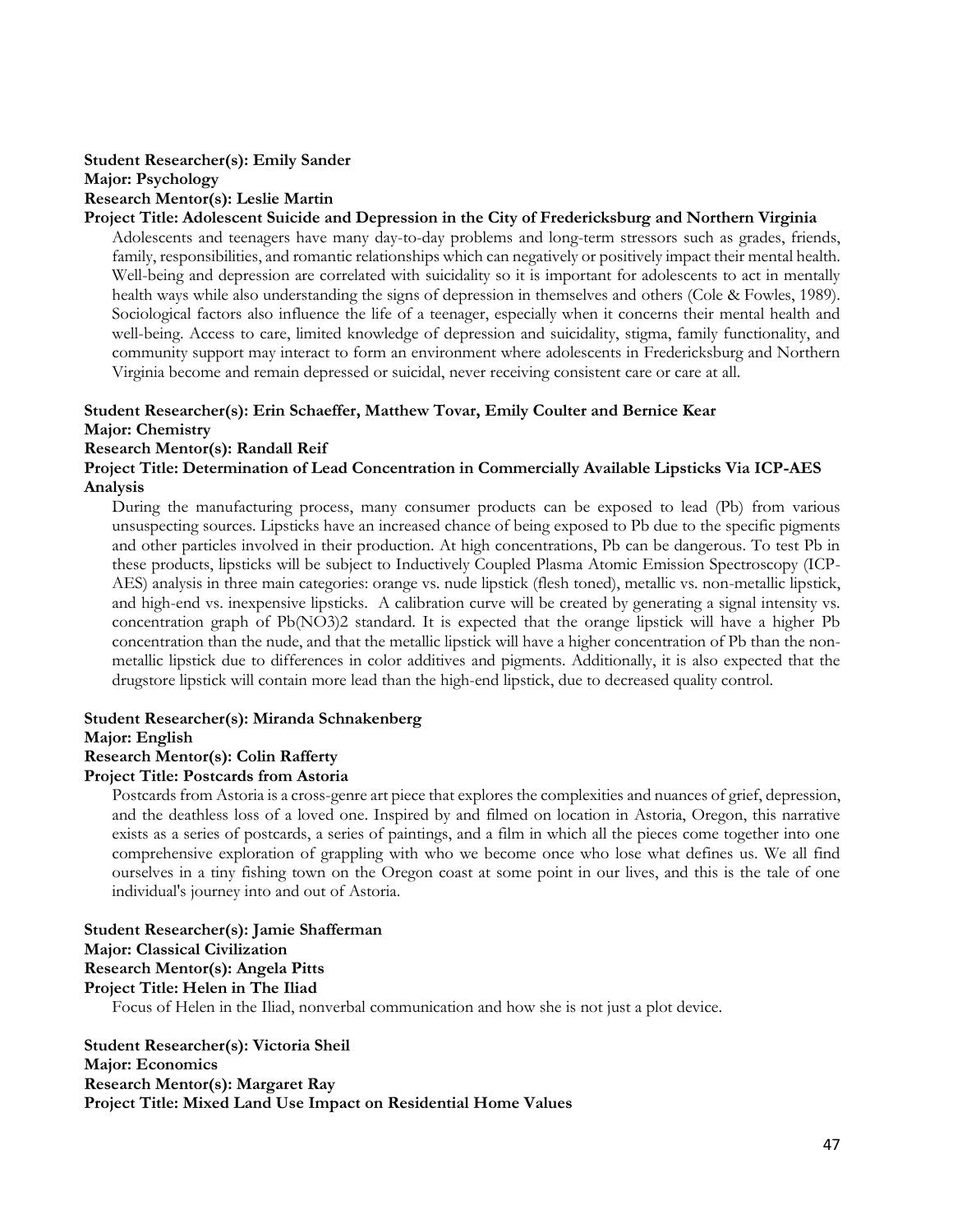Mixed land use is when both commercial and residential types are built on the same lot or in planned developments. In suburban areas, zoning codes maintained separate residential and commercial areas, only recently has mixed land use has become a popular trend. This paper examines the relationship of these land types on the surrounding residential homes using OLS regression of a housing demand function. The scope of this paper includes all residential parcels in Montgomery County. The results support that mixed land use has a negative relationship with residential home value assessments. This indicates that mixed land use may not be the best strategy for economic growth when examined through housing demand.

#### **Student Researcher(s): Victoria Sheil, Nicole Paladeau, Alison Cramer and Melissa Parent Major:**

#### **Research Mentor(s): Andrea Livi Smith**

#### **Project Title: Fredericksburg's Art District**

This senior-level preservation planning course was focused on Fredericksburg's art district. While Fredericksburg has an existing district, it is not currently locally promoted. With this in mind, the goal of this course was to compile a comprehensive database of local resources, create an attractive and useful website, and propose new art initiatives for the City. The first step was extensive surveying, followed by meetings with local groups, and development of a database, website, and promotional materials. This talk will discuss the steps taken throughout the semester, emphasizing the challenges that were met and overcome. In particular, we will present our creative solutions to the problems that we found, namely: proposed walking tours of the City, a new arts mascot "Freddy the Fox", and Pallet Parks. We are hopeful that local organizations will adopt our website and (some of our) ideas.

#### **Student Researcher(s): Joseph Smith**

**Major: Sociology**

#### **Research Mentor(s): Leslie Martin**

#### **Project Title: Environmental Injustice: CSX Tankers in Mayfield**

Environmental injustice, or environmental racism, can be defined as the tendency for minority groups to be disproportionately exposed to environmental hazards (9). For over seven years now, CSX has been storing railcars filled with toxic chemicals right across from a predominantly black Mayfield neighborhood. These chemicals, which include toxins such as ammonium hydroxide, ethanol, propane, sulfuric acid, and chlorine, pose a very serious threat to the health and safety of the Mayfield residents (22). The question that I seek to answer in this paper is whether or not this situation is in fact a case of environmental injustice. In order to answer this question, I examine how the issue is being portrayed in the local media, analyze observational data comparing Mayfield to two other neighborhoods along the same tracks, and evaluate quantitative data on the patterns of income and race in Mayfield compared to all of Fredericksburg. After taking all of these factors into account, I conclude that the storage of tankers in Mayfield is most definitely a case of environmental injustice.

#### **Student Researcher(s): Zaire Sprowal**

#### **Major: Physics**

#### **Research Mentor(s): Hai Nguyen**

#### **Project Title: Fractal Image Compression (FIC) and possible applications to Physical Systems**

Fractal Image Compression (FIC) is a lossy compression method developed in the late 1980's by Michael Barnsley. This patented method allows for the compression of images with ratios of 1:4 to 1:100. Fractal compression should not be understood within the context of the more familiar mathematical Mandelbrot and Julia sets. They do, however, use the same principles of iteration and self-similarity. Here we show comparative methods for investigated the alterations of images put through FIC as well as suggestions for future work.

**Student Researcher(s): James Stewart Major: Art History and History Research Mentor(s): Marjorie Och Project Title: A Royal Display: The Significance of Rubens' Banqueting House Ceiling**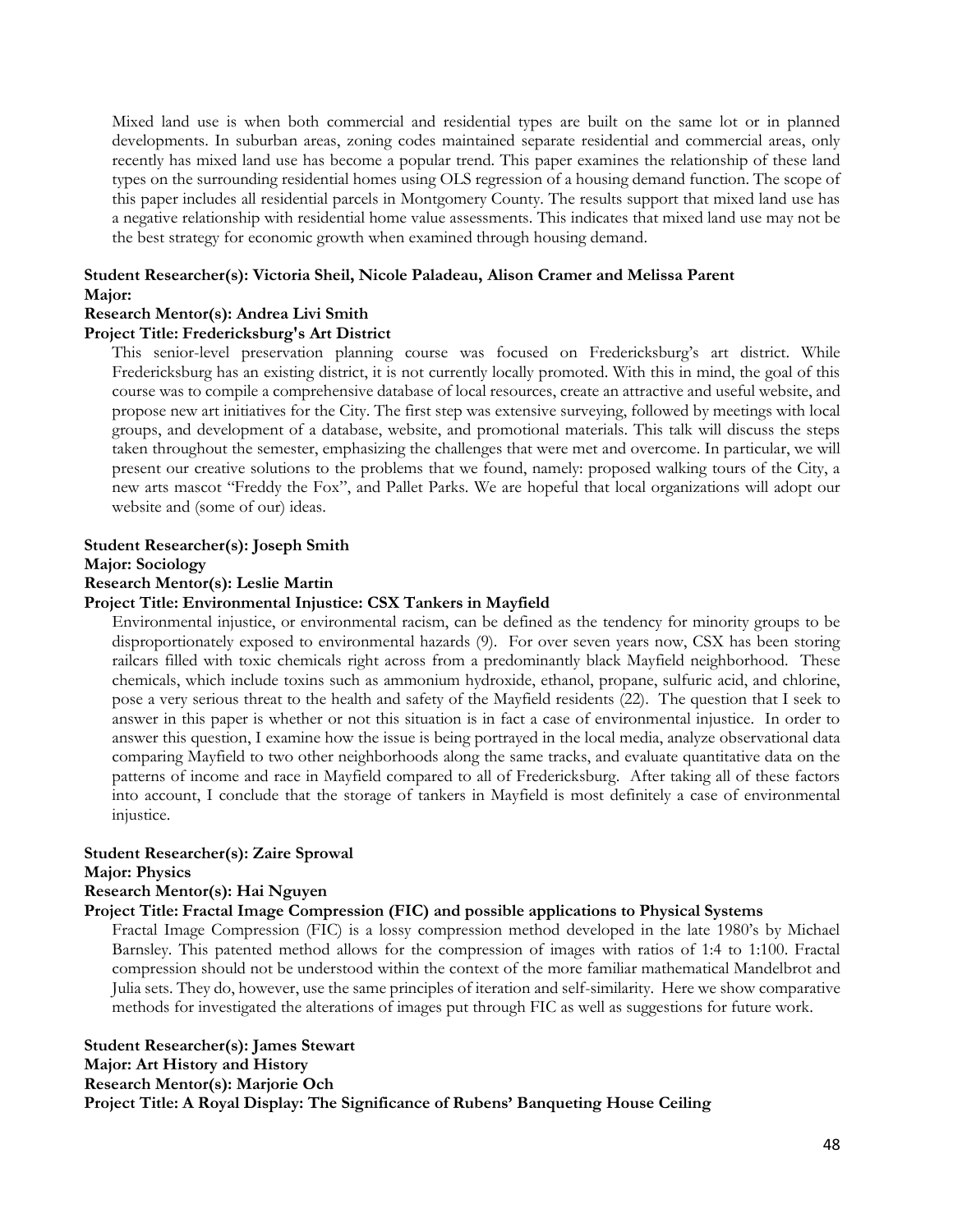The Banqueting House ceiling by Peter Paul Rubens (1577-1640) that was commissioned by Charles I (1600- 1649) embodied the power that the Stuart monarchy thought they had and they intended to display that power. The Banqueting House is the only surviving building of Whitehall Palace in London. The ceiling, completed between the years 1632 and 1634, clearly demonstrated the idea of divine monarchy that was part of a wider European tradition. The main narrative of the ceiling is the triumphal and peaceful kingship of Charles I's father, James I of England (1566-1625). In the paintings James is dipicted as a wise ruler who favored peace and united the two kingdoms of England and Scotland. The Banqueting House was also influenced by the classical and Renaissance art as well as Rubens's work with Marie de' Medici whose daughter was Henrietta Maria, Queen of England (1609-1669). Rubens's Banqueting House was created in the continental European Baroque style to show that the Stuart Monarchy was divinely chosen to rule over Great Britain.

#### **Student Researcher(s): Matthew Tovar**

#### **Major: Chemistry**

#### **Research Mentor(s): Leanna Giancarlo**

#### **Project Title: Finding the (nano)Cure: How Magnetic Nanoparticles Can Revolutionize the Treatment of Nonresectable Glioblastoma**

Superparamagnetic Iron Oxide Nanoparticles (SPIONs;  $\gamma$ -Fe2O3) have been at the forefront of novel theranostic oncology research for the last two decades. Though intracellular SPION-induced magnetic hyperthermia is more cell-specific and has a greater biocompatibility than chemotherapy, significant challenges of SPION use exist including difficulty in controlling their size and distribution throughout the cell. Here we describe a simple redox reaction that regulates SPION size by controlling the concentration of H2O in solution with ethanol. The reaction allows a maximal particle size (MPS) to be formed while maintaining a single domain magnetic state. This MPS should release a significant amount of energy when exposed to an external pulsating magnetic field, enough to denature targeted intracellular structures. Transmission electron microscopy studies determined that a 100% H2O solution produced SPIONs with an average diameter of 47.7 +/- 12.4 nm. As the concentration of H2O decreased, so did the SPION diameter, down to 4.40 +/- 1.40 nm in a 3% H2O solution. Further, lengthening the time of synthesis also increased the particle size. Finally, IR spectroscopy was used to verify the presence of cationic vacancies in the SPIONs, confirming the presence of a  $\gamma$ -Fe2O3nanoparticle structure.

#### **Student Researcher(s): Eva Turcios and Hannah Lascano**

#### **Major: Biology**

#### **Research Mentor(s): April Wynn**

#### **Project Title: Medical Applications of Colonial Plants of Virginia**

Seventeenth century colonial Virginia was a time period where medical science was very limited and qualified practitioners were scarce. For medications, many had to rely on what the environment had to offer. Plants played a major role in colonial medicine. Herb gardens were common in many households and most people in the 17th century had a basic knowledge of how certain plants could be used as medicine. Our research focuses on plants common in 17th century Virginia including Mayapple, Bloodroot, Sassafras, Jack-in-the-pulpit, Witch Hazel and bonset. These were often utilized as home remedies for a number of ailments in colonial Virginia. We will characterize the biological mechanisms that give these plants medicinal value and compare how these plants were used in the 17th century to today's age of modern medicine.

#### **Student Researcher(s): Meghan Turney, Jennaveve Yost and Hannah Smith**

#### **Major: Psychology**

#### **Research Mentor(s): Jennifer Mailloux**

#### **Project Title: Do body esteem, self-objectification, mindfulness, and interoceptive abilities predict cognitive distraction during sexual activity in women?**

Previously, cognitive distraction during sexual activity has been associated with poor body esteem (e.g., Pujols, Meston, & Seal, 2009), increased self-objectification (Pascoal, Narciso, & Pereira, 2012), and decreased mindfulness (Dunkley, Goldsmith, & Gorzalka, 2015). In our study, we examined the predictors mentioned above as well as interoceptive ability as a predictor of cognitive distraction during sexual activity in women.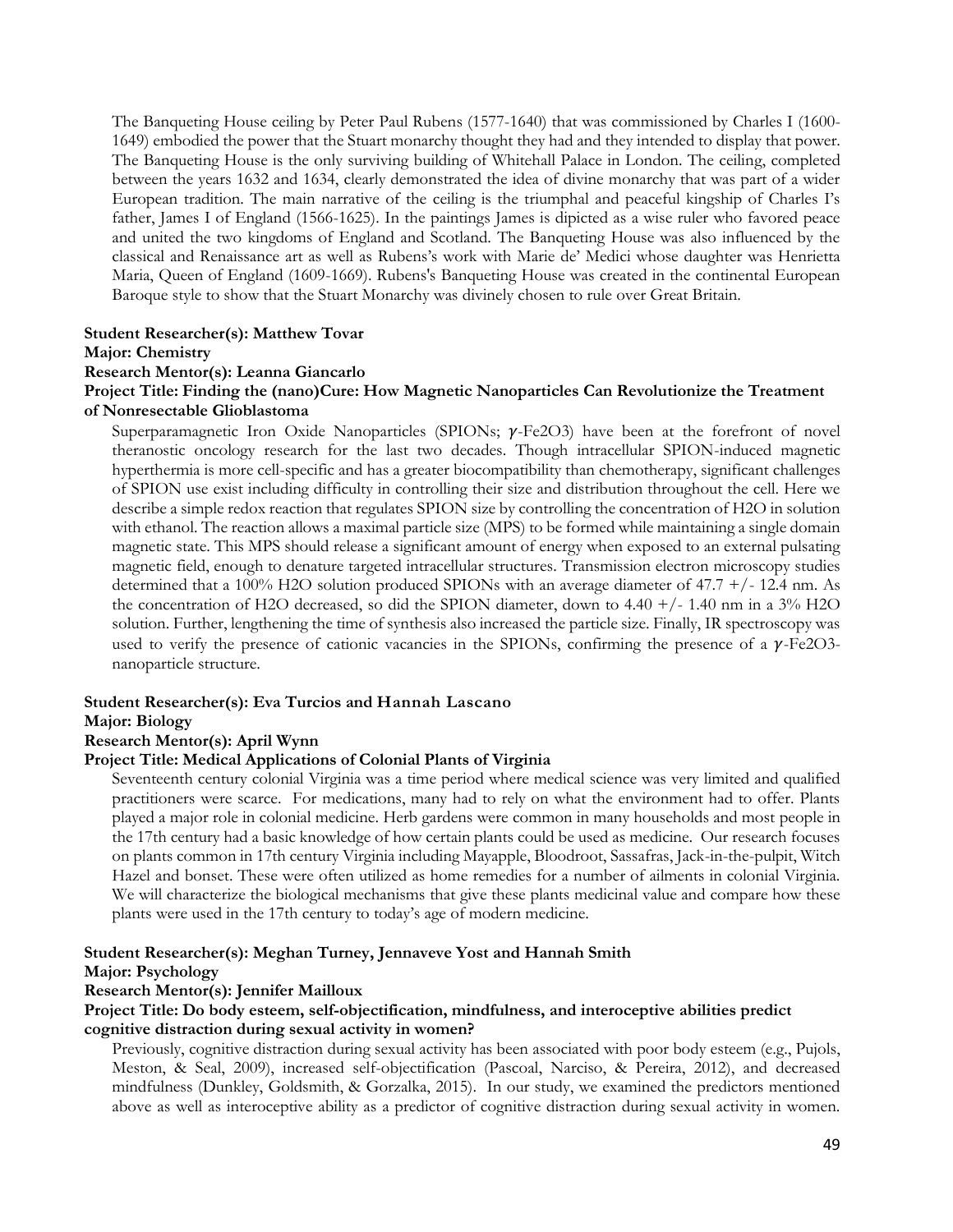Although poor interoceptive ability has been associated with poor body esteem (Duschek, Werner, Reyes del Paso, & Schandry, 2015), increased self-objectification (Ainley & Tsakiris, 2013), and decreased mindfulness (Kalsa et al., 2008), it has not been clearly associated with cognitive distraction during sexual activity. Therefore, participants in our study were asked to complete a heartbeat counting task and questionnaires assessing the other predictor variables mentioned above. We will report the results of a multiple regression analysis to determine which of the aftorementioned predictors accounts for a significant amount of variability in cognitive distraction during sexual activity.

# **Student Researcher(s): Emma Valinski Major: Political Science and Sociology**

#### **Research Mentor(s): Stephen Farnsworth**

#### **Project Title: Honesty and Trustworthiness of Presidential Candidates in the 2016 General Election**

A survey of Virginia State voters found that the 2016 election would prove different than previous years. A closer look at the perceived honesty and trustworthiness of the 2016 presidential candidates exhibits that Virginians will vote for a candidate even if they show a lack of morality. The survey and an extensive literature review shows that regardless of age, sex, education, and political expertise, voters will use their "gut" when voting. Between candidates Hillary Clinton and Donald Trump, voters chose President Trump because they liked him more, even if they believed that he was immoral. The research performed in order to prove the hypotheses is comprised of questions from University of Mary Washington. The study compared variables through Chi Squares and Cross tabulations in order to receive a clearer understanding of the information inside the survey, and of the results of the interviews.

# S**tudent Researcher(s): Lauren van Nostrand, Bryant White and Fallon Wright**

# **Major: Business Administration**

## **Research Mentor(s): Belleh Fontem**

#### **Project Title: Popularity in Televsion Shows**

We examine the factors that significantly affect television show popularity as measured by average ratings, or number of viewers per season. Existing research suggests that television show popularity may be reflective of social norms and attitudes. We test this idea by examining general connections between factors such as racial and gender diversity in television show casting, and average ratings. We also investigate factors that may be important for the profitability of a television show. Overall, our research can help inform business decisions in creating and managing television shows, or in developing new products designed to be advertised on television.

# **Student Researcher(s): Lindsay Vaught, Ryan Cho, Ryland Byrd, Joe Brown and Keanu Korkor Major: Business Administration**

# **Research Mentor(s): Chris Garcia**

#### **Project Title: Factors that Influence Unethical Behavior in Division 3 Sports**

The goal of this research project is to understand factors that influence unethical decision making in division three sports. Specifically, we examine two categories of unethical behavior, dishonesty and aggression. In each category a set of seven hypothetical scenarios are posed with graded responses ranging from clearly ethical to clearly unethical. These scenarios were posed under anonymity to members of UMW's men's and women's tennis, men's and women's basketball, men's and women's lacrosse, softball, baseball, and volleyball. We consider the impact of sport type, gender, playing rivals, length of athletic career, and amount of referee experience as factors effecting unethical behavior and perform statistical analyses on the responses to understand the results.

#### **Student Researcher(s): Kelsey Vincent**

#### **Major: Philosophy**

#### **Research Mentor(s): Jason Matzke**

#### **Project Title: Connecting Law and Morality, is it Necessary?**

I will be presenting a thesis looking at how law and morality interact in our society (the United States). Whereas it seems clear that morality has some role in law, I will put forth that in fact the two interact with one another.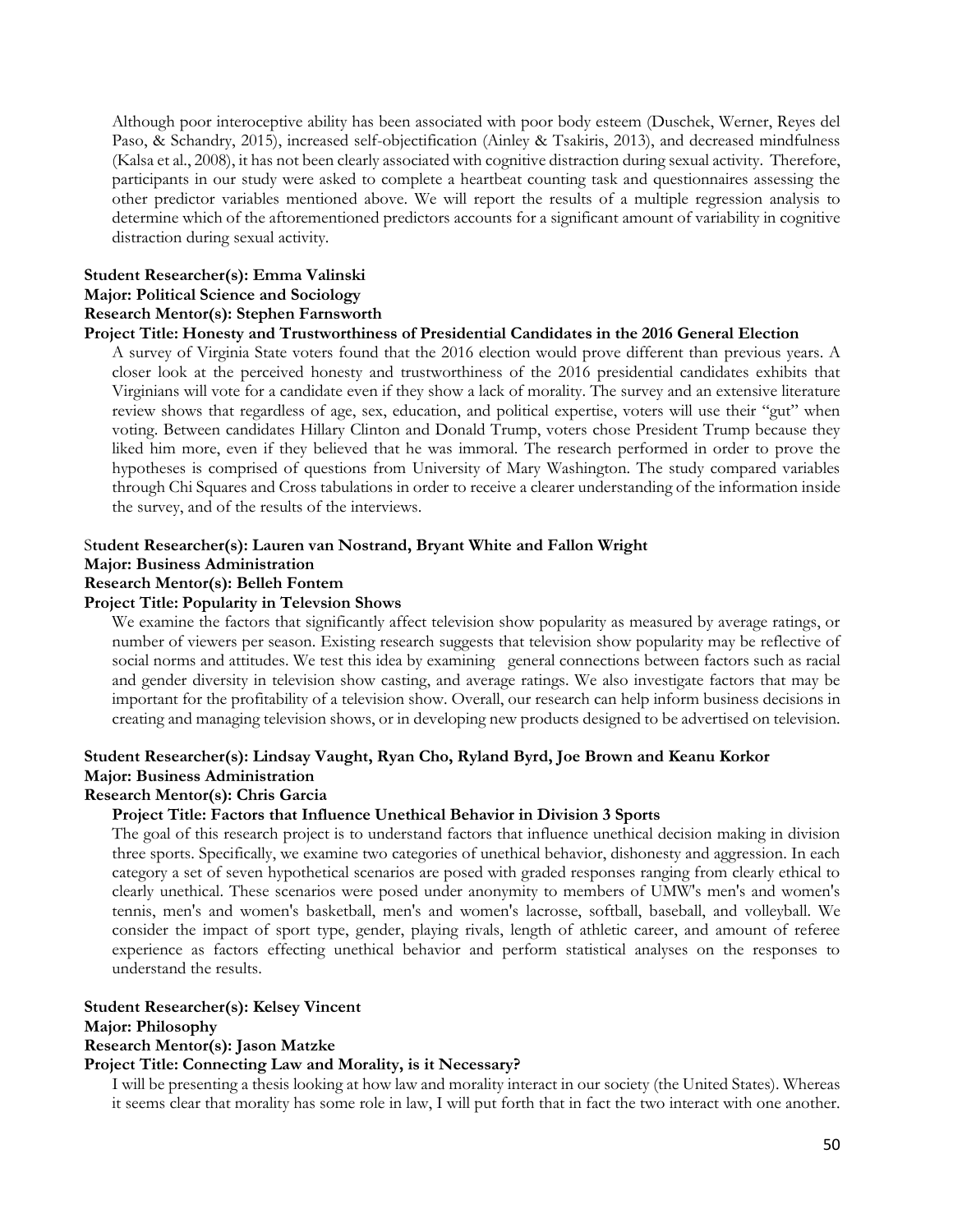Morality is incorporated into law in some aspects, as is law into morality. Without the one or other decisions would be arbitrary and there would be no clear line of the "right and wrong," that individuals need to function in a society. I will use various authors and my own thoughts to make clear the interaction that must in fact take place to make laws successful in a society.

#### **Student Researcher(s): Kenneth Vukmanic and Sara Armor**

#### **Major: Business Administration**

#### **Research Mentor(s): Kashef Majid**

#### **Project Title: Should we live in the moment? Plan to anticipate the event**

We tested the effects of positive expectations on anticipation over time and then the effects of the greater build of positive anticipation over time on an individual's overall satisfactory level with said event.

#### **Student Researcher(s): Kyra Watkins Major: Political Science and Spanish Research Mentor(s): Robert Barr**

#### **Project Title: Marginalization of Minority Groups in the United States and Sex Trafficking**

Sex trafficking rakes in \$58 billion annually, making it the fastest growing criminal industry in the world. At least 20.9 million adults and children are trafficked for monetary value, like products rather than people, 6 in 10 of whom are trafficked for sexual exploitation. In recent years, this crisis has received more attention, but not nearly the amount it warrants. Sexual exploitation ruins lives, families and communities, and is deserving of governmental attention. Prostitution is the most dangerous job in America, with a murder rate of 204 for every 100,000 people. Even more disturbing, the average age of entry into prostitution is 14 years old. Women should not be forced into prostitution regardless of racial, ethnic, or socioeconomic background, and the government needs to make it a priority that no woman is forced into a life of selling her body as a means of survival. Overwhelmingly, women of color and other vulnerable populations are the victims of human trafficking; runaway youth, the homeless, poor women, and women who have previously been victims of other types of trauma. Despite recent "feminist" claims that prostitution is liberating, it is the most degrading "job" in modern society that perpetuates the hierarchy of men being on top of the socio-economic pyramid. Per accounts from former prostitutes, not one woman started that lifestyle because they wanted sex; it was a means of survival. Furthermore, it is more common than not that prostitutes are criminalized for the lifestyle they have been forced into, as opposed to those who forced them into that lifestyle being persecuted. Sexual exploitation is gender-based violence on steroids. Just as when a woman is being beat by her partner and feels psychological trapped, women who are in the sex trade are slaves to the physical and emotional control of their pimps.

People of color are constantly portrayed in media as sex objects. Women of color are the ones receiving the sexual attention, and men of color are portrayed as womanizers. Furthermore, men of color are seen as uneducated, violent, and dangerous. The normalization of these notions carry over into the everyday lives of people of color; whether it is in the form of police brutality, unequal access to education and other resources, or discrimination against immigrants, the black and latino communities are constantly held down by society and law enforcement, making many vulnerable to participating in the sex trade.

As with any crime, such as drug trafficking for example, sex trafficking may be something that is impossible to stop, however there are steps that can be taken to decrease the demand for it. Though it is modern day slavery, it is a much more complex issue to solve than the enslavement of African-Americans in the 1800s. With the use of technology to buy and sell girls on sites like backpage.com, families pimping out their daughters, and pimps making their prostitutes believe they are their boyfriends, it is a much more intricate process than slave masters selling people in auctions back in days of yore. However, people of color are still slaves to the prejudices of society, making them a vulnerable population to sex trafficking. Providing more opportunities for people of color, reducing the hyper sexualization of blacks and latinos, as well as properly tackling illegal immigration may prove to be the best ways to combat sex trafficking.

#### **Student Researcher(s): Samantha White, Bethany Wilson and Riley West Major: Business Administration**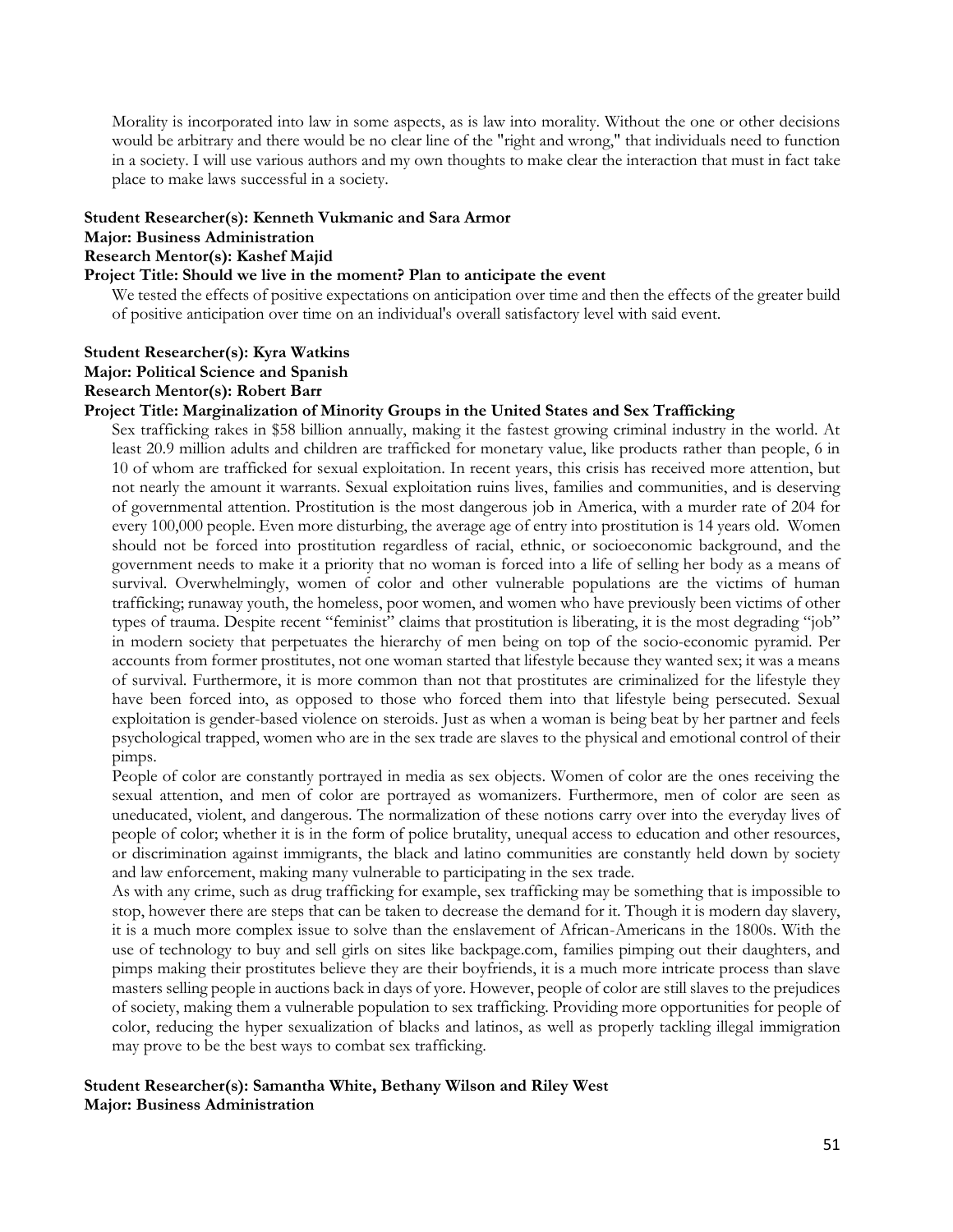#### **Research Mentor(s): Belleh Fontem**

#### **Project Title: The Effect of Sleep Habits on Student Success at UMW**

For many college students, sleep is necessary to function properly throughout the day, and to help sustain their physical and mental well-being. However, with demanding schedules, it is unfortunately not a priority for most of them. Poor sleep habits can therefore lead to habitual sleep deprivation and sub-optimal student outcomes. In this primary research study, we investigate the link between student sleep habits and academic performance at the University of Mary Washington. Our findings are of potential interest not just to students, but to faculty members and also to campus counselors at the University of Mary Washington.

### **Student Researcher(s): Johanna Woodwell and Anna Jennings**

#### **Major: Biology**

#### **Research Mentor(s): Debbie Zies**

#### **Project Title: Using Crossover Events to Determine Gene Linkage in Saccharomyces cerevisiae**

The genetics course at UMW currently contains a yeast genetics laboratory in which linkage between three genes (ADE1, TRP1, and CDC15) is determined by calculating recombination frequency. The goal of our project is to cross a new gene phenotype (GAL3 or REG1) into the yeast strains used in the lab in order improve the quality of the data for student analysis. The first step is to make a diploid strain by streaking nutrient rich YED plates with the strains separate (haploid) and then combined (diploid). A single colony from the diploid strain was taken and mixed with YED media then placed in the shaker (30℃) for two days. The cells were then exposed to pre-sporulation and sporulation media in order to induce sporulation. This resulted in four haploid spores held together in an ascus. The spores were pelleted and mixed with zymolyase, 2-B-ME, and Nonidet P-40, to separate the four spores from the ascus. The spores were resuspended in water and plated onto YED plates. Once grown, 48 individual colonies were picked and stamped onto selection media. The genotype of each spore was determined based upon its phenotype. Once results are obtained, recombination frequency will be calculated to determine linkage. Our experiments are still underway and we will present progress.

#### **Student Researcher(s): Zaynah Zaatar**

#### **Major: Classics**

#### **Research Mentor(s): Angela Pitts**

#### **Project Title: Breaking the Fourth Wall in Aristophanes' 'Frogs'**

This paper is going to focus on the Chorus from the Aristophanes' Frogs and how they are seen to be using an acting method called breaking the fourth wall. Breaking the fourth wall is a technique in acting in which an actor directly involves the audience in the play. It's a technique that is used a lot in comedic purposes.

Within this paper, I'm going to analyse some passages that are specifically by the chorus and see how they break the fourth wall. There is another section that is not as outright about breaking the fourth wall, but with some background knowledge, it's easy to see Aristophanes' intentions. The chorus goes to say 'people who have fought so much at sea' which is brought back to the Peloponnesian War that ended the year prior to the play. Some people in the audience would have been members who had fought in the war, which makes this about them thus breaking the fourth wall. Does breaking the fourth wall bring the audience closer to the play and make help them better understand the play even more or does it do the complete opposite?

#### **Student Researcher(s): Zaynah Zaatar**

#### **Major: Classics**

#### **Research Mentor(s): Angela Pitts**

#### **Project Title: Al-Farabi and the Islamization of Plato**

This paper is going to talk about The Islamic philosopher Al-Farabi and how he Islamized the works of the greek philosopher Plato. Plato had a major influence on the Islamic Civilisation during the Islamic Golden Age (Eighth to thirteenth centuries C.E.). Al-Farabi was a philosopher during the Islamic Golden Age who studied and interpreted with Plato's works. This paper will talk about how Plato's Republic was Islamized by Al-Farabi in The Attainment of Happiness and how Al-Farabi took Plato's ideas and worked with them and improved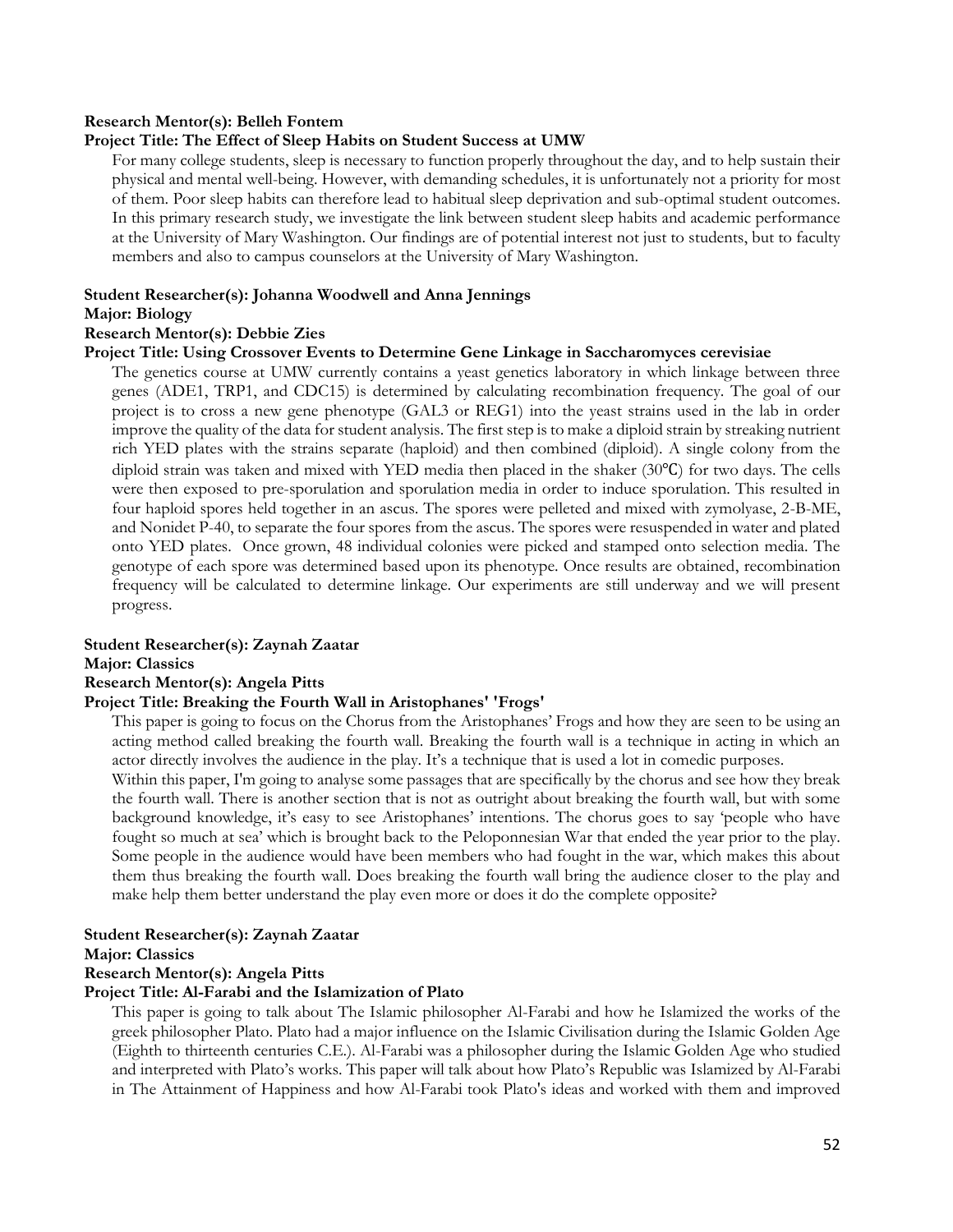them to fit with his culture and beliefs. Did Plato's Greek thought have a positive effect/influence on the Islamic world and eventually on the modern world?

# **Student Researcher(s): Natascha Zelloe**

**Major: Business Administration**

#### **Research Mentor(s): Kevin McCluskey**

#### **Project Title: Fashion for the Future: The House of Sustainable Couture**

Natascha's boutique offers one-of-a-kind clothing to create a unique look and style to make everyone look good by incorporating the "renew, reuse, recycle" sustainability cycle. We target confident men and women who want to show off the latest trends. Natascha is a trendsetting online clothing store, offering our refurbished first-rate products and exceptional customer service to shoppers from the comfort of their own homes. We're a business made up of innovators and forward-thinkers, with the drive and wherewithal to constantly update and improve the online shopping experience.

#### **Student Researcher(s): Nicole Ziesing**

#### **Major: Sociology**

#### **Research Mentor(s): Eric Bonds**

#### **Project Title: Criminalization of Homelessness in Virginia Cities**

United States cities have created city codes that create the criminalization of homelessness which inhibits the homeless to thrive. Our study focuses on small and large Virginia cities to better understand where the criminalization of homelessness exists. Further, we have submitted Freedom of Information Act (FOIA) to assess how criminalizing city codes have been carried out.

#### **Student Researcher(s): Hannah Zontine**

#### **Major: Computer Science**

#### **Research Mentor(s): Stephen Davies**

#### **Project Title: The 'Hidden Trump Model': Modeling social desirability bias through ABMs**

Social desirability bias is a tendency people have to lie about their opinions if they perceive they will be judged or rejected. We present an Opinion Dynamics model in which agents may not be truthful about their opinions when they interact with their social circle. We model two processes through which agents influence one another: an online anonymous process in which agents can interact with anyone and do not fear social rejection, and a face-to-face process where they interact only with friends and may feel compelled to conform. In a political setting, this would apply to a race in which one of the candidates bears a social stigma and therefore some agents are reluctant to voice support for him or her. The results that these nonlinear and asymmetrical processes will have on the overall electorate are not obvious, and are well-suited to an agent-based study.

We hypothesize that this model will produce a "poll bias" of the kind we saw in the 2016 Presidential election -- i.e., a significant difference between the number of agents who say they will vote for a candidate and the number who actually do so on election day. We present an analysis of this "Hidden Trump model" and describe the way in which poll bias depends on the strength of the various interaction processes.

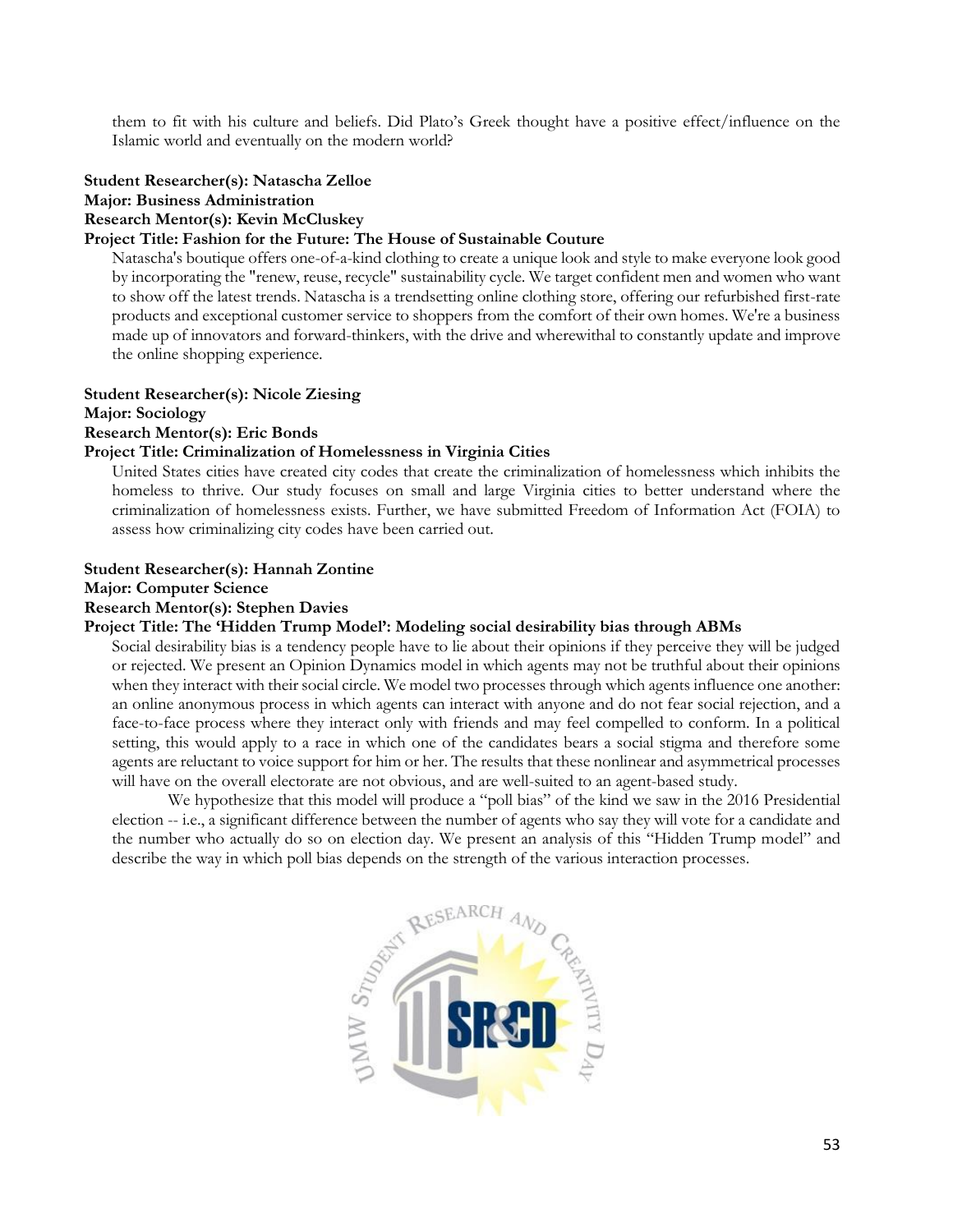# **Acknowledgement**

Funding for this program has been generously provided by the Class of 1959 Endowment. The endowment was established in 2009 to express appreciation for the education, personal growth and enjoyment of Mary Washington's unique environment that was provided to members of the Class of 1959. The endowment supports activities such as the Research and Creativity Day Symposium, conferences or seminars that focus on research or improving instructional methods at the University of Mary Washington.



The Council on Undergraduate Research hosts a Registry of Undergraduate Researchers. The purpose of this registry is to facilitate matchmaking between undergraduates who have research experience and a desire to pursue an advanced degree, with graduate schools seeking high quality students who are well prepared for research. The Registry is open to students and graduate schools in the fields of Anthropology/Archaeology, Arts/Humanities, Biology/Biochemistry, Business, Chemistry/Biochemistry, Economics, Education, Engineering, English and Linguistics, Environmental Studies, Geosciences, Health Professions, History, Journalism and Communications, Mathematics/Computer Science, Physics/ Astronomy, Political Science, Psychology, Social Work and Sociology.

Any undergraduate may go to [https://www.cur.org/ugreg/reg1.asp](http://guest.cvent.com/events/mproc.aspx?m=3f340d41-bbbd-4ff6-a9a9-e0c6811bf720&t=https%3a%2f%2fwww.cur.org%2fugreg%2freg1.asp&s=https%3a%2f%2fwww.cur.org%2fugreg%2freg1.asp) to fill out a simple curriculum vitae form. There is no charge to the student or the student's institution and records will be made available to bona fide Graduate Schools that contract with CUR for this service. Organizations or companies seeking the students' information for other marketing purposes will not be granted access. Graduate School representatives may contact students to invite applications or visits to the campus and laboratory, or to share information about their research programs and financial support opportunities. Be sure to include a statement of your research interests, as this will be important for making the match. For more information or to login if you've already created a profile, please visit: [http://www.cur.org/ugreg/.](http://guest.cvent.com/events/mproc.aspx?m=3f340d41-bbbd-4ff6-a9a9-e0c6811bf720&t=http%3a%2f%2fwww.cur.org%2fugreg%2f&s=http%3a%2f%2fwww.cur.org%2fugreg%2f)